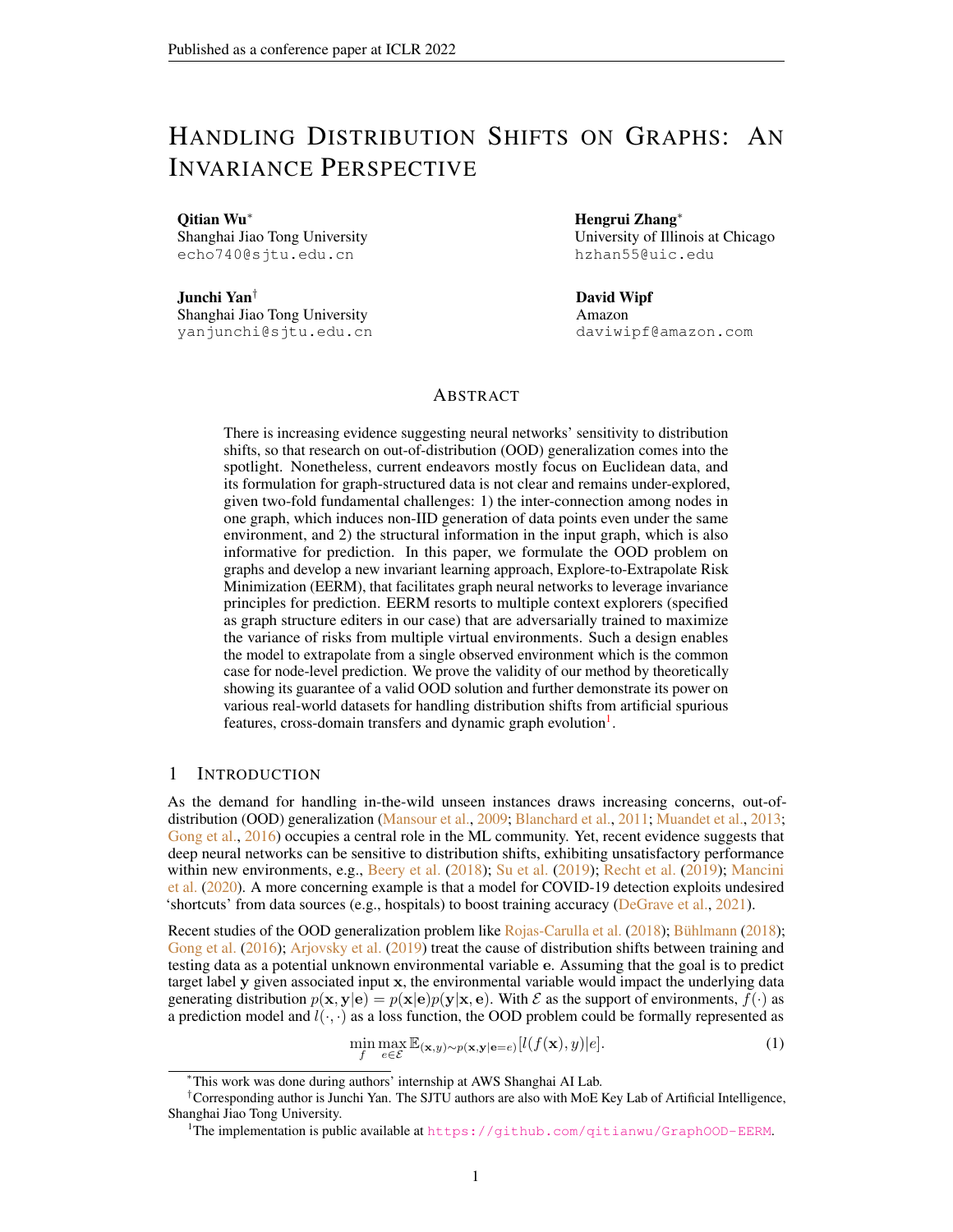Such a problem is hard to solve since the observations in training data cannot cover all the environments in practice. Namely, the actual demand is to generalize a model trained with data from  $p(x, y|e = e_1)$  to new data from  $p(x, y|e = e_2)$ . Recent research opens a new possibility via learning domain-invariant models [\(Arjovsky et al.,](#page-9-3) [2019\)](#page-9-3) under a cornerstone data-generating assumption: there exists a portion of information in x that is invariant for prediction on y across different environments. Based on this, the key idea is to learn a *equipredictive* representation model h that gives rise to equal conditional distribution  $p(y|h(\mathbf{x}), \mathbf{e} = e)$  for  $\forall e \in \mathcal{E}$ . The implication is that such a representation  $h(\mathbf{x})$  will bring up equally (optimal) performance for a downstream classifier under arbitrary environments. The model  $\hat{p}(y|x)$  with such a property is called as invariant model/predictor. Several up-to-date studies develop new objective designs and algorithms for learning invariant models, showing promising power for tackling OOD generalization [\(Chang et al.,](#page-9-4) [2020;](#page-9-4) [Ahuja et al.,](#page-9-5) [2020;](#page-9-5) [Krueger et al.,](#page-10-4) [2021;](#page-10-4) [Liu et al.,](#page-10-5) [2021;](#page-10-5) [Creager et al.,](#page-9-6) [2021;](#page-9-6) [Koyama & Yamaguchi,](#page-10-6) [2021\)](#page-10-6).

While the OOD problem is extensively explored on Euclidean data (e.g., images), there are few existing works investigating the problem concerning graph-structured data, despite that distribution shifts widely exist in real-world graphs. For instance, in citation networks, the distributions for paper citations (the input) and subject areas/topics (the label) would go through significant change as time goes by [\(Hu et al.,](#page-10-7) [2020\)](#page-10-7). In social networks, the distributions for users' friendships (the input) and their activity (the label) would highly depend on when/where the networks are collected [\(Fakhraei](#page-10-8) [et al.,](#page-10-8) [2015\)](#page-10-8). In financial networks [\(Pareja et al.,](#page-11-4) [2020\)](#page-11-4), the payment flows between transactions (the input) and the appearance of illicit transactions (the label) would have strong correlation with some external contextual factors (like time and market). In these cases, neural models built on graph-structured data, particularly, Graph Neural Networks (GNNs) which are the common choice, need to effectively deal with OOD data during test time. Moreover, as GNNs have become popular and easy-to-implement tools for modeling relational structures in broad AI areas (vision, texts, audio, etc.), enhancing its robustness to distribution shifts is a pain point for building general AI systems, especially applied to high-stake applications like autonomous driving [\(Dai & Gool,](#page-10-9) [2018\)](#page-10-9), medical diagnosis [\(AlBadawy et al.,](#page-9-7) [2018\)](#page-9-7), criminal justice [\(Berk et al.,](#page-9-8) [2018\)](#page-9-8), etc.

Nonetheless, compared with images or texts, graph-structured data has two fundamental differences. First, many graph-related problems (like the situations mentioned above) involve prediction tasks for each individual node, in which case the data points are inter-connected via graph structure that induces non-independent and non-identically distributed nature in data generation even within the same environment. Second, apart from node features, the structural information also plays a role for prediction and would affect how the model generalizes under environment variation. These differences bring up unique technical challenges for handling distribution shifts on graphs.

In this paper, we endeavor to 1) formulate the OOD problem for node-level tasks on graphs, 2) develop a new learning approach based on an invariance principle, 3) provide theoretical results to dissect its rationale, and 4) design comprehensive experiments to show its practical efficacy. Concretely:

1. To accommodate the non-IID nature of nodes in a graph, we fragment a graph into a set of ego-graphs for centered nodes and decompose the data-generating process into: 1) sampling a whole input graph and 2) sampling each node's label conditioned on ego-graph. Based on this, we can inherit the spirit of Eq. [1](#page-0-1) to formulate the OOD problem for node-level tasks over graphs (see Section [2.1\)](#page-2-0).

2. To account for structural information, we extend the invariance principle with recursive computation on the induced BFS trees of ego-graphs. Then, for out-of-distribution generalization on graphs, we devise a new learning approach, entitled *Explore-to-Extrapolate Risk Minimization*, that aims GNNs at minimizing the mean and variance of risks from multiple environments that are simulated by adversarial context generators (i.e., graph editers), as shown in Fig. [1\(](#page-2-1)a) (see Section [2.2](#page-3-0) and [3\)](#page-3-1).

3. To shed more insights on the rationales of the proposed approach and its relationship with the formulated OOD problem, we prove that our objective can guarantee a valid solution for the formulated OOD problem given some mild conditions and furthermore, an upper bound on the OOD error can be effectively controlled when minimizing the training error (see Section [4\)](#page-4-0).

4. To evaluate the approach, we design a comprehensive set of experiments on diverse real-world nodelevel prediction datasets that entail distribution shifts from artificial spurious features, cross-domain transfers and dynamic graph evolution. We also apply our approach to distinct GNN backbones (GCN, GAT, GraphSAGE, GCNII and GPRGNN), and the results show that it consistently outperforms standard empirical risk minimization with promising improvements on OOD data (see Section [5\)](#page-5-0).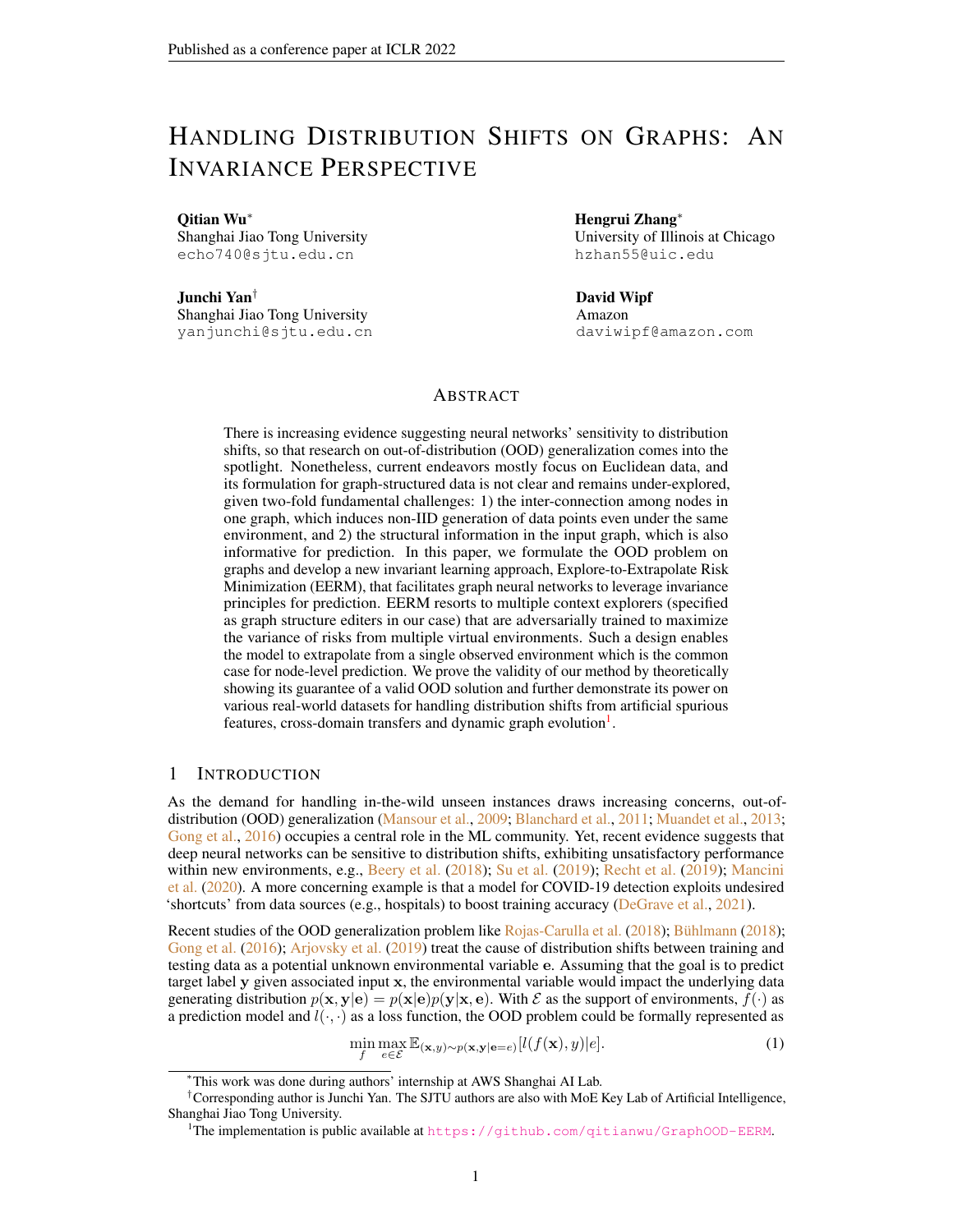<span id="page-2-1"></span>

Figure 1: (a) The proposed approach *Explore-to-Extrapolate Risk Minimization* which entails K context generators that generate graph data of different (virtual) environments based on input data from a single (real) environment. The GNN model is updated via gradient descent to minimize a weighted combination of mean and variance of risks from different environments, while the context generators are updated via REINFORCE to maximize the variance loss. (b) Illustration for our Assumption [1.](#page-3-2) (c) The dependence among variables in the motivating example in Section [3.1.](#page-3-3)

## 2 PROBLEM FORMULATION

In this section, we present our formulation for the OOD problem on graphs. All the random variables are denoted as bold letters while the corresponding realizations are denoted as thin letters.

#### <span id="page-2-0"></span>2.1 OUT-OF-DISTRIBUTION PROBLEM FOR GRAPH-STRUCTURED DATA

An input graph  $G = (A, X)$  contains two-fold information<sup>[2](#page-2-2)</sup>: an adjacency matrix  $A = \{a_{vu}|v, u \in$ V } and node features  $X = \{x_v | v \in V\}$  where V denotes node set. Apart from these, each node in the graph has a label, which can be represented as a vector  $Y = \{y_v | v \in V\}$ . We define G as a random variable of input graphs and  $Y$  as a random variable of node label vectors. Such a definition takes a global view and treat the input graph as a whole. Based on this, one can adapt the definition of general OOD problem Eq. [1](#page-0-1) via instantiating the input as  $G$  and the target as  $Y$ , and then the data generation can be characterized as  $p(G, Y|e) = p(G|e)p(Y|G, e)$  where e is a random variable of environments that is a latent variable and impacts data distribution.

However, the above definition makes little sense in node-level problems where in most cases there is a single input graph that contains a massive number of nodes. To make the problem-solving reasonable, we instead take a local view and investigate each node's ego-graph that has influence on the centered node. Assume v as a random variable of nodes. We define node v's L-hop neighbors as  $N_v$  (where L is an arbitrary integer) and the nodes in  $N_v$  form an ego-graph  $G_v$  which consists of a (local) node feature matrix  $X_v = \{x_u | u \in N_v\}$  and a (local) adjacency matrix  $A_v = \{a_{uw} | u, w \in N_v\}$ . Use  $G_v$  as a random variable of ego-graphs<sup>[3](#page-2-3)</sup> whose realization is  $G_v = (A_v, X_v)$ . Besides, we define y as a random variable of node labels. In this way, we can fragment a whole graph as a set of instances  $\{(G_v, y_v)\}_{v\in V}$  where  $G_v$  denotes an input and  $y_v$  is a target. Notice that the ego-graph can be seen as a Markov blanket for the centered node, so the conditional distribution  $p(Y|G, e)$  can be decomposed as a product of |V| independent and identical marginal distributions  $p(y|G_v, e)$ .

Therefore, the data generation of  $\{(G_v, y_v)\}_{v\in V}$  from a distribution  $p(\mathbf{G}, \mathbf{Y}|\mathbf{e})$  can be considered as a two-step procedure: 1) the entire input graph is generated via  $G \sim p(\mathbf{G}|\mathbf{e})$  which can then be fragmented into a set of ego-graphs  $\{G_v\}_{v\in V}$ ; 2) each node's label is generated via  $y \sim p(y)G_v =$  $G_v$ , e). Then the OOD node-level prediction problem can be formulated as: given training data  ${G_v, y_v}_{v \in V}$  from  $p(\mathbf{G}, \mathbf{Y}|\mathbf{e} = e)$ , the model needs to handle testing data  ${G_v, y_v}_{v \in V^0}$  from a new distribution  $p(G, Y | e = e')$ . Denote  $\mathcal E$  as the support of environments, f as a predictor model with  $\hat{y} = f(G_v)$  and  $l(\cdot, \cdot)$  as a loss function. More formally, the OOD problem can be written as:

<span id="page-2-4"></span>
$$
\min_{f} \max_{e \in \mathcal{E}} \mathbb{E}_{G \sim p(\mathbf{G}|\mathbf{e}=e)} \frac{1}{|V|} \sum_{v \in V}^{\times} \mathbb{E}_{y \sim p(\mathbf{y}|\mathbf{G}_{\mathbf{v}}=G_{V}, \mathbf{e}=e)} [l(f(G_{v}), y)] \quad . \tag{2}
$$

We remark that the first-step sampling  $G \sim p(\mathbf{G}|\mathbf{e} = e)$  can be ignored since in most cases one only has a single input graph in the context of node-level prediction tasks.

<span id="page-2-3"></span><span id="page-2-2"></span> $2$ Our formulation and method can be trivially extended to cover edge features which we omit here for brevity. <sup>3</sup>We use a subscript  $\vee$  here to remind that it is an ego-graph from the view of a target node.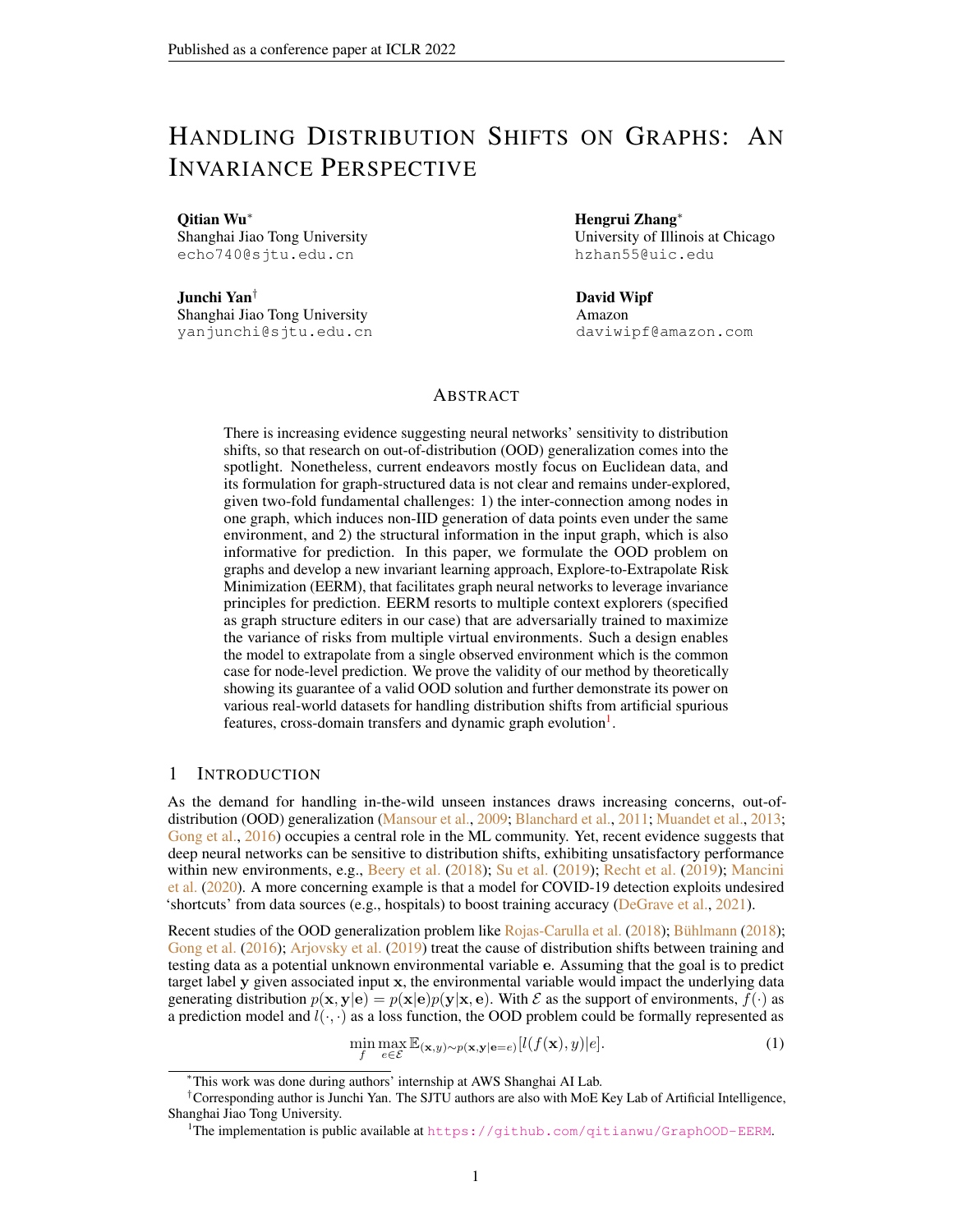#### <span id="page-3-0"></span>2.2 INVARIANT FEATURES FOR NODE-LEVEL PREDICTION ON GRAPHS

To solve the OOD problem Eq. [2](#page-2-4) is impossible without any prior domain knowledge or structural assumptions since one only has access to data from limited environments in the training set. Recent studies [\(Rojas-Carulla et al.,](#page-11-3) [2018;](#page-11-3) [Arjovsky et al.,](#page-9-3) [2019\)](#page-9-3) propose to learn invariant predictor models which resorts to an assumption for data-generating process: the input instance contains a portion of features (i.e., invariant features) that 1) contributes to sufficient predictive information for the target and 2) gives rise to equally (optimal) performance of the downstream classifier across environments.

<span id="page-3-2"></span>With our definition in Section [2.1,](#page-2-0) for node-level prediction on graphs, each input instance is an ego-graph  $G_v$  with target label  $y_v$ . It seems not straightforward for *how to define invariant features on graphs* given two observations: 1) the ego-graph possesses a hierarchical structure for associated nodes (i.e.,  $G_v$  induces a BFS tree rooted at v where the *l*-th layer contains the *l*-order neighbored nodes  $N_v^{(l)}$ ) and 2) the nodes in each layer are permutation-invariant and variable-length. Inspired by WL test [Weisfeiler & Lehman](#page-11-5) [\(1968\)](#page-11-5), we extend the invariance assumption [\(Rojas-Carulla et al.,](#page-11-3) [2018;](#page-11-3) [Gong et al.,](#page-10-1) [2016;](#page-10-1) [Arjovsky et al.,](#page-9-3) [2019\)](#page-9-3) to accommodate structural information in graph data:  ${\bf A}$ ssumption  ${\bf 1.}$  *(Invariance Property) Assume input feature dimension as*  $d_0$ *. There exists a sequence* of (non-linear) functions  $\{h_l^*\}_{l=0}^L$  where  $h_l^*: \mathbb{R}^{d_0} \to \mathbb{R}^d$  and a permutation-invariant function  $\Gamma: \R^{d^m} \to \R^d$ , which gives a node-level readout  $r_v = r_v^{(L)}$  that is calculated in a recursive way:  $r_u^{(l)} \, = \, \Gamma\{r_w^{(l-1)} | w \, \in \, N_u^{(1)} \cup \{u\}\}$  for  $l \, = \, 1, \cdots, L$  and  $r_u^{(0)} \, = \, h_l^*(x_u)$  if  $u \, \in \, N_v^{(l)}$ . Denote  ${\bf r}$ *as a random variable of*  $r_v$  *and it satisfies 1) (Invariance condition):*  $p(\mathbf{y}|\mathbf{r},\mathbf{e})=p(\mathbf{y}|\mathbf{r})$ *, and 2) (Sufficiency condition):*  $y = c^*(r) + n$ , where  $c^*$  is a non-linear function, n is an independent noise.

A more intuitive illustration for the above computation is presented in Fig. [1\(](#page-2-1)b). The node-level readout  $r_v$  aggregates the information from neighbored nodes recursively along the structures of BFS tree given by  $G_v$ . Essentially, the above definition assumes that in each layer the neighbored nodes contain a portion of causal features that contribute to stable prediction for y across different e. Such a definition possesses two merits: 1) the (non-linear) transformation  $h_l^*$  can be different across layers, and 2) for arbitrary node u in the original graph  $G$ , its causal effect on distinct centered nodes v could be different dependent on its relative position in the ego-graph  $G_v$ . Therefore, this formulation gives rise to enough flexibility and capacity for modeling on graph data.

## <span id="page-3-1"></span>3 METHODOLOGY

We next present our solution for the challenging OOD problem. Before going into the formal method, we first introduce a motivating example based on Assumption [1](#page-3-2) to provide some high-level intuition.

#### <span id="page-3-3"></span>3.1 MOTIVATING EXAMPLE

We consider a linear toy example and assume 1-layer graph convolution for illustration. Namely, the ego-graph  $G_v$  (and  $N_v$ ) only contains the centered node and its 1-hop neighbors. We simplify the  $h^*$ and  $c^*$  in Assumption [1](#page-3-2) as identity mappings and instantiate  $\Gamma$  as a mean pooling function. Then we assume 2-dim node features  $x_v = [x_v^1, x_v^2]$  and

$$
y_v = \frac{1}{|N_v|} \frac{\times}{u \in N_v} x_u^1 + n_v^1, \quad x_v^2 = \frac{1}{|N_v|} \frac{\times}{u \in N_v} y_u + n_v^2 + \epsilon,
$$
 (3)

where  $n_v^1$  and  $n_v^2$  are independent standard normal noise and  $\epsilon$  is a random variable with zero mean and non-zero variance dependent on environment  $e$ . In Fig.  $1(c)$  $1(c)$  we show the dependency among these random variables in a graphical representation and instantiate them in an example of citation networks, where a paper's published avenue is an invariant feature for predicting the paper's sub-area while its citation index (a spurious feature) is affected by both the label and the environment.

Based on this, we consider a vanilla GCN as the predictor model  $\hat{y}_v = \frac{1}{|N_v|}$   $\big|_{u \in N_v} \theta_1 x_u^1 + \theta_2 x_u^2$ . Then the ideal solution for the predictor model is  $[\theta_1, \theta_2] = [1, 0]$ . This indicates that the GCN identifies the invariant feature, i.e.,  $x_v^1$  insensitive to environment changes. However, here we show a negative result when using standard empirical risk minimization.

<span id="page-3-4"></span> $\bf{Proposition~1.}$  Let the risk under environment  $e$  be  $R(e)=\frac{1}{|V|}$   $\int_{v\in V}\mathbb{E}_{\bf y|{\bf G_v}=G_v}[\|\hat{y}_v-y_v\|_2^2]$ . The *unique optimal solution for objective*  $\min_{\theta} \mathbb{E}_{\mathbf{e}}[R(e)]$  *would be*  $[\theta_1,\theta_2]=[\frac{1+\sigma_e^2}{2+\sigma_e^2},\frac{1}{2+\sigma_e^2}]$  *where*  $\sigma_e>0$ *denotes the standard deviation of across environments.*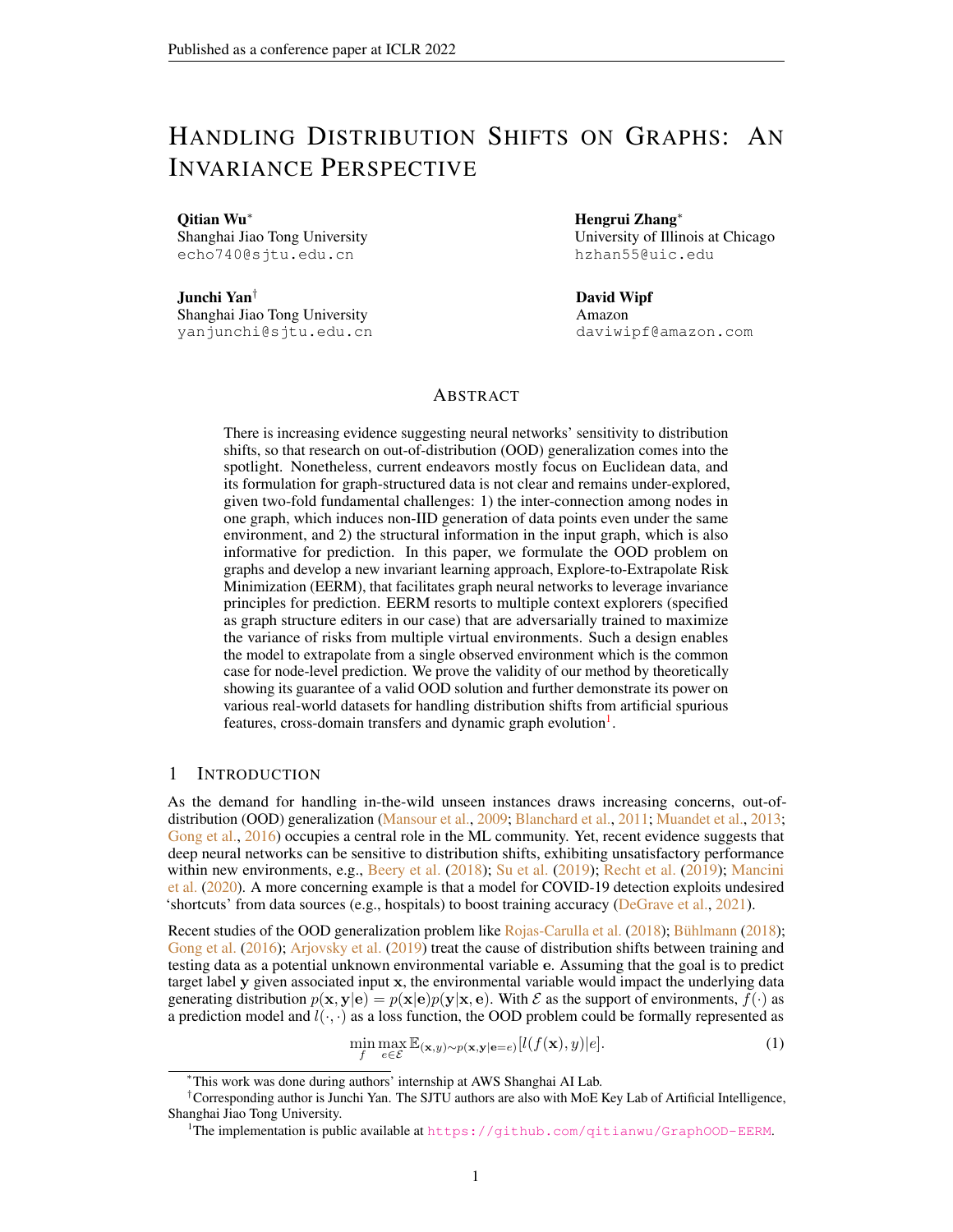This indicates that directly minimizing the expectation of risks across environments would inevitably lead the model to rely on spurious correlation  $(x_v^2)$  depends on environments). Also, such a reliance would be strengthened with smaller  $\sigma_e$ , i.e., when there is less uncertainty for the effect from environments. To mitigate the issue, fortunately, we can prove another result that implies a new objective as a sufficient condition for the ideal solution.

#### <span id="page-4-3"></span>**Proposition 2.** *The objective*  $\min_{\theta} \mathbb{V}_e[R(e)]$  *reaches the optimum if and only if*  $[\theta_1, \theta_2] = [1, 0]$ *.*

The new objective tackles the variance across environments and guarantees the desirable solution. The enlightenment is that if the model yields equal performance on different  $e<sup>s</sup>$ , it would manage to leverage the invariant features, which motivates us to devise a new objective for solving Eq. [2.](#page-2-4)

#### 3.2 STABLE LEARNING WITH EXPLORE-TO-EXTRAPOLATE RISK MINIMIZATION

We now return to the general case where we have  $\{(G_v, y_v)\}\)$  for training and leverage a GNN model as the predictor:  $\hat{y}_v = f_\theta(G_v)$ . The intuition in Section [3.1](#page-3-3) implies a new learning objective:

<span id="page-4-1"></span>
$$
\min_{\theta} \mathbb{V}_{\mathbf{e}}[L(G^e, Y^e; \theta)] + \beta \mathbb{E}_{\mathbf{e}}[L(G^e, Y^e; \theta)],\tag{4}
$$

where  $L(G^e, Y^e; \theta) = \frac{1}{|V_e|}^{-1}$   $v \in V_e$   $l(f_\theta(G^e_v), y^e_v)$  and  $\beta$  is a trading hyper-parameter. If we have training graphs from a sufficient number of environments  $\mathcal{E}_{tr} = \{e\}$  and the correspondence of each graph to a specific  $e$ , i.e.,  $\{G^e, Y^e\}_{e \in \mathcal{E}_{tr}}$  which induces  $\{\{G^e_v, y^e_v\}_{v \in V_e} : e \in \mathcal{E}_{tr}\}$ , we can use the empirical estimation with risks from different environments to handle Eq. [4](#page-4-1) in practice, as is done by the Risk Extrapolation (REX) approach [\(Krueger et al.,](#page-10-4) [2021\)](#page-10-4). Unfortunately, as mentioned before, for node-level tasks on graphs, the training data is often a single graph (without any correspondence of nodes to environments), and hence, one only has training data from a single environment. Exceptions are some multi-graph scenarios where one can assume each graph is from an environment, but there are still a very limited number of training graphs (e.g., less than five). The objective Eq. [4](#page-4-1) would require data from diverse environments to enable the model for desirable extrapolation. To detour such a dilemma, we introduce K auxiliary context generators  $g_{w_k}(G)$   $(k = 1, \dots, K)$  that aim to generate K-fold graph data  $\{G^k\}_{k=1}^K$  (which induces  $\{\{G^k_v\}_{v\in V}:1\leq k\leq K\}$ ) based on the input one G and mimics training data from different environments. The generators are trained to maximize the variance loss so as to explore the environments and facilitate stable learning of the GNN:

$$
\min_{\theta} \text{Var}(\{L(g_{w_k}(G), Y; \theta) : 1 \le k \le K\}) + \frac{\beta}{K} \sum_{k=1}^{K} L(g_{w_k}(G), Y; \theta),
$$
\n
$$
\text{s. t. } [w_1^*, \cdots, w_K^*] = \arg \max_{w_1, \cdots, w_K} \text{Var}(\{L(g_{w_k}(G), Y; \theta) : 1 \le k \le K\}),
$$
\n
$$
w_k(G), Y; \theta) = L(G^k, Y; \theta) = \frac{1}{|V|} \bigg|_{V \in V} l(f_{\theta}(G_v^k), y_v).
$$
\n
$$
(5)
$$

One remaining problem is how to specify  $g_{w_k}(G)$ . Following recent advances in adversarial ro-bustness on graphs [\(Xu et al.,](#page-12-0) [2019;](#page-12-0) [Jin et al.,](#page-10-10) [2020\)](#page-10-10), we consider editing graph structures by adding/deleting edges. Assume a Boolean matrix  $B^k = \{0, 1\}^{N \times N}$   $(k = 1, \dots, K)$  and denote the supplement graph of A as  $\overline{A} = 11^{\top} - I - A$ , where I is an identity matrix. Then the modified graph for view k is  $A^k = A + B^k \circ (\overline{A} - A)$  where  $\circ$  denotes element-wise product. The optimization for  $B<sup>k</sup>$  is difficult due to its non-differentiability and one also needs to constrain the modification within a threshold. To handle this, we use policy gradient method REINFORCE, treating graph generation as a decision process and edge editing as actions (see details in Appendix [A\)](#page-13-0). We call our approach in Eq. [5](#page-4-2) *Explore-to-Extrapolate Risk Minimization* (EERM) and present our training algorithm in Alg. [1.](#page-13-1)

## <span id="page-4-0"></span>4 THEORETICAL DISCUSSIONS

<span id="page-4-2"></span>where  $L(g)$ 

We next present theoretical analysis to shed insights on the objective and its relationship with our formulated OOD problem in Section [2.1.](#page-2-0) To begin with, we introduce some building blocks. The GNN model f can be decomposed into an *encoder* h for representation and a *classifier* c for prediction, i.e.,  $f = c \circ h$  and we have  $z_v = h(G_v)$ ,  $\hat{y}_v = c(z_v)$ . Besides, we assume  $I(\mathbf{x}; \mathbf{y})$ stands for the mutual information between x and y and  $I(x; y|z)$  denotes the conditional mutual information given z. To keep notations simple, we define  $p_e(\cdot) = p(\cdot|\mathbf{e} = e)$  and  $I_e(\cdot) = I(\cdot|\mathbf{e} = e)$ . Another tricky point is that in computation of the KL divergence and mutual information, we require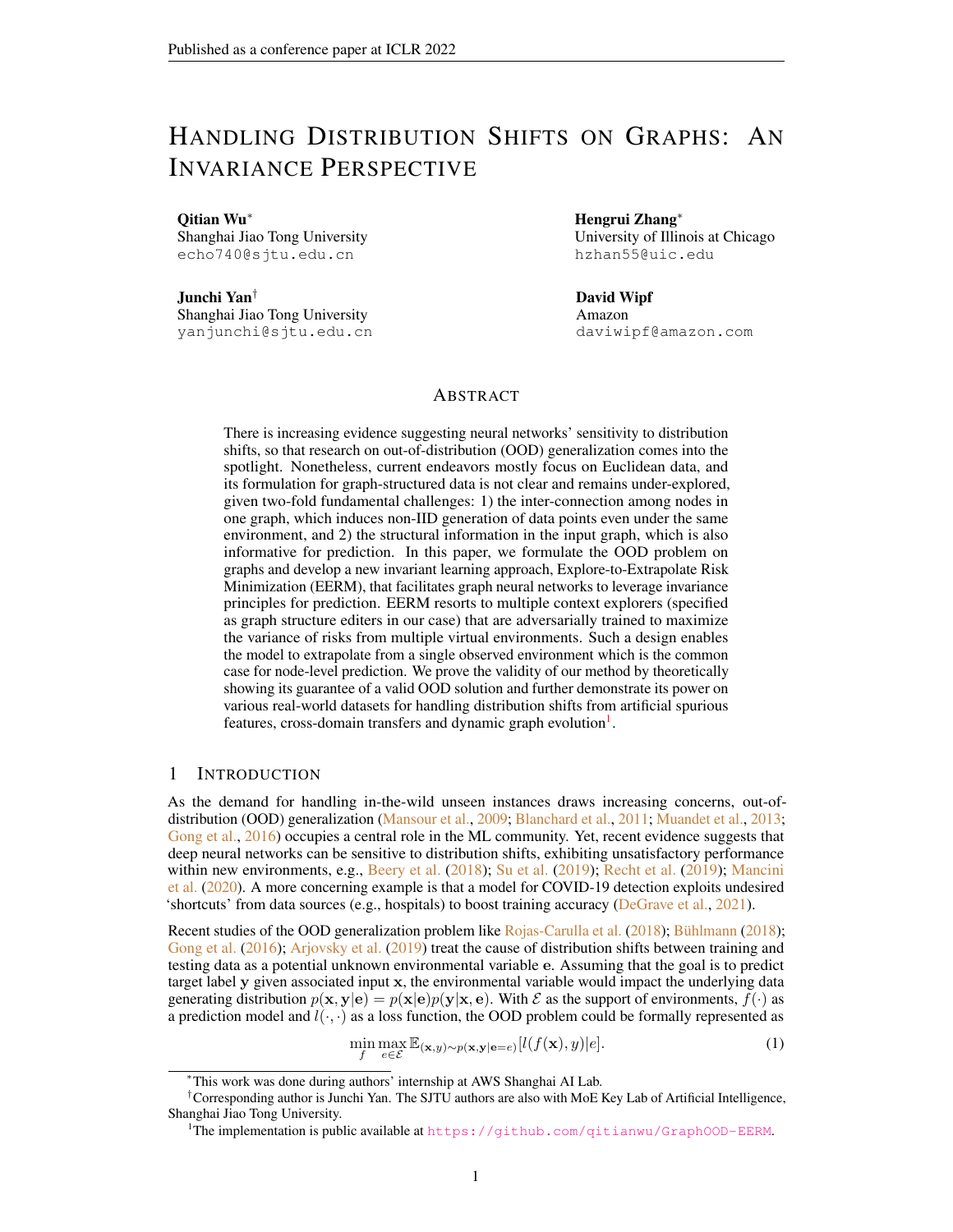the samples from the joint distribution  $p_e(G, Y)$ , which also results in difficulty for handling data generation of interconnected nodes. Therefore, we again adopt our perspective in Section [2.1](#page-2-0) and consider a two-step sampling procedure. Concretely, for any probability function  $f_1, f_2$  associated with ego-graphs  $G_v$  and node labels y, we define computation for KL divergence as

<span id="page-5-2"></span>
$$
D_{KL}(f_1(\mathbf{G_v}, \mathbf{y}) k f_2(\mathbf{G_v}, \mathbf{y})) := \mathbb{E}_{G \sim p(\mathbf{G})} \left[ \frac{1}{|V|} \sum_{v \in V} \mathbb{E}_{y_v \sim p(\mathbf{y}|\mathbf{G_v} = G_v)} \left[ \log \frac{f_1(\mathbf{G_v} = G_v, \mathbf{y} = y_v)}{f_2(\mathbf{G_v} = G_v, \mathbf{y} = y_v)} \right] \right].
$$
\n(6)

## 4.1 RELATIONSHIP BETWEEN INVARIANCE PRINCIPLE AND OOD PROBLEM

We will show that the objective Eq. [4](#page-4-1) can guarantee a valid solution for OOD problem Eq. [2.](#page-2-4) To this end, we rely on another assumption for data-generating distribution.

<span id="page-5-1"></span>Assumption 2. *(Environment Heterogeneity): For* (Gv, r) *that satisfies Assumption [1,](#page-3-2) there exists a random variable*  $\bar{\mathbf{r}}$  *such that*  $\mathbf{G_v} = m(\mathbf{r}, \bar{\mathbf{r}})$  *where* m *is a functional mapping. We assume that*  $p(\mathbf{y}|\bar{\mathbf{r}}, \mathbf{e}=e)$  *would arbitrarily change across environments*  $e \in \mathcal{E}$ .

Assumptions [1](#page-3-2) and [2](#page-5-1) essentially distill two portions of features in input data: one is domain-invariant for prediction and the other contributes to sensitive prediction that depends on environments. The GNN model  $f = c \circ h$  induces two model distributions  $q(\mathbf{z}|\mathbf{G_v})$  (by the encoder) and  $q(\mathbf{y}|\mathbf{z})$  (by the classifier). Based on this, we can dissect the effects of Eq. [4](#page-4-1) which indeed forces the representation z to satisfy the *invariance* and *sufficiency* conditions illustrated in Assumption [1.](#page-3-2)

<span id="page-5-3"></span>**Theorem 1.** If  $q(y|z)$  is treated as a variational distribution, then 1) minimizing the expectation *term in Eq. [4](#page-4-1) contributes to*  $\max_{q(\mathbf{z}|\mathbf{G_v})} I(\mathbf{y}; \mathbf{z})$ *, i.e., enforcing the sufficiency condition on*  $\mathbf{z}$  *for prediction, and 2) minimizing the variance term in Eq. [4](#page-4-1) would play a role for*  $\min_{a(\mathbf{z}|\mathbf{G_v})} I(\mathbf{y}; \mathbf{e}|\mathbf{z})$ , *i.e., enforcing the invariance condition*  $p(\mathbf{y}|\mathbf{z}, \mathbf{e}) = p(\mathbf{y}|\mathbf{z})$ *.* 

Based on these results, we can bridge the gap between the invariance principle and OOD problem.

<span id="page-5-4"></span>**Theorem 2.** Under Assumption [1](#page-3-2) and [2,](#page-5-1) if the GNN encoder  $q(\mathbf{z}|\mathbf{G_v})$  satisfies that 1)  $I(\mathbf{y};\mathbf{e}|\mathbf{z})=0$ *(invariance condition) and 2)* I(y; z) *is maximized (sufficiency condition), then the model* f <sup>∗</sup> *given by*  $\mathbb{E}_{\mathbf{v}}[\mathbf{y}|\mathbf{z}]$  *is the solution to OOD problem in Eq. [2.](#page-2-4)* 

The above results imply that the objective Eq. [4](#page-4-1) can guarantee a valid solution for the formulated OOD problem on graph-structured data, which serves as a theoretical justification for our approach.

#### 4.2 INFORMATION-THEORETIC ERROR FOR OOD GENERALIZATION

We proceed to analyze the OOD generalization error given by our learning approach. Recall that we assume training data from  $p(G, Y | e = e)$  and testing data from  $p(G, Y | e = e')$ . Following similar spirits of [Federici et al.](#page-10-11) [\(2021\)](#page-10-11), the training error and OOD generalization error can be respectively measured by  $D_{KL}(p_e({\bf y}|{\bf G_v})\|q({\bf y}|{\bf G_v}))$  and  $D_{KL}(p_{e^0}({\bf y}|{\bf G_v})\|q({\bf y}|{\bf G_v}))$  which can be calculated based on our definition in Eq. [6.](#page-5-2) Based on Theorem [1,](#page-5-3) we can arrive at the following theorem which reveals the effect of Eq. [4](#page-4-1) that contributes to tightening the bound for the OOD error.

<span id="page-5-5"></span>Theorem 3. *Optimizing Eq. [4](#page-4-1) with training data can minimize the upper bound for*  $D_{KL}(p_{e^{\varrho}}(\mathbf{y}|\mathbf{G}_{\mathbf{v}}) \| q(\mathbf{y}|\mathbf{G}_{\mathbf{v}})$  on condition that  $I_{e^{\varrho}}(\mathbf{G}_{\mathbf{v}};\mathbf{y}|\mathbf{z}) = I_e(\mathbf{G}_{\mathbf{v}};\mathbf{y}|\mathbf{z}).$ 

The condition can be satisfied once z is a sufficient representation across environments. Therefore, we have proven that the new objective could help to reduce the generalization error on out-of-distribution data and indeed enhance GNN model's power for in-the-wild extrapolation.

## <span id="page-5-0"></span>5 EXPERIMENTS

In this section, we aim to verify the effectiveness and robustness of our approach in a wide variety of tasks reflecting real situations, using different GNN backbones. Table [1](#page-6-0) summarizes the information of experimental datasets and evaluation protocols, and we provide more dataset information in Appendix [E.](#page-19-0) We compare our approach EERM with standard empirical risk minimization (ERM). Implementation details are presented in Appendix [F.](#page-22-0) In the following subsections, we will investigate three scenarios that require the model to handle distribution shifts stemming from different causes.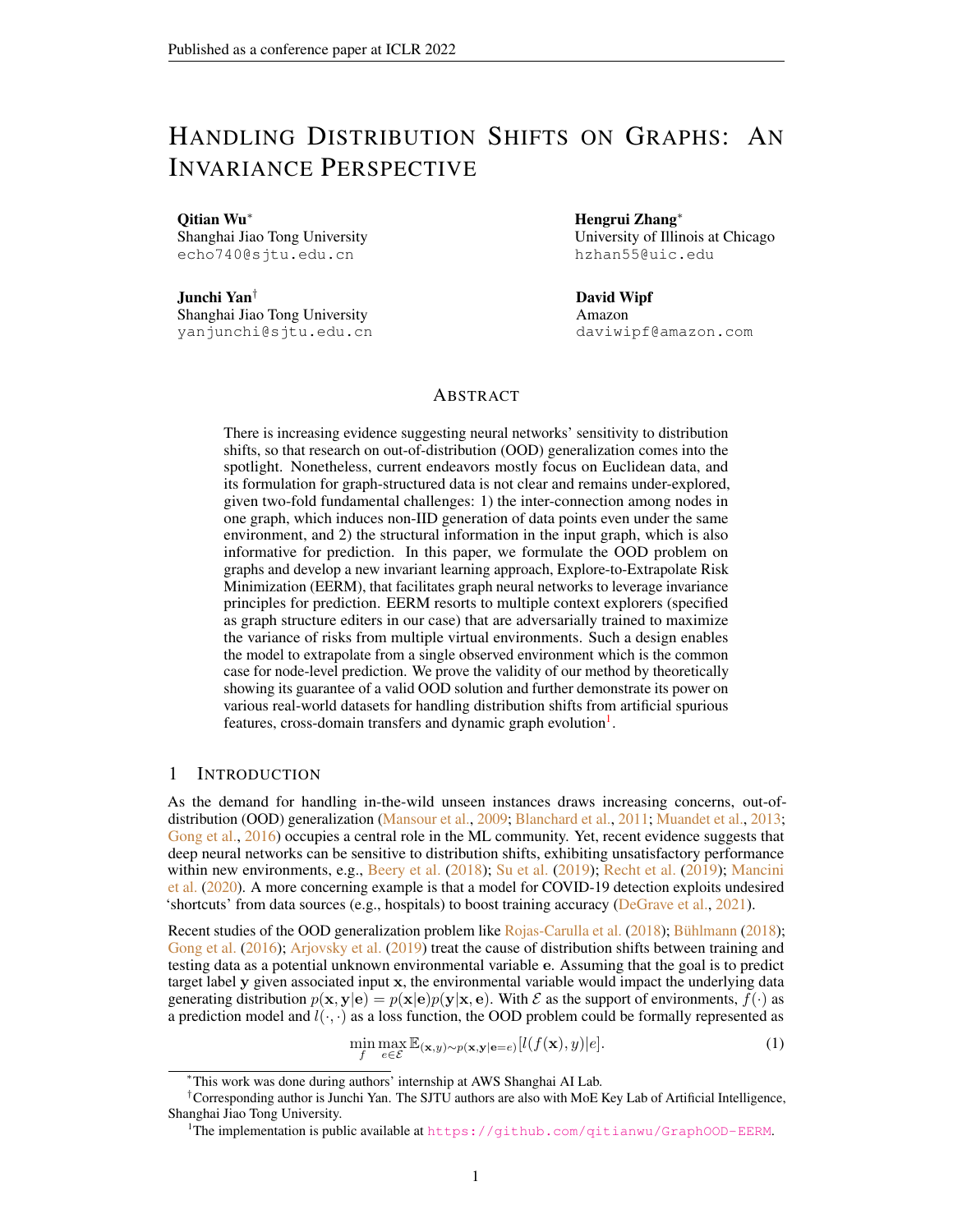<span id="page-6-0"></span>Table 1: Summary of the experimental datasets that entail diverse distribution shifts ("Artificial Transformation" means that we add synthetic spurious features, "Cross-Domain Transfers" means that each graph in the dataset corresponds to distinct domains, "Temporal Evolution" means that the dataset is a dynamic one with evolving nature), different train/val/test splits ("Domain-Level" means splitting by graphs and "Time-Aware" means splitting by time) and the evaluation metrics. In Appendix [E](#page-19-0) we provide more detailed information and discussions on the evaluation protocols.



<span id="page-6-1"></span>

Figure 2: Results on Cora with artificial distribution shifts. We run each experiment with 20 trials. (a) The (distribution of) test accuracy of vanilla GCN using our approach for training and using ERM. (b) The (averaged) accuracy on the training set (achieved by the epoch where the highest validation accuracy is achieved) when using all the input node features and removing the spurious ones for inference. (c) The (averaged) test accuracy with different GNNs for data generation.

<span id="page-6-2"></span>

Figure 3: Experiment results on Amazon-Photo with artificial distribution shifts.

#### 5.1 HANDLING DISTRIBUTION SHIFTS WITH ARTIFICIAL TRANSFORMATION

We first consider artificial distribution shifts based on two public node classification benchmarks Cora and Amazon-Photo. For each dataset, we adopt two randomly initialized GNNs to 1) generate node labels based on the original node features and 2) generate spurious features based on the node labels and environment id, respectively (See Appendix [E.1](#page-19-1) for details). We generate 10-fold graph data with distinct environment id's and use 1/1/8 of them for training/validation/testing.

We use a 2-layer vanilla GCN [\(Kipf & Welling,](#page-10-12) [2017\)](#page-10-12) as the GNN model. We report results on 8 testing graphs (T1∼ T8) of the two datasets in Fig. [2\(](#page-6-1)a) and [3\(](#page-6-2)a), respectively, where we also adopt 2-layer GCNs for data generation. The results show that our approach EERM consistently outperforms ERM on Cora and Photo, which suggests the effectiveness of our approach for handling distribution shifts. We also observe that in Photo, the performance variances within one graph and across different test graphs are both much lower compared with those in Cora. We conjecture the reasons are two-fold. First, there is evidence that in Cora the (original) features from adjacent nodes are indeed informative for prediction while in Photo this information contributes to negligible gain over merely using centered node's features. Based on this, once the node features are mixed up with invariant and spurious ones, it would be harder for distinguishing them in the former case that relies more on graph convolution.

In Fig. [2\(](#page-6-1)b) and Fig. [3\(](#page-6-2)b), we compare the averaged training accuracy (achieved by the epoch with the highest validation accuracy) given by two approaches when using all the input features and removing the spurious ones for inference (we still use all the features for training in the latter case). As we can see, the performance of ERM drops much more significantly than EERM when we remove the spurious input features, which indicates that the GCN trained with standard ERM indeed exploits spurious features to increase training accuracy while our approach can help to alleviate such an issue and guide the model to focus on invariant features. Furthermore, in Fig. [2\(](#page-6-1)c) and Fig. [3\(](#page-6-2)c), we compare the test accuracy averaged on eight graphs when using different GNNs e.g. GCN, SGC [\(Wu](#page-11-9) [et al.,](#page-11-9) [2019\)](#page-11-9) and GAT [\(Velickovic et al.,](#page-11-10) [2018\)](#page-11-10), for data generation (See Appendix G for more results). The results verify that our approach achieves consistently superior performance in different cases.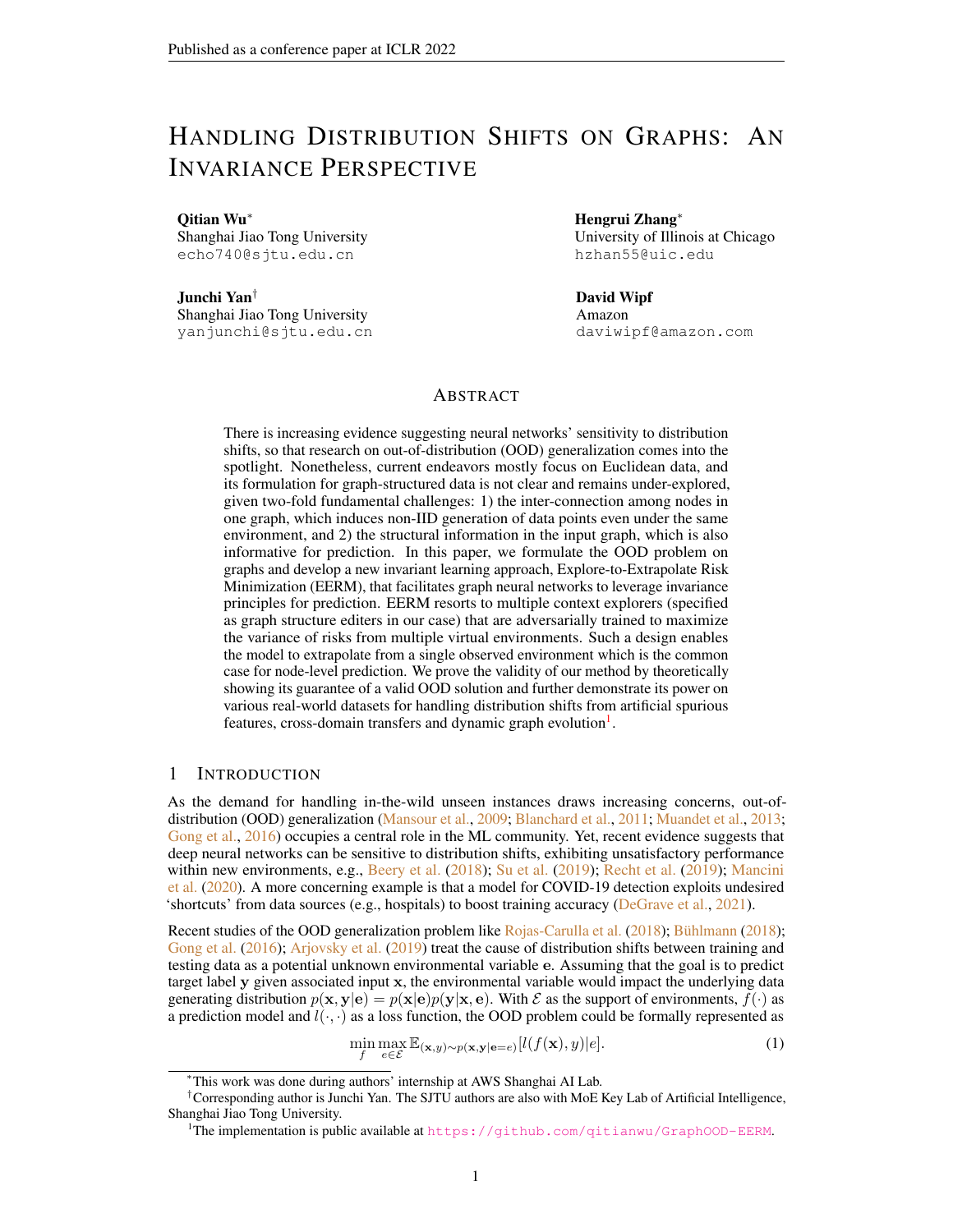<span id="page-7-0"></span>

Figure 4: Test ROC-AUC on Twitch where we compare different GNN backbones.

<span id="page-7-1"></span>Table 2: Test accuracy on FB-100 where we compare different configurations of training graphs.

| Training graph combination       | Penn               |      |       |      | <b>Brown</b>   |             |       |      | Texas |      |       |      |
|----------------------------------|--------------------|------|-------|------|----------------|-------------|-------|------|-------|------|-------|------|
|                                  | <b>EERM</b><br>ERM |      |       | ERM  |                | <b>EERM</b> |       | Erm  |       | EERM |       |      |
| John Hopkins + Caltech + Amherst | 50.48              | 1.09 | 50.64 |      | $0.25$   54.53 | 3.93        | 56.73 | 0.23 | 53.23 | 4.49 | 55.57 | 0.75 |
| Bingham + Duke + Princeton       | 50.17              | 0.65 | 50.67 | 0.79 | 50.43          | 4.58        | 52.76 | 3.40 | 50.19 | 5.81 | 53.82 | 4.88 |
| WashU + Brandeis+ Carnegie       | 50.83              | 0.17 | 51.52 | 0.87 | 54.61          | 4.75        | 55.15 | 3.22 | 56.25 | 0.13 | 56.12 | 0.42 |

<span id="page-7-2"></span>

Figure 5: Test F1 score on Elliptic where we group graph snapshots into 9 test sets (T1∼ T9).

Table 3: Test accuracy on OGB-Arxiv with papers in different time intervals for evaluation.

| Method    |       | 2014-2016 |       | 2016-2018 |       | 2018-2020 |  |
|-----------|-------|-----------|-------|-----------|-------|-----------|--|
| ERM-SAGE  | 42.09 | 1.39      | 39.92 | 2.53      | 36.72 | 2.47      |  |
| EERM-SAGE | 41.55 | 0.68      | 40.36 | 1.29      | 38.95 | 1.57      |  |
| ERM-GPR   | 47.25 | 0.55      | 45.07 | 0.57      | 41.53 | 0.56      |  |
| EERM- GPR | 49.88 | 0.49      | 48.59 | 0.52      | 44.88 | 0.62      |  |

#### <span id="page-7-3"></span>5.2 GENERALIZING TO UNSEEN DOMAINS

We proceed to consider another scenario where there are multiple observed graphs in one dataset and a model trained with one graph or a limited number of graphs is expected to generalize to new unseen graphs. The graphs of a dataset share the input feature space and output space and may have different sizes and data distributions since they are collected from different domains. We adopt two public social network datasets Twitch-Explicit and Facebook-100 collected by [Lim et al.](#page-10-13) [\(2021\)](#page-10-13).

Training with a Single Graph. In Twitch, we adopt a single graph DE for training, ENGB for validation and the remaining five networks (ES, FR, PTBR, RU, TW) for testing. We follow [Lim](#page-10-13) [et al.](#page-10-13) [\(2021\)](#page-10-13) and use test ROC-AUC for evaluation. We specify the GNN model as GCN, GAT and a recently proposed model GCNII [\(Chen et al.,](#page-9-9) [2020a\)](#page-9-9) that can address the over-smoothing of GCN and enable stacking of deep layers. The layer numbers are set as 2 for GCN and GAT and 10 for GCNII. Fig. [4](#page-7-0) compares the results on five test graphs, where EERM significantly outperforms ERM in most cases with up to 7.0% improvement on ROC-AUC. The results verify the effectiveness of EERM for generalizing to new graphs from unseen domains.

**Training with Multiple Graphs.** In  $FB-100$ , we adopt three graphs for training, two graphs for validation and the remaining three for testing. We also follow [Lim et al.](#page-10-13) [\(2021\)](#page-10-13) and use test accuracy for evaluation. We use GCN as the backbone and compare using different configurations of training graphs, as shown in Table [2.](#page-7-1) We can see that EERM outperforms ERM on average on all the test graphs with up to 7.2% improvement. Furthermore, EERM maintains the superiority with different training graphs, which also verifies the robustness of our approach w.r.t. training data.

#### 5.3 EXTRAPOLATING OVER DYNAMIC DATA

We consider the third scenario where the input data are temporal dynamic graphs and the model is trained with dataset collected at one time and needs to handle newly arrived data in the future. Here are also two sub-cases that correspond to distinct real-world scenarios, as discussed below.

**Handling Dynamic Graph Snapshots.** We adopt a dynamic financial network dataset  $Elliptic$ [\(Pareja et al.,](#page-11-4) [2020\)](#page-11-4) that contains dozens of graph snapshots where each node is a Bitcoin transaction and the goal is to detect illicit transactions. We use 5/5/33 snapshots for train/valid/test. Following [Pareja et al.](#page-11-4) [\(2020\)](#page-11-4) we use F1 score for evaluation. We consider two GNN architectures as the backbone: GraphSAGE [\(Hamilton et al.,](#page-10-14) [2017\)](#page-10-14) and GPRGNN [\(Chien et al.,](#page-9-10) [2021\)](#page-9-10) that can adaptively combine information from node features and graph topology. The results are shown in Fig. [5](#page-7-2) where we group the test graph snapshots into 9 folds in chronological order. Our approach yields much higher F1 scores than ERM in most cases with averagely 9.6%/10.0% improvements using GraphSAGE/GPR-GNN as backbones. Furthermore, there is an interesting phenomenon that both methods suffer a performance drop after T7. The reason is that this is the time when the dark market shutdown occurred [\(Pareja et al.,](#page-11-4) [2020\)](#page-11-4). Such an emerging event causes considerable variation to data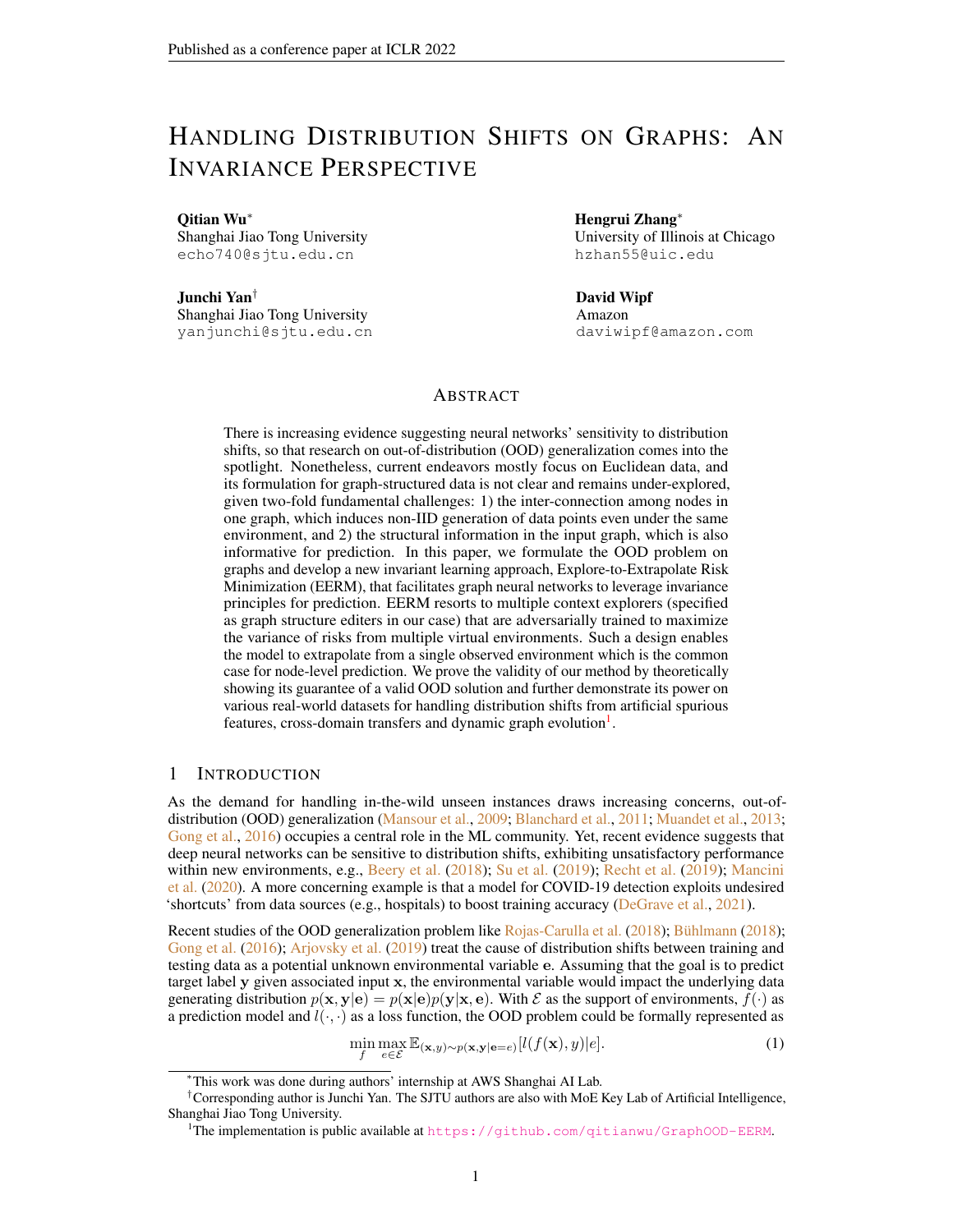distributions that leads to performance degrade for both methods, with ERM suffering more. In fact, the emerging event acts as an external factor which is unpredictable given the limited training data. The results also suggest that how neural models generalize to OOD data depends on the learning approach but its performance limit is dominated by observed data. Nonetheless, our approach contributes to better F1 scores than ERM even in such an extreme case.

Handling New Nodes in Temporally Augmented Graph. Citation networks often go through temporal augmentation with new papers published. We adopt  $OGB - Arxi\upsilon$  [\(Hu et al.,](#page-10-7) [2020\)](#page-10-7) for experiments and enlarge the time difference between training and testing data to introduce distribution shifts: we select papers published before 2011 for training, in-between 2011 and 2014 for validation, and within 2014-2016/2016-2018/2018-2020 for testing. Also different from the original (transduc-tive) setting in [Hu et al.](#page-10-7) [\(2020\)](#page-10-7), we use the inductive learning setting, i.e., test nodes are strictly unseen during training, which is more akin to practical situations. Table [3](#page-7-2) presents the test accuracy and shows that EERM outperforms ERM in five cases out of six. Notably, when using GPRGNN as the backbone, EERM manages to achieve up to 8.1% relative improvement, which shows that EERM is capable of improving GNN model's learning for extrapolating to future data.

# 6 DISCUSSIONS WITH EXISTING WORKS

We compare with some closely related works and highlight our differences. Due to space limit, we defer more discussions on literature review to Appendix [B.](#page-13-2)

Generalization/Extrapolation on Graphs. Recent endeavors [\(Scarselli et al.,](#page-11-11) [2018;](#page-11-11) [Garg et al.,](#page-10-15) [2020;](#page-10-15) [Verma & Zhang,](#page-11-12) [2019\)](#page-11-12) derive generalization error bounds for GNNs, yet they focus on indistribution generalization and put little emphasis on distribution shifts, which are the main focus of our work. Furthermore, some up-to-date works explore GNN's extrapolation ability for OOD data, e.g. unseen features/structures ( $Xu$  et al., [2021\)](#page-12-2) and varying graph sizes [\(Yehudai et al.,](#page-12-3) [2021;](#page-12-3) [Bevilacqua et al.,](#page-9-11) [2021\)](#page-9-11). However, they mostly concentrate on graph-level tasks rather than node-level ones (see detailed comparison below). Moreover, some recent works probe into extrapolating features' embeddings [\(Wu et al.,](#page-11-14) [2021a\)](#page-11-13) or user representations (Wu et al., [2021b\)](#page-11-14) for open-world learning in tabular data or real systems for recommendation and advertisement. These works consider distribution shifts stemming from augmented input space or unseen entities, and the proposed models leverage GNNs as an explicit model that extrapolates to compute representations for new entities based on existing ones. In contrast, our work studies (implicit) distribution shifts behind observed data, and the proposed approach resorts to an implicit mechanism through the lens of invariance principle.

Node-Level v. s. Graph-Level OOD Generalization. The two classes of graph-related problems are often treated differently in the literature: node-level tasks target prediction on individual nodes that are non-i.i.d. generated due to the interconnection of graph structure; graph-level tasks treat a graph as an instance for prediction and tacitly assume that all the graph instances are sampled in an i.i.d. manner. The distinct nature of them suggests that they need to be tackled in different ways for OOD generalization purpose. Graph-level problems have straightforward relationship to the general setting (in Eq. [1\)](#page-0-1) since one can treat input graphs as x and graph labels as y. Based on this, the data from one environment becomes a set of i.i.d. generated pairs  $(x, y)$  and existing approaches for handling general OOD settings could be naturally generalized. Differently, node-level problems, where nodes inter-connected in one graph (e.g., social network) are instances, cannot be handled in this way due to the non-i.i.d. data generation. Our work introduces a new perspective for formulating OOD problems involving prediction for individual nodes, backed up with a concrete approach for problem solving and theoretical guarantees. While our experiments mainly focus on node-level prediction datasets, the proposed method can be applied to graph-level prediction and also extended beyond graph data (like images/texts) for generalization from limited observed environments.

## 7 CONCLUSION

This work targets out-of-distribution generalization for graph-structured data with the focus on node-level problems where the inter-connection of data points hinders trivial extension from existing formulation and methods. To this end, we take a fresh perspective to formulate the problem in a principled way and further develop a new approach for extrapolation from a single environment, backed up with theoretical guarantees. We also design comprehensive experiments to show the practical power of our approach on various real-world datasets with diverse distribution shifts.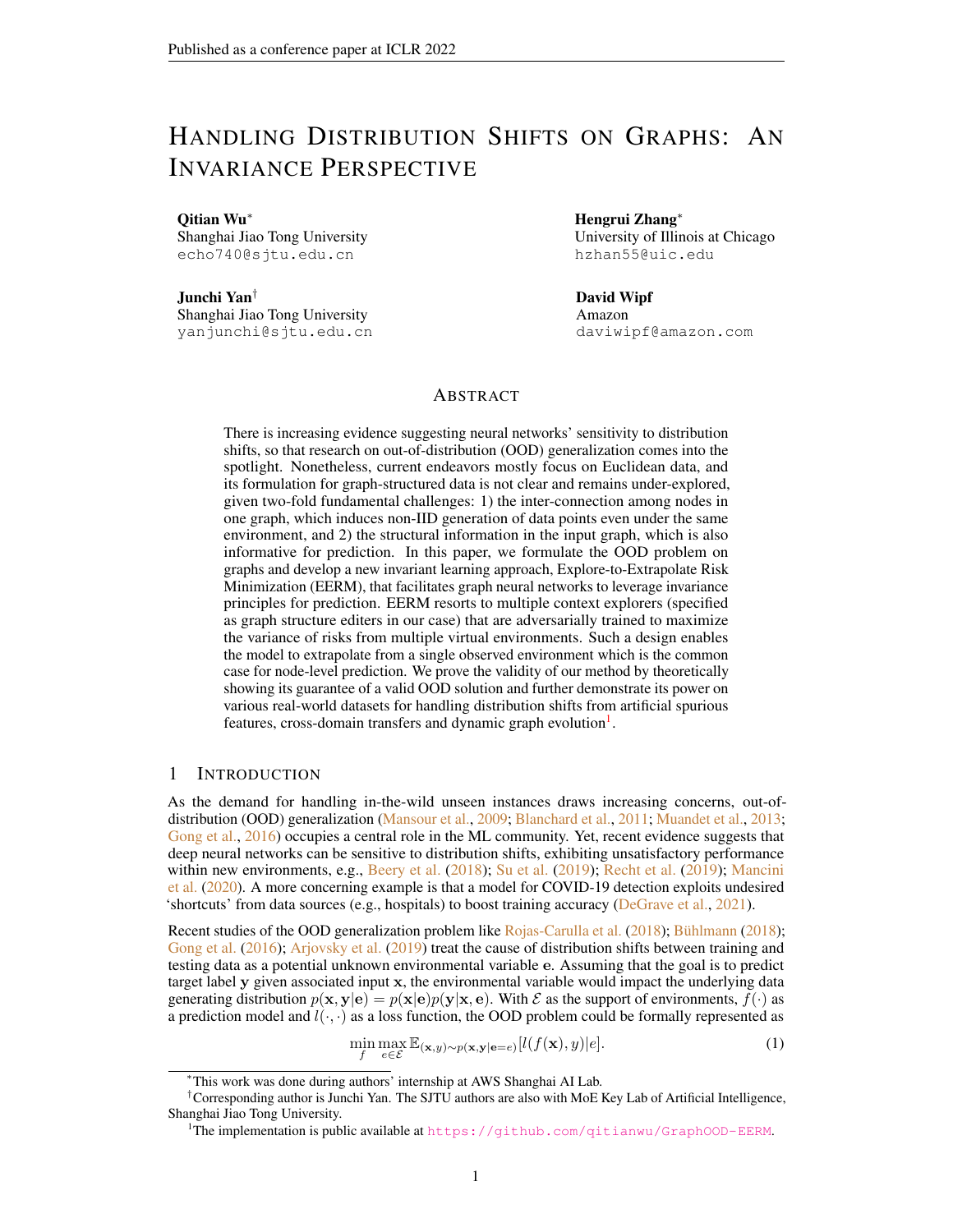## 8 ACKNOWLEDGEMENT

This work was in part supported by National Key Research and Development Program of China (2020AAA0107600), Shanghai Municipal Science and Technology Major Project (2021SHZDZX0102).

#### **REFERENCES**

- <span id="page-9-12"></span>Faruk Ahmed, Yoshua Bengio, Harm van Seijen, and Aaron C. Courville. Systematic generalisation with group invariant predictions. In *International Conference on Learning Representations (ICLR)*, 2021.
- <span id="page-9-5"></span>Kartik Ahuja, Karthikeyan Shanmugam, Kush R. Varshney, and Amit Dhurandhar. Invariant risk minimization games. In *International Conference on Machine Learning (ICML)*, pp. 145–155, 2020.
- <span id="page-9-7"></span>Ehab A AlBadawy, Ashirbani Saha, and Maciej A Mazurowski. Deep learning for segmentation of brain tumors: Impact of cross-institutional training and testing. In *Medical physics*, 2018.
- <span id="page-9-3"></span>Martín Arjovsky, Léon Bottou, Ishaan Gulrajani, and David Lopez-Paz. Invariant risk minimization. *CoRR*, abs/1907.02893, 2019.
- <span id="page-9-15"></span>Aseem Baranwal, Kimon Fountoulakis, and Aukosh Jagannath. Graph convolution for semisupervised classification: Improved linear separability and out-of-distribution generalization. In *International Conference on Machine Learning (ICML)*, pp. 684–693, 2021.
- <span id="page-9-1"></span>Sara Beery, Grant Van Horn, and Pietro Perona. Recognition in terra incognita. In *European Conference on Computer Vision (ECCV)*, pp. 472–489, 2018.
- <span id="page-9-8"></span>R. Berk, H. Heidari, S. Jabbari, M. Kearns, and A Roth. Fairness in criminal justice risk assessments: The state of the art. In *Sociological Methods & Research*, 2018.
- <span id="page-9-11"></span>Beatrice Bevilacqua, Yangze Zhou, and Bruno Ribeiro. Size-invariant graph representations for graph classification extrapolations. In *International Conference on Machine Learning (ICML)*, pp. 837–851, 2021.
- <span id="page-9-0"></span>Gilles Blanchard, Gyemin Lee, and Clayton Scott. Generalizing from several related classification tasks to a new unlabeled sample. In *Advances in Neural Information Processing Systems (NeurIPS)*, pp. 2178–2186, 2011.
- <span id="page-9-2"></span>Peter Bühlmann. Invariance, causality and robustness. *CoRR*, abs/1812.08233, 2018.
- <span id="page-9-4"></span>Shiyu Chang, Yang Zhang, Mo Yu, and Tommi S. Jaakkola. Invariant rationalization. In *International Conference on Machine Learning (ICML)*, pp. 1448–1458, 2020.
- <span id="page-9-9"></span>Ming Chen, Zhewei Wei, Zengfeng Huang, Bolin Ding, and Yaliang Li. Simple and deep graph convolutional networks. In *International Conference on Machine Learning (ICML)*, pp. 1725–1735, 2020a.
- <span id="page-9-14"></span>Tianlong Chen, Yongduo Sui, Xuxi Chen, Aston Zhang, and Zhangyang Wang. A unified lottery ticket hypothesis for graph neural networks. In *International Conference on Machine Learning (ICML)*, pp. 1695–1706, 2021.
- <span id="page-9-13"></span>Yu Chen, Lingfei Wu, and Mohammed J. Zaki. Iterative deep graph learning for graph neural networks: Better and robust node embeddings. In *Advances in Neural Information Processing Systems (NeurIPS)*, 2020b.
- <span id="page-9-10"></span>Eli Chien, Jianhao Peng, Pan Li, and Olgica Milenkovic. Adaptive universal generalized pagerank graph neural network. In *International Conference on Learning Representations (ICLR)*, 2021.
- <span id="page-9-6"></span>Elliot Creager, Jörn-Henrik Jacobsen, and Richard S. Zemel. Environment inference for invariant learning. In *International Conference on Machine Learning (ICML)*, pp. 2189–2200, 2021.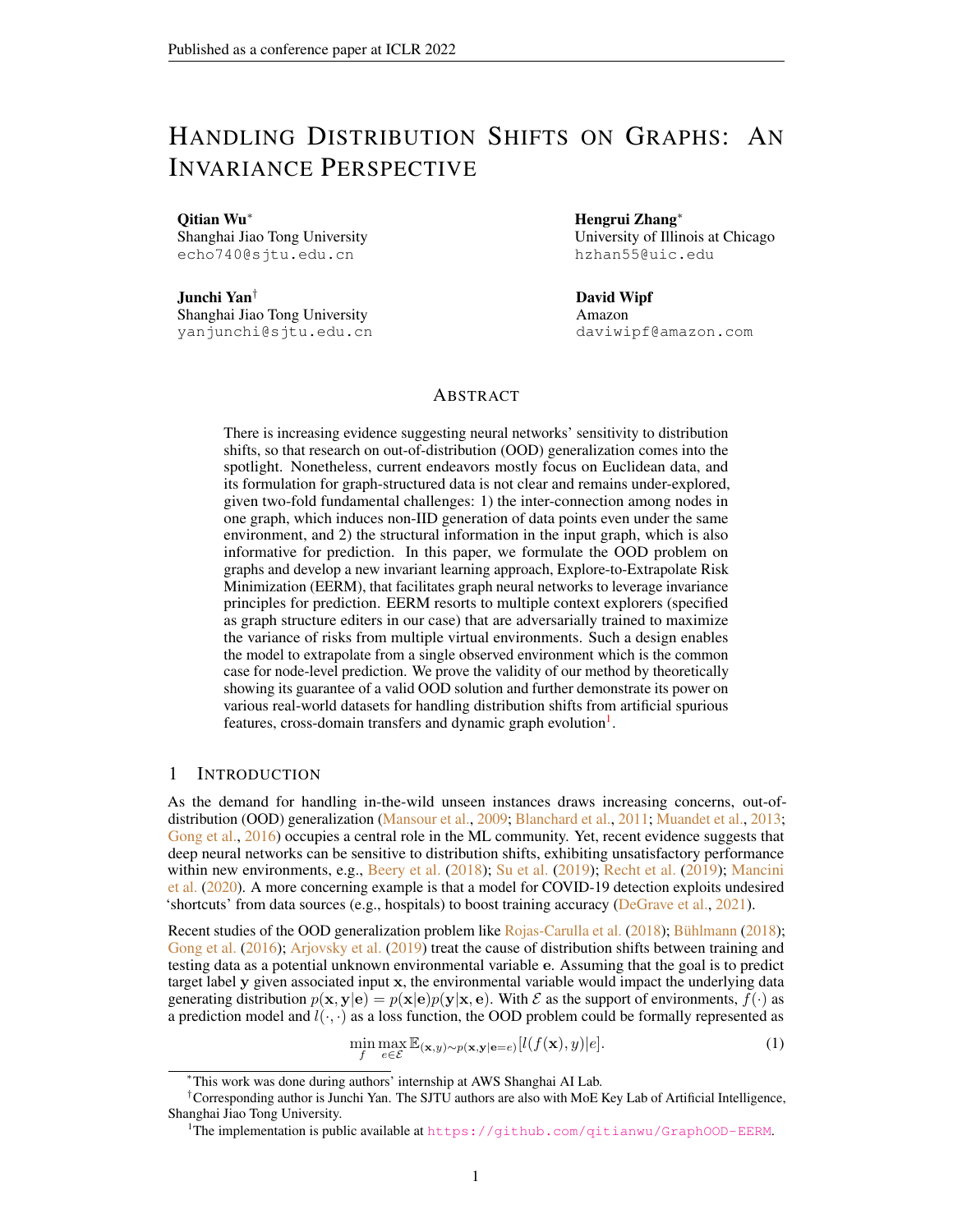- <span id="page-10-9"></span>Dengxin Dai and Luc Van Gool. Dark model adaptation: Semantic image segmentation from daytime to nighttime. In *International Conference on Intelligent Transportation Systems (ITSC)*, pp. 3819–3824, 2018.
- <span id="page-10-3"></span>A. J. DeGrave, J. D. Janizek, and S.-I Lee. Ai for radiographic covid-19 detection selects shortcuts over signal. *Nature Machine Intelligence*, 2021.
- <span id="page-10-8"></span>Shobeir Fakhraei, James R. Foulds, Madhusudana V. S. Shashanka, and Lise Getoor. Collective spammer detection in evolving multi-relational social networks. In *ACM SIGKDD International Conference on Knowledge Discovery and Data Mining (KDD)*, pp. 1769–1778, 2015.
- <span id="page-10-11"></span>Marco Federici, Ryota Tomioka, and Patrick Forré. An information-theoretic approach to distribution shifts. *CoRR*, abs/2106.03783, 2021.
- <span id="page-10-15"></span>Vikas K. Garg, Stefanie Jegelka, and Tommi S. Jaakkola. Generalization and representational limits of graph neural networks. In *International Conference on Machine Learning (ICML)*, pp. 3419–3430, 2020.
- <span id="page-10-1"></span>Mingming Gong, Kun Zhang, Tongliang Liu, Dacheng Tao, Clark Glymour, and Bernhard Schölkopf. Domain adaptation with conditional transferable components. In *International Conference on Machine Learning (ICML)*, pp. 2839–2848, 2016.
- <span id="page-10-14"></span>William L. Hamilton, Zhitao Ying, and Jure Leskovec. Inductive representation learning on large graphs. In *Advances in Neural Information Processing Systems (NeurIPS)*, pp. 1024–1034, 2017.
- <span id="page-10-17"></span>Arman Hasanzadeh, Ehsan Hajiramezanali, Shahin Boluki, Mingyuan Zhou, Nick Duffield, Krishna Narayanan, and Xiaoning Qian. Bayesian graph neural networks with adaptive connection sampling. In *International Conference on Machine Learning (ICML)*, pp. 4094–4104, 2020.
- <span id="page-10-7"></span>Weihua Hu, Matthias Fey, Marinka Zitnik, Yuxiao Dong, Hongyu Ren, Bowen Liu, Michele Catasta, and Jure Leskovec. Open graph benchmark: Datasets for machine learning on graphs. In *Advances in Neural Information Processing Systems (NeurIPS)*, 2020.
- <span id="page-10-10"></span>Wei Jin, Yao Ma, Xiaorui Liu, Xianfeng Tang, Suhang Wang, and Jiliang Tang. Graph structure learning for robust graph neural networks. In *ACM SIGKDD Conference on Knowledge Discovery and Data Mining (KDD)*, pp. 66–74, 2020.
- <span id="page-10-12"></span>Thomas N. Kipf and Max Welling. Semi-supervised classification with graph convolutional networks. In *International Conference on Learning Representations (ICLR)*, 2017.
- <span id="page-10-6"></span>Masanori Koyama and Shoichiro Yamaguchi. When is invariance useful in an out-of-distribution generalization problem ? *CoRR*, abs/2008.01883, 2021.
- <span id="page-10-4"></span>David Krueger, Ethan Caballero, Jörn-Henrik Jacobsen, Amy Zhang, Jonathan Binas, Rémi Le Priol, and Aaron C. Courville. Out-of-distribution generalization via risk extrapolation (rex). In *International Conference on Machine Learning (ICML)*, 2021.
- <span id="page-10-13"></span>Derek Lim, Xiuyu Li, Felix Hohne, and Ser-Nam Lim. New benchmarks for learning on nonhomophilous graphs. In *The Web Conference (WWW) workshop*, 2021.
- <span id="page-10-5"></span>Jiashuo Liu, Zheyuan Hu, Peng Cui, Bo Li, and Zheyan Shen. Heterogeneous risk minimization. In *International Conference on Machine Learning (ICML)*, pp. 6804–6814, 2021.
- <span id="page-10-18"></span>Jiaqi Ma, Junwei Deng, and Qiaozhu Mei. Subgroup generalization and fairness of graph neural networks. In *Advances in Neural Information Processing Systems*, 2021.
- <span id="page-10-16"></span>Divyat Mahajan, Shruti Tople, and Amit Sharma. Domain generalization using causal matching. In *International Conference on Machine Learning (ICML)*, pp. 7313–7324, 2021.
- <span id="page-10-2"></span>Massimiliano Mancini, Zeynep Akata, Elisa Ricci, and Barbara Caputo. Towards recognizing unseen categories in unseen domains. In *European Conference on Computer Vision (ECCV)*, pp. 466–483, 2020.
- <span id="page-10-0"></span>Yishay Mansour, Mehryar Mohri, and Afshin Rostamizadeh. Domain adaptation: Learning bounds and algorithms. In *Conference on Learning Theory (COLT)*, 2009.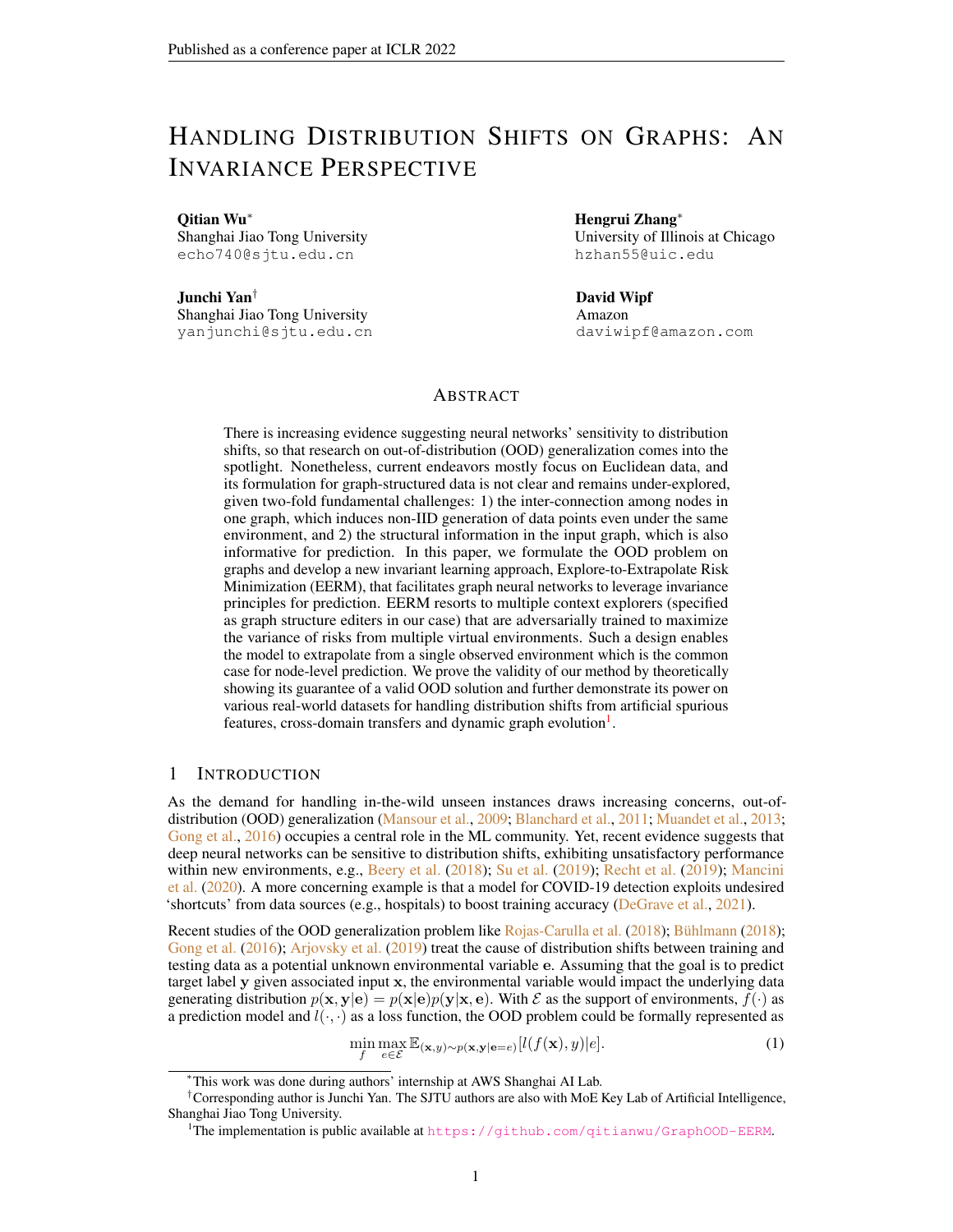- <span id="page-11-0"></span>Krikamol Muandet, David Balduzzi, and Bernhard Schölkopf. Domain generalization via invariant feature representation. In *International Conference on Machine Learning (ICML)*, pp. 10–18, 2013.
- <span id="page-11-4"></span>Aldo Pareja, Giacomo Domeniconi, Jie Chen, Tengfei Ma, Toyotaro Suzumura, Hiroki Kanezashi, Tim Kaler, Tao B. Schardl, and Charles E. Leiserson. Evolvegcn: Evolving graph convolutional networks for dynamic graphs. In *AAAI Conference on Artificial Intelligence (AAAI)*, pp. 5363–5370, 2020.
- <span id="page-11-16"></span>J. Peters, P. B¨uhlmann, and N Meinshausen. Causal inference by using invariant prediction: identification and confidence intervals. In *Journal of the Royal Statistical Society. Series B (Statistical Methodology)*, pp. 947 – 1012, 2016.
- <span id="page-11-2"></span>Benjamin Recht, Rebecca Roelofs, Ludwig Schmidt, and Vaishaal Shankar. Do imagenet classifiers generalize to imagenet? In *International Conference on Machine Learning (ICML)*, pp. 5389–5400, 2019.
- <span id="page-11-3"></span>Mateo Rojas-Carulla, Bernhard Schölkopf, Richard E. Turner, and Jonas Peters. Invariant models for causal transfer learning. *Journal of Machine Learning Research*, 19:36:1–36:34, 2018.
- <span id="page-11-7"></span>Benedek Rozemberczki, Carl Allen, and Rik Sarkar. Multi-scale attributed node embedding. *Journal of Complex Networks*, 9(2), 2021.
- <span id="page-11-17"></span>Shiori Sagawa, Pang Wei Koh, Tatsunori B. Hashimoto, and Percy Liang. Distributionally robust neural networks for group shifts: On the importance of regularization for worst-case generalization. *CoRR*, abs/1911.08731, 2019.
- <span id="page-11-11"></span>Franco Scarselli, Ah Chung Tsoi, and Markus Hagenbuchner. The vapnik-chervonenkis dimension of graph and recursive neural networks. *Neural Networks*, 108:248–259, 2018.
- <span id="page-11-15"></span>Bernhard Schölkopf, Dominik Janzing, Jonas Peters, Eleni Sgouritsa, Kun Zhang, and Joris M. Mooij. On causal and anticausal learning. In *International Conference on Machine Learning (ICML)*, 2012.
- <span id="page-11-6"></span>Oleksandr Shchur, Maximilian Mumme, Aleksandar Bojchevski, and Stephan Günnemann. Pitfalls of graph neural network evaluation. *CoRR*, abs/1811.05868, 2018.
- <span id="page-11-1"></span>Jiawei Su, Danilo Vasconcellos Vargas, and Kouichi Sakurai. One pixel attack for fooling deep neural networks. *IEEE Transactions on Evolutionary Computation*, 23(5):828–841, 2019.
- <span id="page-11-8"></span>Amanda L. Traud, Peter J. Mucha, and Mason A. Porter. Social structure of facebook networks. *CoRR*, abs/1102.2166, 2011.
- <span id="page-11-10"></span>Petar Velickovic, Guillem Cucurull, Arantxa Casanova, Adriana Romero, Pietro Liò, and Yoshua Bengio. Graph attention networks. In *International Conference on Learning Representations (ICLR)*, 2018.
- <span id="page-11-12"></span>Saurabh Verma and Zhi-Li Zhang. Stability and generalization of graph convolutional neural networks. In *ACM SIGKDD International Conference on Knowledge Discovery and Data Mining (KDD)*, pp. 1539–1548, 2019.
- <span id="page-11-5"></span>Boris Weisfeiler and AA Lehman. A reduction of a graph to a canonical form and an algebra arising during this reduction. *Nauchno-Technicheskaya Informatsia*, 2(9):12–16, 1968.
- <span id="page-11-9"></span>Felix Wu, Amauri H. Souza Jr., Tianyi Zhang, Christopher Fifty, Tao Yu, and Kilian Q. Weinberger. Simplifying graph convolutional networks. In *International Conference on Machine Learning (ICML)*, pp. 6861–6871, 2019.
- <span id="page-11-13"></span>Qitian Wu, Chenxiao Yang, and Junchi Yan. Towards open-world feature extrapolation: An inductive graph learning approach. In *Advances in Neural Information Processing Systems (NeurIPS)*, 2021a.
- <span id="page-11-14"></span>Qitian Wu, Hengrui Zhang, Xiaofeng Gao, Junchi Yan, and Hongyuan Zha. Towards open-world recommendation: An inductive model-based collaborative filtering approach. In *International Conference on Machine Learning (ICML)*, 2021b.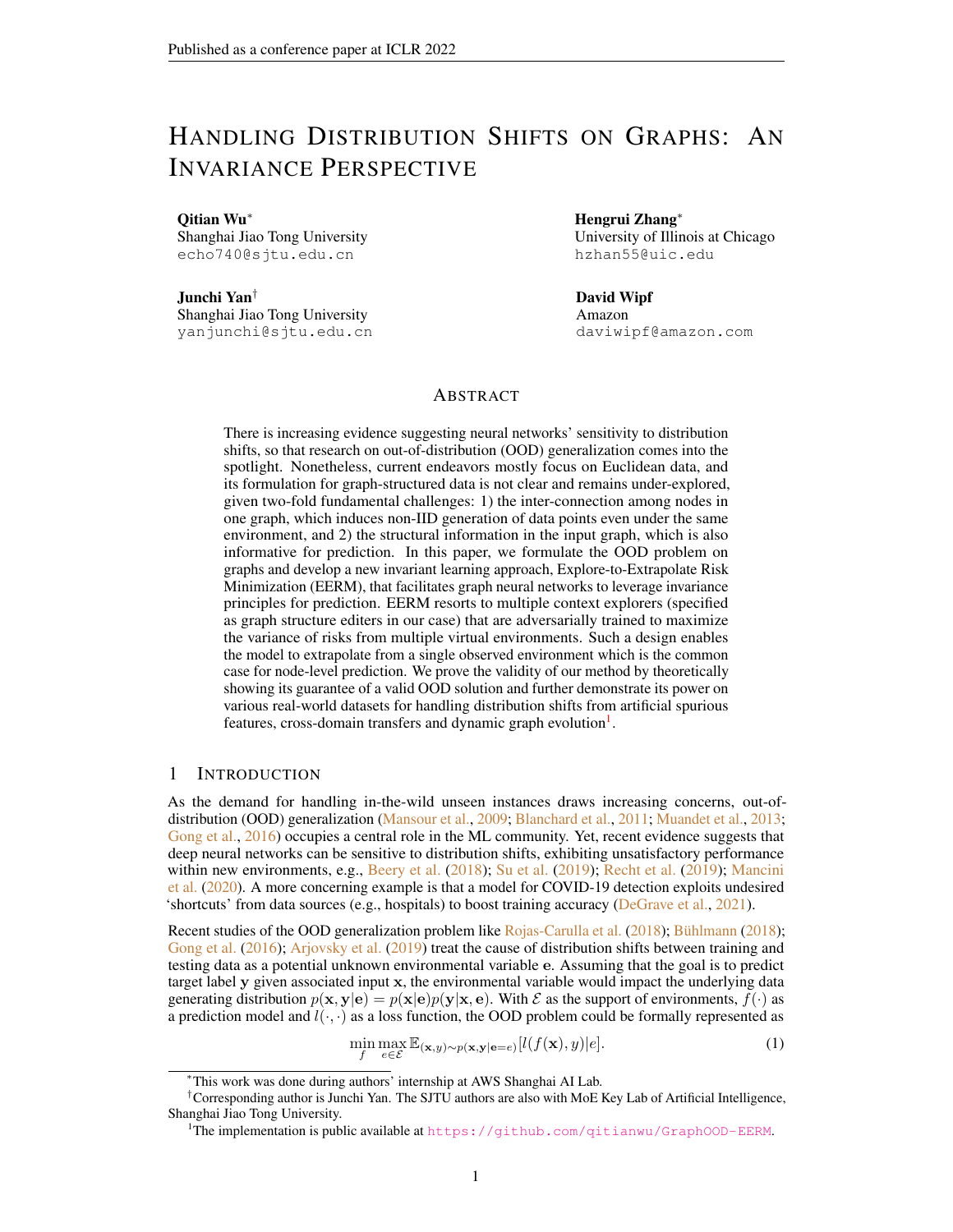- <span id="page-12-4"></span>Chuanlong Xie, Fei Chen, Yue Liu, and Zhenguo Li. Risk variance penalization: From distributional robustness to causality. *CoRR*, abs/2006.07544, 2020.
- <span id="page-12-0"></span>Kaidi Xu, Hongge Chen, Sijia Liu, Pin-Yu Chen, Tsui-Wei Weng, Mingyi Hong, and Xue Lin. Topology attack and defense for graph neural networks: An optimization perspective. In *International Joint Conference on Artificial Intelligence (IJCAI)*, pp. 3961–3967, 2019.
- <span id="page-12-2"></span>Keyulu Xu, Jingling Li, Mozhi Zhang, Simon S. Du, Ken-ichi Kawarabayashi, and Stefanie Jegelka. How neural networks extrapolate: From feedforward to graph neural networks. In *International Conference on Learning Representations (ICLR)*, 2021.
- <span id="page-12-1"></span>Zhilin Yang, William W. Cohen, and Ruslan Salakhutdinov. Revisiting semi-supervised learning with graph embeddings. In *International Conference on Machine Learning (ICML)*, pp. 40–48, 2016.
- <span id="page-12-3"></span>Gilad Yehudai, Ethan Fetaya, Eli A. Meirom, Gal Chechik, and Haggai Maron. From local structures to size generalization in graph neural networks. In *International Conference on Machine Learning (ICML)*, pp. 11975–11986, 2021.
- <span id="page-12-5"></span>Yingxue Zhang, Soumyasundar Pal, Mark Coates, and Deniz Üstebay. Bayesian graph convolutional neural networks for semi-supervised classification. In *AAAI Conference on Artificial Intelligence (AAAI)*, pp. 5829–5836, 2019.
- <span id="page-12-6"></span>Cheng Zheng, Bo Zong, Wei Cheng, Dongjin Song, Jingchao Ni, Wenchao Yu, Haifeng Chen, and Wei Wang. Robust graph representation learning via neural sparsification. In *International Conference on Machine Learning (ICML)*, pp. 11458–11468, 2020.
- <span id="page-12-7"></span>Qi Zhu, Natalia Ponomareva, Jiawei Han, and Bryan Perozzi. Shift-robust gnns: Overcoming the limitations of localized graph training data. In *Advances in Neural Information Processing Systems*, 2021.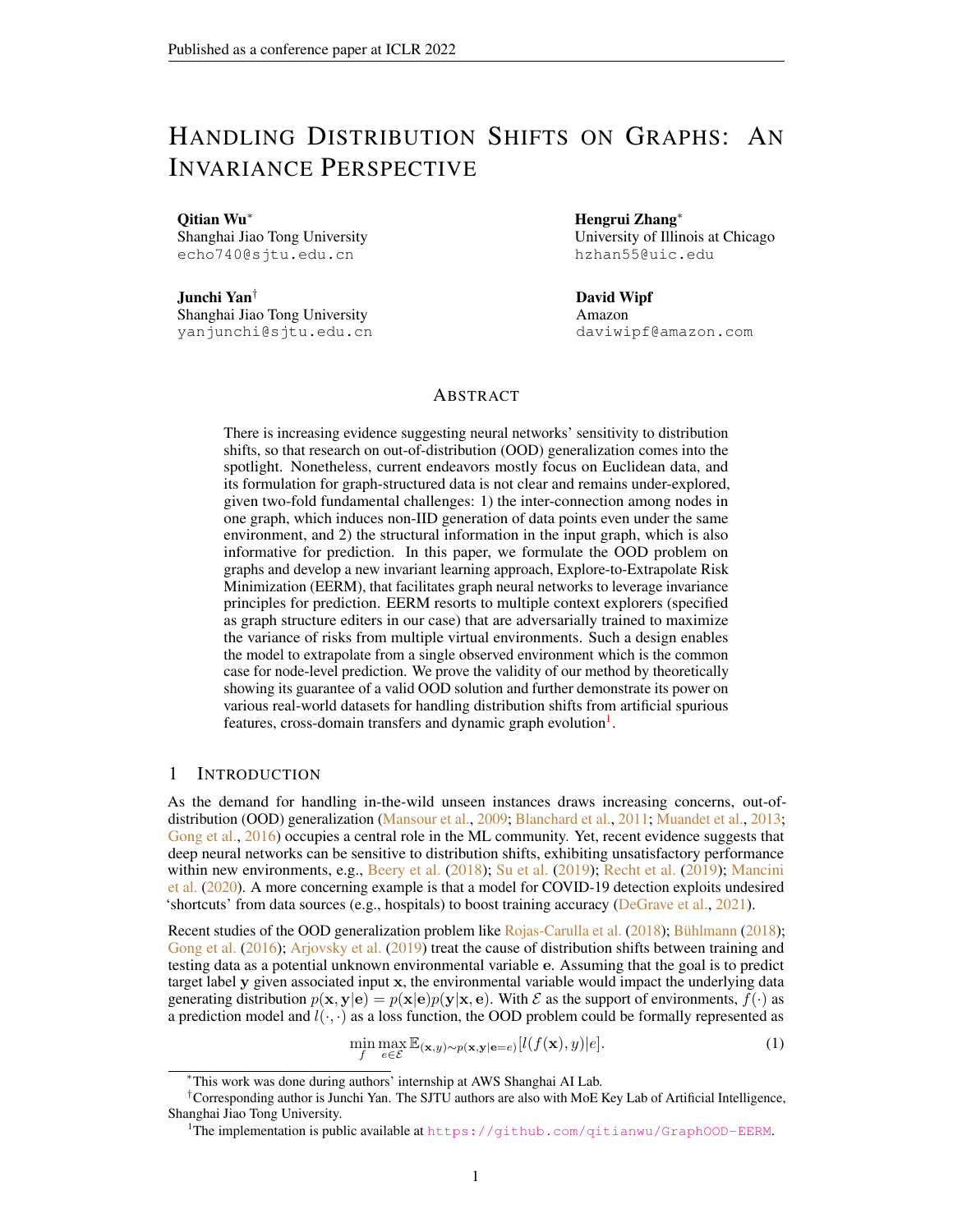# <span id="page-13-0"></span>A OPTIMIZATION AND ALGORITHM

We illustrate the details of using policy gradient for optimizing the graph editers in Eq. [5.](#page-4-2) Concretely, for view k, we consider a parameterized matrix  $P_k = \{\pi_{nm}^k\}$ . For the *n*-th node, the probability for editing the edge between it and the m-th node would be  $p(a_{nm}^k) = \frac{\exp(\pi_{nm}^k)}{\sum_{m'} \exp(\pi_{nm'}^k)}$ . We then sample s actions  $\{b_{nm}^k\}_{k=1}^s$  from a multinomial distribution  $\mathcal{M}(p(a_{n1}^k), \dots, p(a_{nn}^k))$ , which give the nonzero entries in the *n*-th row of  $B^k$ . The reward function  $R(G^k)$  can be defined as the inverse loss. We can use REINFORCE algorithm to optimize the generator with the gradient  $\nabla_{w_k} \log p_{w_k}(A^k) R(G^k)$ where  $w_k = P_k$  and  $p_{w_k}(A^k) = \prod_n \prod_{t=1}^s p(b_{nm_t}^k)$ . We present the training algorithm in Alg. [1.](#page-13-1)

| Algorithm 1: Stable Learning for OOD Generalization in Node-Level Prediction on Graphs. |  |  |  |
|-----------------------------------------------------------------------------------------|--|--|--|
|-----------------------------------------------------------------------------------------|--|--|--|

<span id="page-13-1"></span>1 **INPUT:** training graph data  $G = (A, X)$  and Y, initialized parameters of GNN  $\theta$ , initialized parameters of graph editers  $w = \{w_k\}$ , learning rates  $\alpha_q$ ,  $\alpha_f$ .

<sup>2</sup> while *not converged or maximum epochs not reached* do

```
\mathbf{3} | for t = 1, \cdots, T do
```
4  $\Box$  Obtain modified graphs  $G^k = (A^k, X)$  from graph editer  $g_{w_k}, k = 1, \cdots, K;$  $\mathsf{s}$  | Compute loss  $J_1(w) = \text{Var}(\{L(G^k, Y; \theta) : 1 \leq k \leq K\})$ ; 6 Update  $w_k \leftarrow w_k + \alpha_g \nabla_{w_k} \log p_{w_k}(A^k) J_1(w), k = 1, \dots, K;$  $\tau$  | if  $t == T$  then **8** Compute loss  $J_2(\theta) = \text{Var}(\{L(G^k, Y; \theta) : 1 \le k \le K\}) + \frac{\beta}{K} \bigcap_{k=1}^K L(G^k, Y; \theta)$ ; 9 | | Update  $\theta \leftarrow \theta - \alpha_f \nabla_{\theta} J_2(\theta)$ ;

10 OUTPUT: trained parameters of GNN  $\theta^*$ .

# <span id="page-13-2"></span>B FURTHER RELATED WORKS

# B.1 OUT-OF-DISTRIBUTION GENERALIZATION AND INVARIANT MODELS

Out-of-distribution generalization has drawn extensive attention in the machine learning community. To endow the learning systems with the ability for handling unseen data from new environments, it is natural to learn invariant features under the setting of the causal factorization of physical mechanisms [\(Schölkopf et al.,](#page-11-15) [2012;](#page-11-15) [Peters et al.,](#page-11-16) [2016\)](#page-11-16). A recent work [\(Arjovsky et al.,](#page-9-3) [2019\)](#page-9-3) proposes Invariant Risk Minimization (IRM) as a practical solution for OOD problem via invariance principle. Based on this, follow-up works make solid progress in this direction, e.g., with group distributional robust optimization [\(Sagawa et al.,](#page-11-17) [2019\)](#page-11-17), invariant rationalization [\(Chang et al.,](#page-9-4) [2020\)](#page-9-4), game theory [\(Ahuja](#page-9-5) [et al.,](#page-9-5) [2020\)](#page-9-5), etc. Several works attempt to resolve extended settings. For instance, [Ahmed et al.](#page-9-12) [\(2021\)](#page-9-12) proposes to match the output distribution spaces from different domains via some divergence, while a recent work [\(Mahajan et al.,](#page-10-16) [2021\)](#page-10-16) also leverages a matching-based algorithm that resorts to shared representations of cross-domain inputs from the same object. Also, [Creager et al.](#page-9-6) [\(2021\)](#page-9-6) and [Liu et al.](#page-10-5) [\(2021\)](#page-10-5) point out that in most real situations, one has no access to the correspondence of each data point in the dataset with a specific environment, based on which they propose to estimate the environments as a latent variable.

[Krueger et al.](#page-10-4) [\(2021\)](#page-10-4) devises Risk Extrapolation (REX) which aims at minimizing the weighted combination of the variance and the mean of risks from multiple environments. [Xie et al.](#page-12-4) [\(2020\)](#page-12-4) contributes to a similar objective from different theoretical perspective. Also, Koyama  $\&$  Yamaguchi [\(2021\)](#page-10-6) extends the spirit of MAML algorithm and arrives at a similar objective form. In our model, we also consider minimization of the combination of variance and mean terms (in Eq. [4\)](#page-4-1) and on top of that we further propose to optimize through a bilevel framework in Eq. [5.](#page-4-2) Compared to existing works, the differences of EERM are two-folds. First, we do not assume input data from multiple environments and the correspondence between each data point and a specific environment. Instead, our formulation enables learning and extrapolation from a single observed environment. Second, on methodology side, we introduce multiple context generators that aim to generate data of virtual environments in an adversarial manner. Besides, our formulation in this paper focus on prediction tasks for nodes on graphs, where the essential difference, as mentioned before, lies in the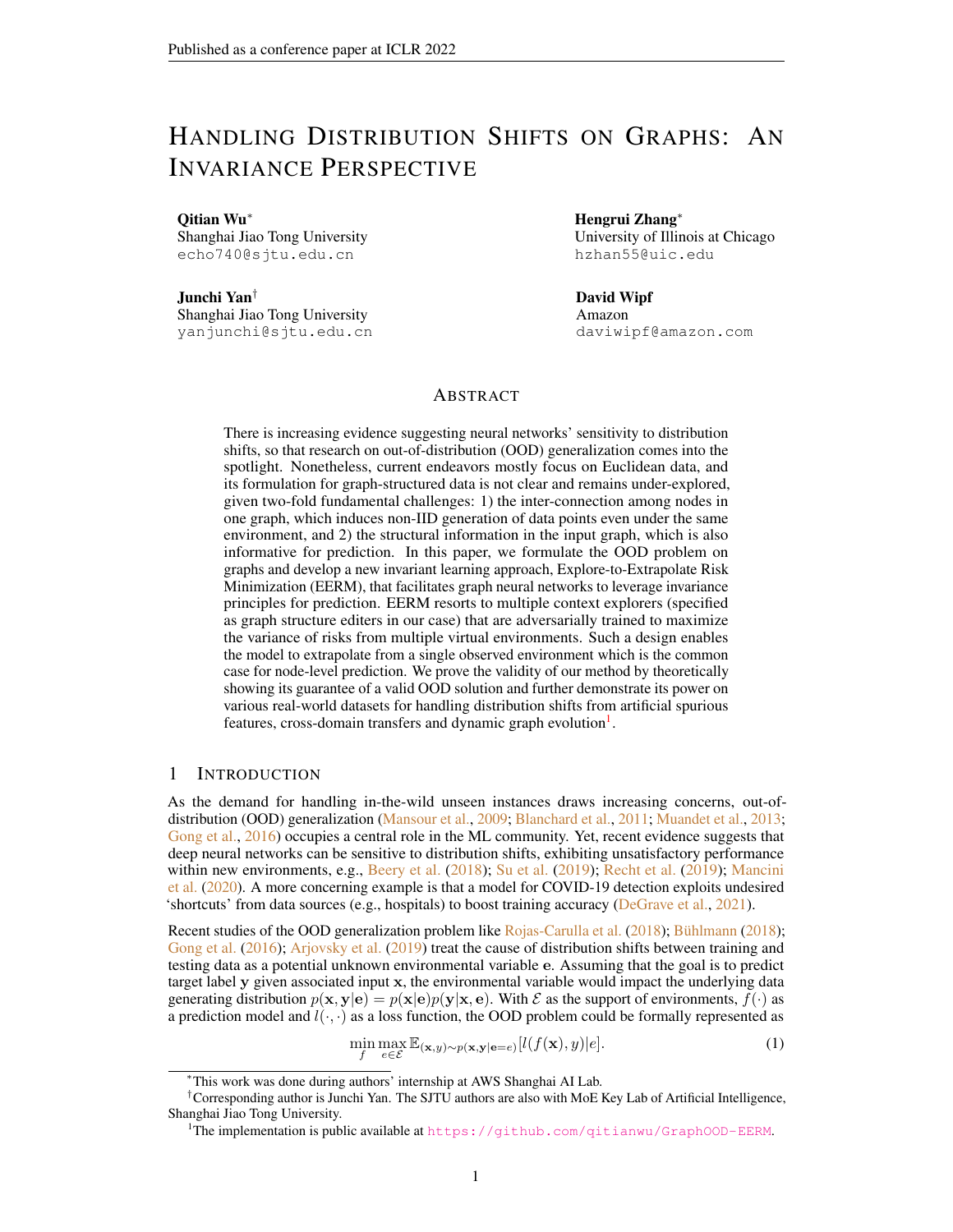inter-connection of data points in one graph (that corresponds to an environment), which hinders trivial adaption from existing works in the general setting.

#### B.2 GRAPH NEURAL NETWORKS AND GENERALIZATION

Another line of research related to us attempts to enhance the generalization ability of graph neural networks via modifying the graph structures. One category of recent works is to learn new graph structures based on the input graph and node features. To improve the generalization power, a common practice is to enforce a certain regularization for the learned graph structures. For example, [Jin et al.](#page-10-10) [\(2020\)](#page-10-10) proposes to constrain the sparsity and smoothness of graphs via matrix norms and further adopts proximal gradient methods for handling the non-differentiable issue. [Chen et al.](#page-9-13) [\(2020b\)](#page-9-13); [Zhang et al.](#page-12-5) [\(2019\)](#page-12-5) also aim to regularize the sparsity and smoothness but differently harness energy function to enforce the constraints. From a different perspective, [Xu et al.](#page-12-0) [\(2019\)](#page-12-0) attempts to attack the graph topology for improving the model's robustness and proposes to leverage projected gradient descent to make it tractable for the optimization of discrete graph structures. Alternatively, several works focus on pruning the graph networks [\(Chen et al.,](#page-9-14) [2021\)](#page-9-14) or adaptively sparsifying the structures [\(Zheng et al.,](#page-12-6) [2020;](#page-12-6) [Hasanzadeh et al.,](#page-10-17) [2020\)](#page-10-17). In this paper, we focus on out-of-distribution generalization and target handling distribution shifts over graphs, which is more difficult than the setting of previous methods that concentrate on in-distribution generalization. On methodology side, with a different training scheme, our context generators aim to generate data of multiple virtual environments and are learned from maximizing the variance of risks of multiple (virtual) environments. Also, one can specify our context generators with other existing graph generation/editing/attacking frameworks as mentioned above, which we leave as future works.

There are some very recent works that endeavor to study the out-of-distribution generalization ability of GNNs for node classification. [\(Baranwal et al.,](#page-9-15) [2021\)](#page-9-15) introduces contextual stochastic block model that is a mix-up of standard stochastic block model and a Gaussian mixture model with each node class corresponding to a component, based on which the authors show some cases where linear separability can be achieved. [\(Ma et al.,](#page-10-18) [2021\)](#page-10-18) focuses on subgroup generalization and presents a PAC-Bayesian theoretic framework, while [\(Zhu et al.,](#page-12-7) [2021\)](#page-12-7) targets distribution shifts between selecting training and testing nodes and proposes new GNN model called Shift-Robust GNNs. By contrast, our work possesses the following distinct technical contributions. First, we formulate OOD problem for node-level tasks in a general manner without any assumption on specific distribution forms or the way for generation of graph structures (our Assumption [1](#page-3-2) and [2](#page-5-1) mainly focus on the existence of causal features and spurious features in data generation across different environments). Second, our proposed model and algorithm are rooted on invariant models, providing a new perspective and methodology for OOD learning on graphs. Third, we design and conduct comprehensive experiments on diverse real-world datasets that can reflect in-the-wild nature in real situations (e.g., cross-graph transfers and dynamic evolution) and demonstrate the power of our approach in three scenarios.

## C PROOFS FOR SECTION [3.1](#page-3-3)

#### C.1 PROOF FOR PROPOSITION [1](#page-3-4)

We define the aggregated node feature  $a_v = \frac{1}{|N_v|} \int u \in N_v} x_u$ . According to the definition and setup in Section [3.1,](#page-3-3) we derive the risk under a specific environment  $R(e)$ :

$$
\frac{1}{|V|} \sum_{v \in V}^{\infty} \mathbb{E}_{\mathbf{y}|\mathbf{G}_{\mathbf{v}}=G_{V}} ||\hat{y}_{v} - y_{v}||_{2}^{2}
$$
\n
$$
= \frac{1}{|V|} \sum_{v \in V}^{\infty} \mathbb{E}_{\mathbf{n}^{1}, \mathbf{n}^{2}} ||\theta_{1} a_{v}^{1} + \theta_{2} a_{v}^{2} - y_{v}||_{2}^{2}
$$
\n
$$
= \frac{1}{|V|} \sum_{v \in V}^{\infty} \mathbb{E}_{\mathbf{n}^{1}, \mathbf{n}^{2}} ||(\theta_{1} + \theta_{2} - 1)a_{v}^{1} + \theta_{2}(n_{v}^{1} + n_{v}^{2} + \epsilon) - n_{v}^{1}||_{2}^{2} .
$$
\n(7)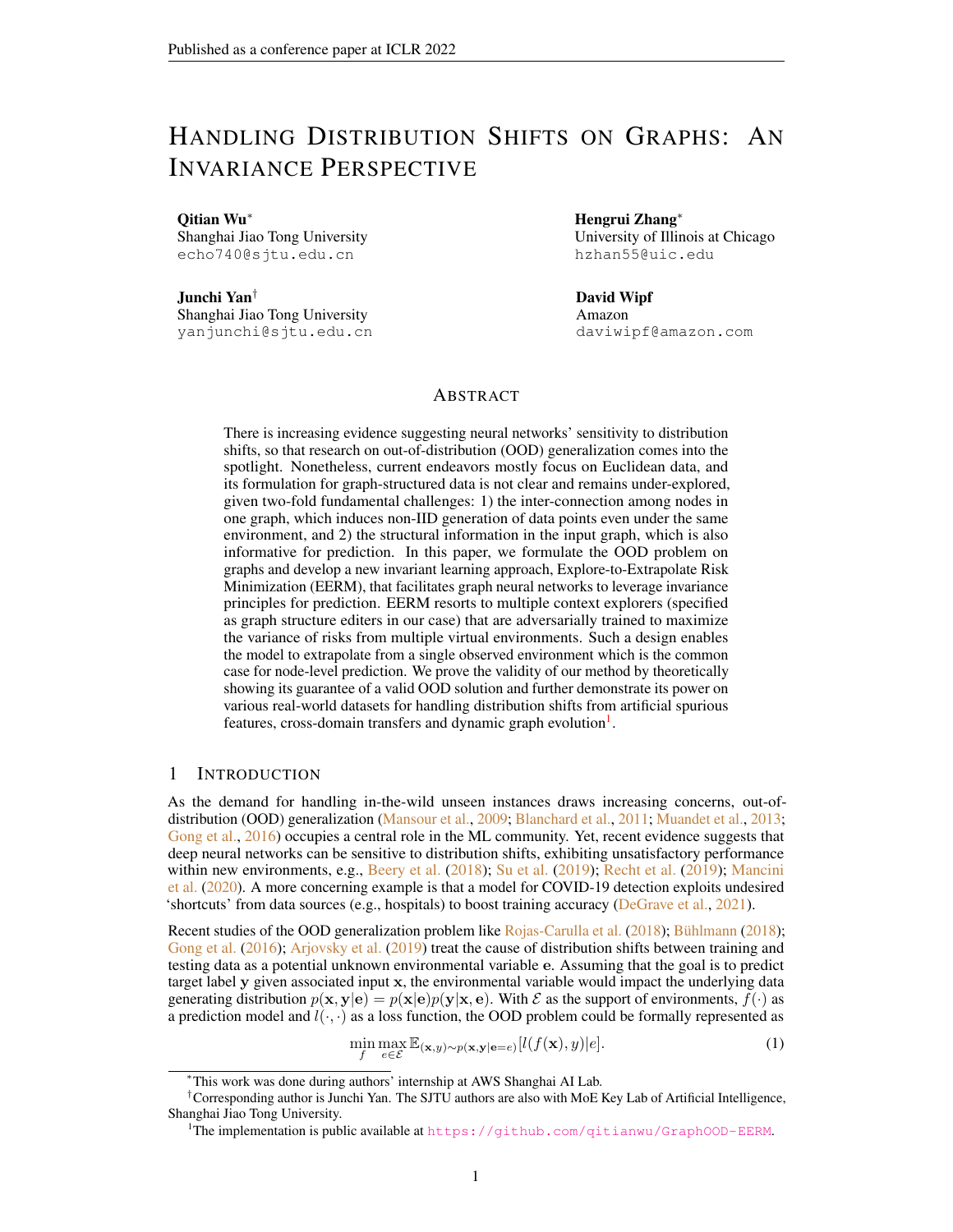Denote the objective for empirical risk minimization as  $L_1 = \mathbb{E}_{\mathbf{e}}[R(e)]$  and we have its first-order derivative w.r.t.  $\theta_1$  as

$$
\frac{\partial L_1}{\partial \theta_1} = \mathbb{E}_{\mathbf{e}} \underbrace{\frac{1}{|V|} \sum_{v \in V}^{\mathbf{X}} \mathbb{E}_{\mathbf{n}^1, \mathbf{n}^2} 2[(\theta_1 + \theta_2 - 1)a_v^1 + \theta_2(n_v^1 + n_v^2 + \epsilon) - n_v^1] \cdot a_v^1}_{\#} + \mathbb{E}_{\mathbf{e}} \underbrace{\frac{1}{|V|} \sum_{v \in V}^{\mathbf{X}} \mathbb{E}_{\mathbf{n}^1, \mathbf{n}^2} 2[(\theta_1 + \theta_2 - 1) \cdot a_v^1 \cdot a_v^1, \dots, (8)}
$$

where the second step is given by independence among  $a_v^1$ ,  $n_v^1$ ,  $n_v^2$  and  $\epsilon$ . Let  $\frac{\partial L_1}{\partial \theta_1} = 0$ , and we will obtain  $\theta_1 + \theta_2 = 1$ .

Also, the first-order derivative w.r.t.  $\theta_2$  is

Also, the first-order derivative w.r.t. 
$$
\theta_2
$$
 is  
\n
$$
\frac{\partial L_1}{\partial \theta_2} = \mathbb{E}_\mathbf{e} \underbrace{\frac{1}{|V|} \sum_{v \in V}^{\times} \mathbb{E}_{\mathbf{n}^1, \mathbf{n}^2} 2[(\theta_1 + \theta_2 - 1)a_v^1 + \theta_2(n_v^1 + n_v^2 + \epsilon) - n_v^1] \cdot (a_v^1 + n_v^1 + n_v^2 + \epsilon)}_{\#}
$$
\n
$$
= \mathbb{E}_\mathbf{e} \underbrace{\frac{1}{|V|} \sum_{v \in V}^{\times} \mathbb{E}_{\mathbf{n}^1, \mathbf{n}^2} 2[(\theta_1 + \theta_2 - 1) \cdot a_v^1 \cdot a_v^1 + \theta_2(n_v^1 \cdot n_v^1 + n_v^2 \cdot n_v^2 + \epsilon \cdot \epsilon) - n_v^1 \cdot n_v^1}_{\#}
$$
\n
$$
= \mathbb{E}_\mathbf{e} \underbrace{\frac{1}{|V|} \sum_{v \in V}^{\times} \mathbb{E}_{\mathbf{n}^1, \mathbf{n}^2} 2[(\theta_1 + \theta_2 - 1) \cdot a_v^1 \cdot a_v^1 + \theta_2(1 + 1 + \sigma_e^2) - 1}_{\#}, \qquad (9)
$$

where the last step is according to  $\mathbb{E}_{\mathbf{x}}[x^2] = \mathbb{E}_{\mathbf{x}}^2[x] + \mathbb{V}_{\mathbf{x}}[x]$ . We further let  $\frac{\partial L_1}{\partial \theta_2} = 0$ , and will get the unique solution

$$
\theta_1 = \frac{1 + \sigma_e^2}{2 + \sigma_e^2}, \quad \theta_2 = \frac{1}{2 + \sigma_e^2}.
$$
\n(10)

## C.2 PROOF FOR PROPOSITION [2](#page-4-3)

Let  $L_2 = \mathbb{V}_e[R(e)] = \mathbb{E}_e[R^2(e)] - \mathbb{E}_e^2[R(e)]$  and  $l(e) = (\theta_1 + \theta_2 - 1)a_v^1 + \theta_2(n_v^1 + n_v^2 + \epsilon) - n_v^1$ . We derive the first-order derivation of  $L_2$  w.r.t.  $\theta_1$  and  $\theta_2$ . Firstly,

$$
\frac{\partial L_2}{\partial \theta_1} = \mathbb{E}_\mathbf{e} \begin{array}{c} 1 \ X \\ |V| \end{array} \mathbb{E}_{\mathbf{n}^1, \mathbf{n}^2} 4l^3(e)a_v^1 + \mathbb{E}_\mathbf{e}^2 \begin{array}{c} 1 \ X \\ |V| \end{array} \mathbb{E}_{\mathbf{n}^1, \mathbf{n}^2} 2l(e)a_v^1 , \qquad (11)
$$

$$
\frac{\partial L_2}{\partial \theta_2} = \mathbb{E}_\mathbf{e} \begin{array}{c} 1 \ X \\ |V| \end{array} \mathbb{E}_{\mathbf{n}^1, \mathbf{n}^2} 4l^3(e) \cdot (a_v^1 + n_v^1 + n_v^2 + \epsilon)
$$

$$
+\mathbb{E}_{\mathbf{e}}^{2} \quad \frac{1}{|V|} \sum_{v \in V}^{V} \mathbb{E}_{\mathbf{n}^{1}, \mathbf{n}^{2}} \quad 2l(e) \cdot (a_{v}^{1} + n_{v}^{1} + n_{v}^{2} + \epsilon) \quad .
$$
\n
$$
(12)
$$

By letting  $\frac{\partial L_2}{\partial \theta_1} = 0$ , we obtain the equation  $\theta_1 + \theta_2 = 1$ . Plugging it into  $\frac{\partial L_2}{\partial \theta_2}$  we have

$$
\frac{\partial L_2}{\partial \theta_2} = \mathbb{E}_{\mathbf{e}} \frac{1}{|V|} \sum_{v \in V}^{\times} \mathbb{E}_{\mathbf{n}^1, \mathbf{n}^2} 4(\theta_2(n_v^1 + n_v^2 + \epsilon) - n_v^1)^3 \cdot (a_v^1 + n_v^1 + n_v^2 + \epsilon) \n+ \mathbb{E}_{\mathbf{e}}^2 \frac{1}{|V|} \sum_{v \in V}^{\times} \mathbb{E}_{\mathbf{n}^1, \mathbf{n}^2} 2(\theta_2(n_v^1 + n_v^2 + \epsilon) - n_v^1) \cdot (a_v^1 + n_v^1 + n_v^2 + \epsilon) ,
$$
\n(13)

which is a function of e unless  $[\theta_1, \theta_2] = [1, 0]$  that gives rise to  $\frac{\partial L_2}{\partial \theta_2} = 0$  for arbitrary distributions of environments. We thus conclude the proof.

#### D PROOFS FOR SECTION [4](#page-4-0)

#### D.[1](#page-5-3) PROOF FOR THEOREM 1

We first present a useful lemma that interprets the invariance and sufficiency conditions with the terminology of information theory.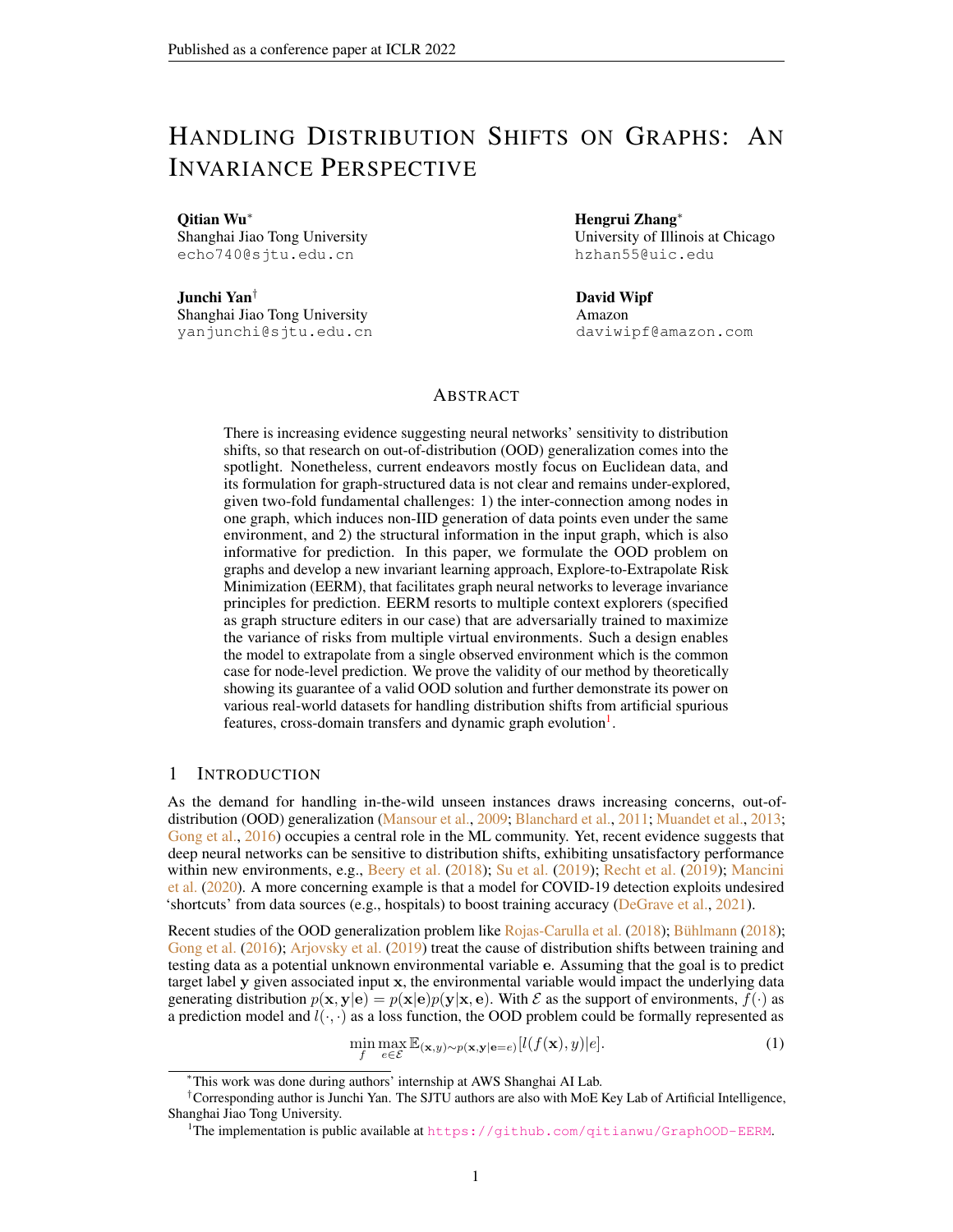<span id="page-16-0"></span>Lemma 1. *The two conditions in Assumption [1](#page-3-2) can be equivalently expressed as 1) (Invariance):*  $I(\mathbf{y};\mathbf{e}|\mathbf{r}) = 0$  *and 2)* (Sufficiency):  $I(\mathbf{y};\mathbf{r})$  *is maximized.* 

*Proof.* For the invariance, we can easily arrive at the equivalence given the fact

$$
I(\mathbf{y};\mathbf{e}|\mathbf{r}) = D_{KL}(p(\mathbf{y}|\mathbf{e}, \mathbf{r}) \| p(\mathbf{y}|\mathbf{r})).
$$
\n(14)

For the sufficiency, we first prove that for  $(G_v, r, y)$  satisfying that  $y = c^*(r) + n$  would also satisfy that  $\mathbf{r} = \arg \max_{\mathbf{r}} I(\mathbf{y}; \mathbf{r})$ . We prove it by contradiction. Suppose that  $\mathbf{r} \neq \arg \max_{\mathbf{r}} I(\mathbf{y}; \mathbf{r})$  and  $\mathbf{r}' = \arg \max_{\mathbf{r}} I(\mathbf{y}; \mathbf{r})$  where  $r' \neq r$ . Then there exists a random variable  $\mathbf{\bar{r}}$  such that  $\mathbf{r}' = m(\mathbf{r}, \mathbf{\bar{r}})$ where m is a mapping function. We thus have  $I(\mathbf{y}; \mathbf{r}') = I(\mathbf{y}; \mathbf{r}, \overline{\mathbf{r}}) = I(c^*(\mathbf{r}); \mathbf{r}, \overline{\mathbf{r}}) = I(c^*(\mathbf{r}); \mathbf{r}) =$  $I(\mathbf{y}; \mathbf{r})$  which leads to contradiction.

We next prove that for  $(G_v, r, v)$  satisfying that  $r = \arg \max_r I(v; r)$  would also satisfy that  $y = c^*(\mathbf{r}) + \mathbf{n}$ . Suppose that  $y \neq c^*(\mathbf{r}) + \mathbf{n}$  and  $y = c^*(\mathbf{r}') + \mathbf{n}$  where  $\mathbf{r}' \neq \mathbf{r}$ . We then have the relationship  $I(c^{\tilde{*}}(\mathbf{r}'); \mathbf{r}) \leq I(c^{\tilde{*}}(\mathbf{r}'); \mathbf{r}')$  which yields that  $\mathbf{r}' = \arg \max_{\mathbf{r}} I(\mathbf{y}; \mathbf{r})$  and leads to contradiction. П

Given the dependency relationship  $z \leftarrow G_v \rightarrow y$ , we have the fact that  $\max_{q(z|G_v)} I(y, z)$  is equivalent to  $\min_{q(\mathbf{z}|\mathbf{G_v})} I(\mathbf{y}, \mathbf{G_v}|\mathbf{z})$ . Also, we have (treating  $q(\mathbf{y}|\mathbf{z})$  as a variational distribution)

$$
I(\mathbf{y}, \mathbf{G}_{\mathbf{v}}|\mathbf{z}) = D_{KL}(p(\mathbf{y}|\mathbf{G}_{\mathbf{v}}, \mathbf{e})||p(\mathbf{y}|\mathbf{z}, \mathbf{e}))
$$
  
=  $D_{KL}(p(\mathbf{y}|\mathbf{G}_{\mathbf{v}}, \mathbf{e})||q(\mathbf{y}|\mathbf{z})) - D_{KL}(p(\mathbf{y}|\mathbf{z}, \mathbf{e})||q(\mathbf{y}|\mathbf{z}))$  (15)  
 $\leq D_{KL}(p(\mathbf{y}|\mathbf{G}_{\mathbf{v}}, \mathbf{e})||q(\mathbf{y}|\mathbf{z})).$ 

Based on this, we have the inequality

$$
I(\mathbf{y}, \mathbf{G}_{\mathbf{v}}|\mathbf{z}) \le \min_{q(\mathbf{y}|\mathbf{z})} D_{KL}(p(\mathbf{y}|\mathbf{G}_{\mathbf{v}}, \mathbf{e}) || q(\mathbf{y}|\mathbf{z})).
$$
\n(16)

Also, we have (according to our definition in Eq. [6\)](#page-5-2)

$$
D_{KL}(p(\mathbf{y}|\mathbf{G}_{\mathbf{v}},\mathbf{e})||q(\mathbf{y}|\mathbf{z}))
$$
\n
$$
= \mathbb{E}_{\mathbf{e}}\mathbb{E}_{G\sim p_{e}(\mathbf{G})}\frac{1}{V}\sum_{v\in V}\mathbb{E}_{y_{v}\sim p_{e}(\mathbf{y}|\mathbf{G}_{\mathbf{v}}=G_{v})}\mathbb{E}_{z_{v}\sim q(\mathbf{z}|\mathbf{G}_{\mathbf{v}}=G_{v})}\log\frac{p_{e}(\mathbf{y}=y_{v}|\mathbf{G}_{\mathbf{v}}=G_{v})}{q(\mathbf{y}=y_{v}|\mathbf{z}=z_{v})} + \frac{1}{\mathbb{E}_{g}\mathbb{E}_{G\sim p_{e}(\mathbf{G})}\frac{1}{V}\sum_{v\in V}\mathbb{E}_{y_{v}\sim p_{e}(\mathbf{y}|\mathbf{G}_{\mathbf{v}}=G_{v})}\log\frac{p_{e}(\mathbf{y}=y_{v}|\mathbf{G}_{\mathbf{v}}=G_{v})}{\mathbb{E}_{z_{v}\sim q(\mathbf{z}|\mathbf{G}_{\mathbf{v}}=G_{v})}[q(\mathbf{y}=y_{v}|\mathbf{z}=z_{v})]},
$$
\n(17)

where the second step is according to Jensen Inequality and the equality holds if  $q(\mathbf{z}|\mathbf{G_v})$  is a delta distribution (induced by the GNN encoder h). Then the problem  $\min_{q(\mathbf{z}|\mathbf{G}_{\mathbf{v}}),q(\mathbf{y}|\mathbf{z})} D_{KL}(p(\mathbf{y}|\mathbf{G}_{\mathbf{v}},\mathbf{e})||q(\mathbf{y}|\mathbf{z}))$  can be equivalently converted into

$$
\min_{f} \mathbb{E}_{\mathbf{e}} \frac{1}{|V_e|} \bigvee_{v \in V_e} l(f(G_v^e), y_v^e) \bigg| = \min_{f} \mathbb{E}_{\mathbf{e}}[L(G^e, Y^e; f)]. \tag{18}
$$

We thus have proven that minimizing the expectation term in Eq.  $4$  is to minimize the upper bound of  $I(\mathbf{y}, \mathbf{G}_{\mathbf{v}}|\mathbf{z})$  and contributes to  $\max_{q(\mathbf{z}|\mathbf{G}_{\mathbf{v}})} I(\mathbf{y}, \mathbf{z})$ .

Second, we have

$$
I(\mathbf{y};\mathbf{e}|\mathbf{z})
$$
  
\n
$$
=D_{KL}(p(\mathbf{y}|\mathbf{z},\mathbf{e})||p(\mathbf{y}|\mathbf{z}))
$$
  
\n
$$
=D_{KL}(p(\mathbf{y}|\mathbf{z},\mathbf{e})||\mathbb{E}_{\mathbf{e}}[p(\mathbf{y}|\mathbf{z},\mathbf{e})])
$$
  
\n
$$
=D_{KL}(q(\mathbf{y}|\mathbf{z})||\mathbb{E}_{\mathbf{e}}[q(\mathbf{y}|\mathbf{z})]) - D_{KL}(q(\mathbf{y}|\mathbf{z})||p(\mathbf{y}|\mathbf{z},\mathbf{e})) - D_{KL}(\mathbb{E}_{\mathbf{e}}[p(\mathbf{y}|\mathbf{z},\mathbf{e})]||\mathbb{E}_{\mathbf{e}}[q(\mathbf{y}|\mathbf{z})])
$$
\n
$$
\leq D_{KL}(q(\mathbf{y}|\mathbf{z})||\mathbb{E}_{\mathbf{e}}[q(\mathbf{y}|\mathbf{z})]).
$$
\n(19)

Besides, we have (according to the definition in Eq. [6\)](#page-5-2)

$$
D_{KL}(q(\mathbf{y}|\mathbf{z})||\mathbb{E}_{\mathbf{e}}[q(\mathbf{y}|\mathbf{z})])
$$
  
=
$$
\mathbb{E}_{\mathbf{e}}\mathbb{E}_{G \sim p_{e}(\mathbf{G})} \frac{1}{|V|} \sum_{v \in V}^{\times} \mathbb{E}_{y_{v} \sim p_{e}(\mathbf{y}|\mathbf{G}_{\mathbf{v}}=G_{V})} \mathbb{E}_{z_{v} \sim q(\mathbf{z}|\mathbf{G}_{\mathbf{v}}=G_{V})} \log \frac{q(\mathbf{y} = y_{v}|\mathbf{z} = z_{v})}{\mathbb{E}_{\mathbf{e}}[q(\mathbf{y} = y_{v}|\mathbf{z} = z_{v})]} + (20)
$$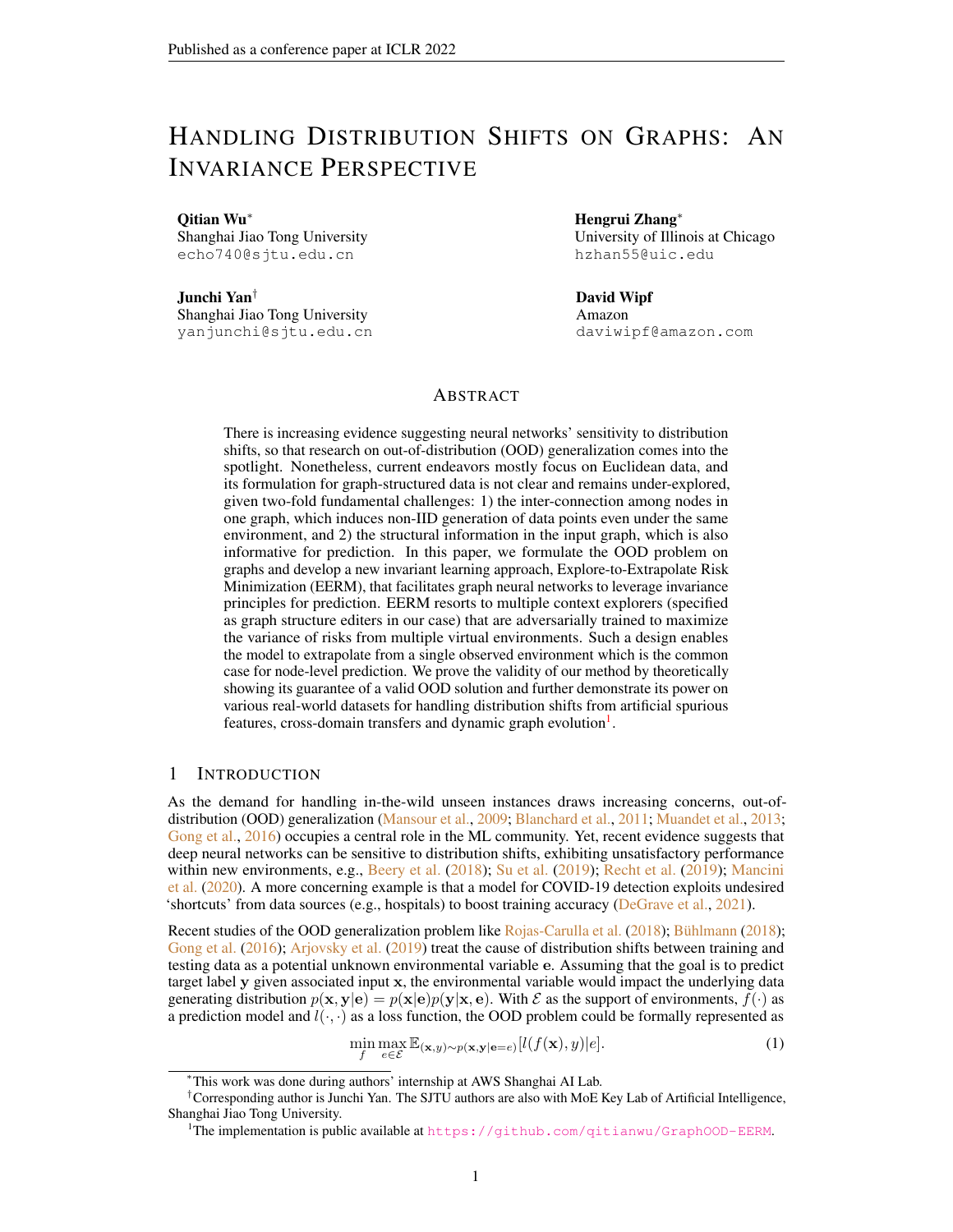Using Jensen Inequality, we will obtain that  $D_{KL}(q(y|z)||\mathbb{E}_{\mathbf{e}}[q(y|z)])$  is upper bounded by

$$
\mathbb{E}_{\mathbf{e}}[|L(G^e, Y^e; f) - \mathbb{E}_{\mathbf{e}}[L(G^e, Y^e; f)]|] = \mathbb{V}_{\mathbf{e}}[L(G^e, Y^e; f)].
$$
\n(21)

Hence we have proven that minimizing the variance term in Eq. [4](#page-4-1) plays a role for solving  $\min_{q(\mathbf{z}|\mathbf{G}_{\mathbf{v}})} I(\mathbf{y};\mathbf{e}|\mathbf{z}).$ 

#### D.2 PROOFS FOR THEOREM [2](#page-5-4)

With Lemma [1,](#page-16-0) we know that 1) the representation z (given by GNN encoder  $z = h(G_v)$ ) satisfies the invariant condition, i.e.,  $p(y|z) = p(y|z, e)$  if and only if  $I(y; e|z) = 0$  and 2) the representation **z** satisfies the sufficiency condition, i.e.,  $y = c^*(z) + n$  if and only if  $z = arg max_z I(y; z)$ .

We denote the GNN encoder that satisfies the invariance and sufficiency conditions as  $h^*$  and the corresponding predictor model  $f^*(\mathbf{G_v}) = \mathbb{E}_y[y|h^*(\mathbf{G_v})]$  with  $f^* = c^* \circ h^*$ . Since we assume the GNN encoder  $q(z|G_v)$  satisfies the conditions in Assumption [1,](#page-3-2) then according to Assumption [2,](#page-5-1) we know that there exists random variable  $\bar{z}$  such that  $G_v = m(z, \bar{z})$  and  $p(y|\bar{z}, e)$  would change arbitrarily across environments. Based on this, for any environment  $e$  that gives the distribution  $p_e(\mathbf{y}, \mathbf{z}, \overline{\mathbf{z}})$ , we can construct environment  $e'$  with the distribution  $p_{e'}(\mathbf{y}, \mathbf{z}, \overline{\mathbf{z}})$  that satisfies

<span id="page-17-0"></span>
$$
p_{e^{0}}(\mathbf{y}, \mathbf{z}, \overline{\mathbf{z}}) = p_{e}(\mathbf{y}, \mathbf{z}) p_{e^{0}}(\overline{\mathbf{z}}).
$$
 (22)

 $\overline{u}$ 

Then we follow the reasoning line of Theorem 2.1 in [Liu et al.](#page-10-5)  $(2021)$  to finish the proof by showing that for arbitrary function  $f = c \circ h$  and environment e, there exists an environment e' such that

$$
\mathbb{E}_{G \sim p_{e^{\theta}}(\mathbf{G})} \frac{1}{|V|} \sum_{v \in V}^{\mathcal{H}} \mathbb{E}_{y_{v} \sim p_{e^{\theta}}(\mathbf{y}|\mathbf{G}_{\mathbf{v}}=G_{v})} [l(f(G_{v}), y_{v})] +
$$
  
\n
$$
\geq \mathbb{E}_{G \sim p_{e}(\mathbf{G})} \frac{1}{|V|} \sum_{v \in V}^{\mathcal{H}} \mathbb{E}_{y \sim p_{e}(\mathbf{y}|\mathbf{G}_{\mathbf{v}}=G_{v})} [l(f^{*}(G_{v}), y_{v})] .
$$
\n(23)

Concretely we have

 $\mathbf{u}$ 

$$
\mathbb{E}_{G \sim p_{e^{\beta}}(\mathbf{G})} \frac{1}{|V|} \times \mathbb{E}_{(y_{v},z_{v},\overline{z}_{v}) \sim p_{e^{\beta}}(\mathbf{y},\mathbf{z},\overline{\mathbf{z}}|\mathbf{G}_{v} = G_{v})}[l(c(z_{v},\overline{z}_{v}),y_{v})] + \mathbb{E}_{G \sim p_{e^{\beta}}(\mathbf{G})} \frac{1}{|V|} \times \mathbb{E}_{\overline{z}_{v^{\beta}} \sim p_{e^{\beta}}(\overline{\mathbf{z}}|\mathbf{G}_{v} = G_{v^{\beta}})} \mathbb{E}_{G \sim p_{e^{\beta}}(\mathbf{G})} \frac{1}{|V|} \times \mathbb{E}_{(y_{v},z_{v}) \sim p_{e}(\mathbf{y},\mathbf{z}|\mathbf{G}_{v} = G_{v})}[l(c(z_{v},\overline{z}_{v^{\beta}}),y_{v})] + \mathbb{E}_{G \sim p_{e^{\beta}}(\mathbf{G})} \frac{1}{|V|} \times \mathbb{E}_{\overline{z}_{v^{\beta}} \sim p_{e^{\beta}}(\overline{\mathbf{z}}|\mathbf{G}_{v} = G_{v^{\beta}})} \mathbb{E}_{G \sim p_{e^{\beta}}(\mathbf{G})} \frac{1}{|V|} \times \mathbb{E}_{\overline{z}_{v^{\beta}} \sim p_{e^{\beta}}(\overline{\mathbf{z}}|\mathbf{G}_{v} = G_{v^{\beta}})} \mathbb{E}_{G \sim p_{e^{\beta}}(\mathbf{G})} \frac{1}{|V|} \times \mathbb{E}_{(y_{v},z_{v}) \sim p_{e}(\mathbf{y},\mathbf{z}|\mathbf{G}_{v} = G_{v})}[l(c^{*}(z_{v},\overline{z}_{v^{\beta}}),y_{v})] + \mathbb{E}_{G \sim p_{e^{\beta}}(\mathbf{G})} \frac{1}{|V|} \times \mathbb{E}_{\overline{z}_{v^{\beta}} \sim p_{e^{\beta}}(\overline{\mathbf{z}}|\mathbf{G}_{v} = G_{v^{\beta}})} \mathbb{E}_{G \sim p_{e^{\beta}}(\mathbf{G})} \frac{1}{|V|} \times \mathbb{E}_{(y_{v},z_{v}) \sim p_{e^{\beta}}(\mathbf{y},\mathbf{z}|\mathbf{G}_{v} = G_{v
$$

where the first equality is given by Eq. [22](#page-17-0) and the second/third steps are due to the sufficiency condition of  $h^*$ .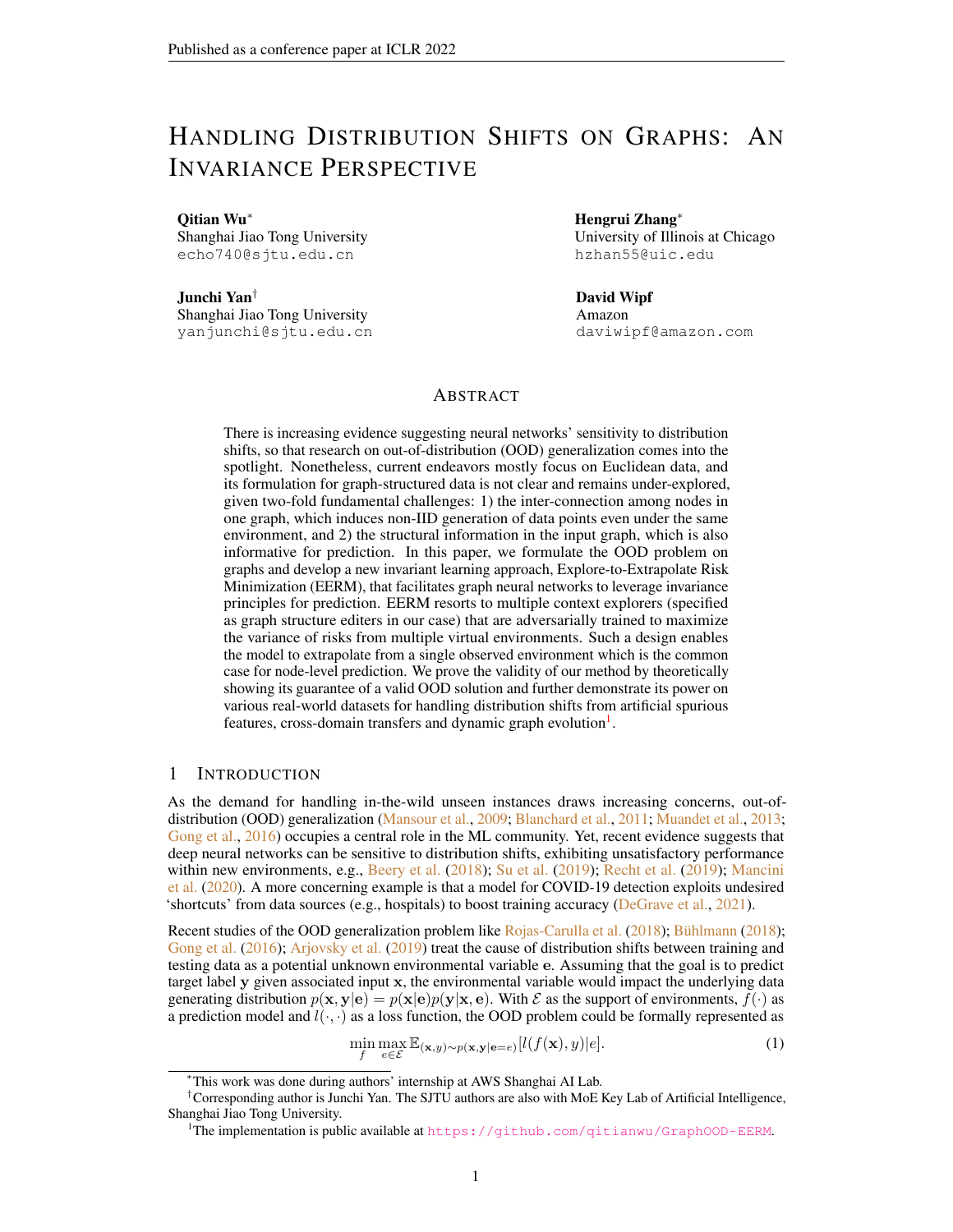## D.3 PROOF FOR THEOREM [3](#page-5-5)

Recall that according to our definition in Eq. [6,](#page-5-2) the KL divergence  $D_{KL}(p_e(\mathbf{y}|\mathbf{G_v})||q(\mathbf{y}|\mathbf{G_v}))$  would be  $\bar{\mathbf{u}}$ 

$$
D_{KL}(p_e(\mathbf{y}|\mathbf{G_v})||q(\mathbf{y}|\mathbf{G_v})) := \mathbb{E}_{G \sim p_e(\mathbf{G})} \left| \frac{1}{|V|} \right|_{v \in V}^{\times} \mathbb{E}_{y_v \sim p_e(\mathbf{y}|\mathbf{G_v} = G_v)} \log \frac{p_e(\mathbf{y} = y_v|\mathbf{G_v} = G_v)}{q(\mathbf{y} = y_v|\mathbf{G_v} = G_v)} \right|_{(25)}
$$

Based on this newly defined KL divergence, we can extend the information-theoretic framework [\(Federici et al.,](#page-10-11) [2021\)](#page-10-11) for analysis on graph data. First, we can decompose the training error (resp. OOD error) into a representation error and a latent predictive error.

<span id="page-18-0"></span>**Lemma 2.** *For any GNN encoder*  $q(\mathbf{z}|\mathbf{G_v})$  *and classifier*  $q(\mathbf{y}|\mathbf{z})$ *, we have* 

$$
D_{KL}(p_e(\mathbf{y}|\mathbf{G}_\mathbf{v})||q(\mathbf{y}|\mathbf{G}_\mathbf{v})) \le I_e(\mathbf{G}_\mathbf{v}; \mathbf{y}|\mathbf{z}) + D_{KL}(p_e(\mathbf{y}|\mathbf{z})||q(\mathbf{y}|\mathbf{z})),\tag{26}
$$

$$
D_{KL}(p_{e^{\theta}}(\mathbf{y}|\mathbf{G}_{\mathbf{v}})||q(\mathbf{y}|\mathbf{G}_{\mathbf{v}})) \leq I_{e^{\theta}}(\mathbf{G}_{\mathbf{v}};\mathbf{y}|\mathbf{z}) + D_{KL}(p_{e^{\theta}}(\mathbf{y}|\mathbf{z})||q(\mathbf{y}|\mathbf{z})).
$$
\n(27)

*Proof.* Firstly, we have

$$
D_{KL}(p_e(\mathbf{y}_i|\mathbf{G}_\mathbf{v}))||q(\mathbf{y}|\mathbf{G}_\mathbf{v}))
$$
\n
$$
= \mathbb{E}_{G \sim p_e(\mathbf{G})} \frac{1}{|V|} \times \mathbb{E}_{y_v \sim p_e(\mathbf{y}|\mathbf{G}_\mathbf{v} = G_v)} \log \frac{p_e(\mathbf{y} = y_v|\mathbf{G}_\mathbf{v} = G_v)}{q(\mathbf{y} = y_v|\mathbf{G}_\mathbf{v} = G_v)} + \mathbb{E}_{G \sim p_e(\mathbf{G})} \frac{1}{|V|} \times \mathbb{E}_{y_v \sim p_e(\mathbf{y}|\mathbf{G}_\mathbf{v} = G_v)} \log \frac{p_e(\mathbf{y} = y_v|\mathbf{G}_\mathbf{v} = G_v)}{\mathbb{E}_{z_v \sim q(\mathbf{z}|\mathbf{G}_\mathbf{v} = G_v)q(\mathbf{y} = y_v|\mathbf{z} = z_v)} + \mathbb{E}_{G \sim p_e(\mathbf{G})} \frac{1}{|V|} \times \mathbb{E}_{y_v \sim p_e(\mathbf{y}|\mathbf{G}_\mathbf{v} = G_v)} \mathbb{E}_{z_v \sim q(\mathbf{z}|\mathbf{G}_\mathbf{v} = G_v)} \log \frac{p_e(\mathbf{y} = y_v|\mathbf{G}_\mathbf{v} = G_v)}{q(\mathbf{y} = y_v|\mathbf{z} = z_v)} + \mathbb{E}_{B \sim p_e(\mathbf{G})} \log \frac{p_e(\mathbf{y} = y_v|\mathbf{G}_\mathbf{v} = G_v)}{q(\mathbf{y} = y_v|\mathbf{z} = z_v)} + \mathbb{E}_{B \sim p_e(\mathbf{G})} \log \frac{p_e(\mathbf{y} = y_v|\mathbf{G}_\mathbf{v} = G_v)}{q(\mathbf{y} = y_v|\mathbf{z} = z_v)} \tag{28}
$$

where the third step is again due to Jensen Inequality and the equality holds once  $q(z|G_v)$  is a delta distribution.

Besides, we have

$$
D_{KL}(p_e(\mathbf{y}_i|\mathbf{G}_\mathbf{v})||q(\mathbf{y}|\mathbf{z}))
$$
\n
$$
= \mathbb{E}_{G \sim p_e(\mathbf{G})} \frac{1}{|V|} \sum_{v \in V}^{\mathbb{E}} \mathbb{E}_{y_v \sim p_e(\mathbf{y}|\mathbf{G}_\mathbf{v} = G_V)} \mathbb{E}_{z_v \sim q(\mathbf{z}|\mathbf{G}_\mathbf{v} = G_V)} \log \frac{p_e(\mathbf{y} = y_v|\mathbf{G}_\mathbf{v} = G_v)}{q(\mathbf{y} = y_v|\mathbf{z} = z_v)}
$$
\n
$$
= \mathbb{E}_{G \sim p_e(\mathbf{G})} \frac{1}{|V|} \sum_{v \in V}^{\mathbb{E}} \mathbb{E}_{y_v \sim p_e(\mathbf{y}|\mathbf{G}_\mathbf{v} = G_V)} \mathbb{E}_{z_v \sim q(\mathbf{z}|\mathbf{G}_\mathbf{v} = G_V)} \log \frac{p_e(\mathbf{y} = y_v|\mathbf{G}_\mathbf{v} = G_v)p_e(\mathbf{y} = y_v|\mathbf{z} = z_v)}{p_e(\mathbf{y} = y_v|\mathbf{z} = z_v)q(\mathbf{y} = y_v|\mathbf{z} = z_v)}
$$
\n
$$
= I(\mathbf{G}_\mathbf{v}; \mathbf{y}|\mathbf{z}) + D_{KL}(p_e(\mathbf{y}|\mathbf{z})||q(\mathbf{y}|\mathbf{z})).
$$
\n(29)

The result for  $D_{KL}(p_e\text{O}(\mathbf{y}|\mathbf{G_v})||q(\mathbf{y}|\mathbf{G_v}))$  can be obtained in a similar way.

<span id="page-18-1"></span>**Lemma 3.** For any  $q(z|G_v)$  and  $q(y|z)$ , the following inequality holds for any z satisfying  $p(z =$  $|z| \mathbf{e} = e$ ) > 0,  $\forall e \in \mathcal{E}$ .

$$
D_{JSD}(p_e\circ(\mathbf{y}|\mathbf{z})||q(\mathbf{y}|\mathbf{z})) \leq \sum_{\mathbf{z}} \frac{1}{2\alpha} I(\mathbf{y};\mathbf{e}|\mathbf{z}) + \sum_{\mathbf{z}} \frac{1}{2} D_{KL}(p_e(\mathbf{y}|\mathbf{z})||q(\mathbf{y}|\mathbf{z})) \quad . \tag{30}
$$

*Proof.* The proof can be adapted by from the Proposition 3 in [Federici et al.](#page-10-11) [\(2021\)](#page-10-11) by replacing e in our case with t.

 $\Box$ 

 $\Box$ 

.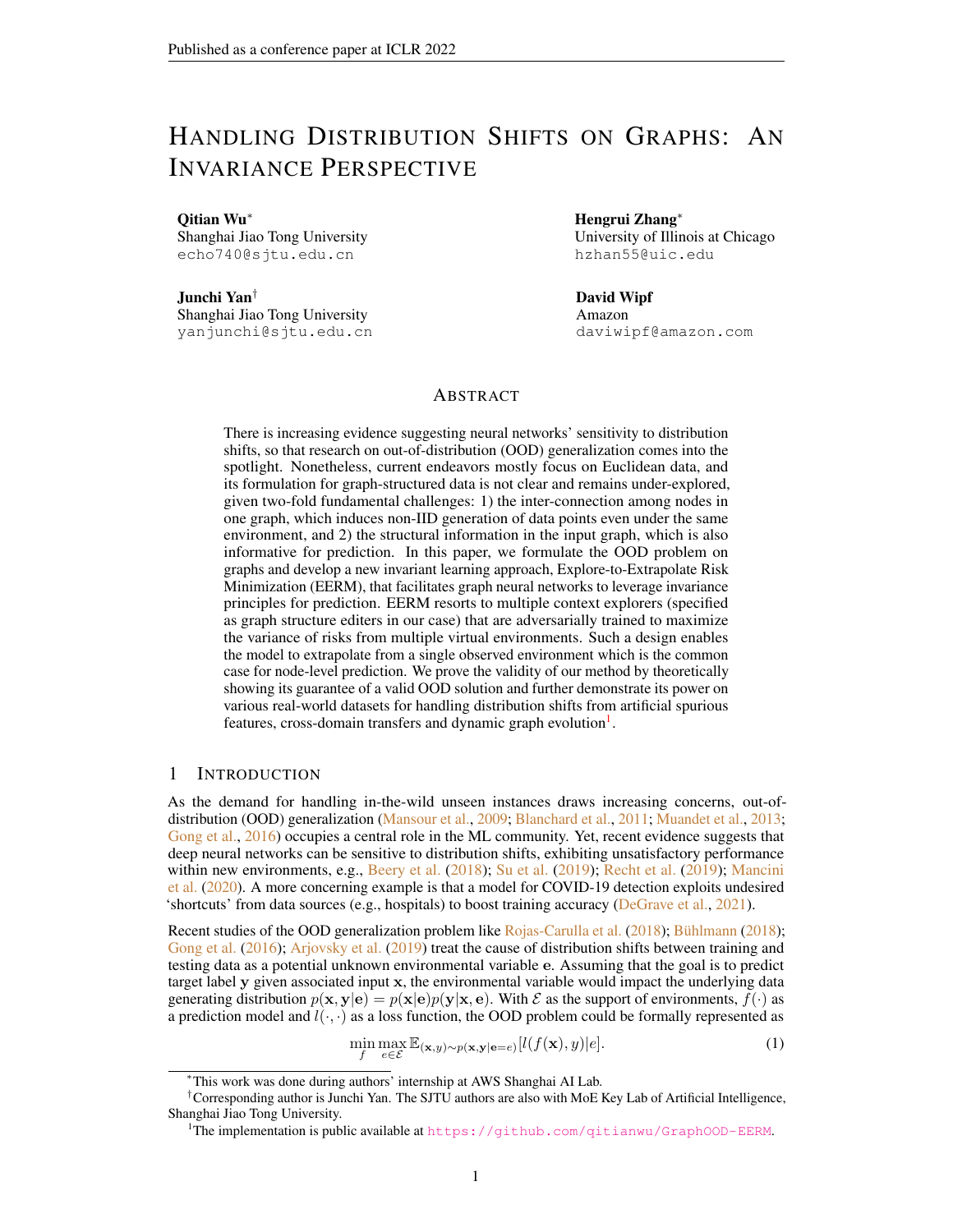| Dataset     | #Nodes | #Edges | #Density | Avg Degree | Max Degree |
|-------------|--------|--------|----------|------------|------------|
| DE          | 9498   | 153138 | 0.0033   | 16         | 3475       |
| <b>ENGB</b> | 7126   | 35324  | 0.0013   | 4          | 465        |
| ES          | 4648   | 59382  | 0.0054   | 12         | 809        |
| <b>FR</b>   | 6549   | 112666 | 0.0052   | 17         | 1517       |
| <b>PTBR</b> | 1912   | 31299  | 0.0171   | 16         | 455        |
| <b>RU</b>   | 4385   | 37304  | 0.0038   | 8          | 575        |
| TW          | 2772   | 63462  | 0.0165   | 22         | 1171       |

<span id="page-19-3"></span>Table 4: Statistic information for Twitch-Explicit datasets.

The results of Lemma [2](#page-18-0) and [3](#page-18-1) indicate that if we aim to reduce the OOD error measured by  $D_{KL}(p_e o(\mathbf{y}|\mathbf{G_v}) || q(\mathbf{y}|\mathbf{G_v})$ , one need to control three terms: 1)  $I_e(\mathbf{G_v}; \mathbf{y}|\mathbf{z})$ , 2)  $D_{KL}(p_e(y|z)||q(y|z))$  and 3)  $I(y; e|z)$ . The next lemma unifies minimization for the first two terms.

<span id="page-19-2"></span>**Lemma 4.** *For any*  $q(\mathbf{z}|\mathbf{G_v})$  *and*  $q(\mathbf{y}|\mathbf{z})$ *, we have* 

$$
\min_{q(\mathbf{z}|\mathbf{G}_{\mathbf{v}}),q(\mathbf{y}|\mathbf{z})} D_{KL}(p_e(\mathbf{y}|\mathbf{G}_{\mathbf{v}})||q(\mathbf{y}|\mathbf{z})) \Leftrightarrow \min_{q(\mathbf{z}|\mathbf{G}_{\mathbf{v}})} I_e(\mathbf{G}_{\mathbf{v}};\mathbf{y}|\mathbf{z}) + \min_{q(\mathbf{y}|\mathbf{z})} D_{KL}(p_e(\mathbf{y}|\mathbf{z})||q(\mathbf{y}|\mathbf{z})).
$$
\n(31)

*Proof.* Recall that  $q(y|z)$  is a variational distribution. We have

$$
I_e(\mathbf{G_v}; \mathbf{y}|\mathbf{z}) = D_{KL}(p_e(\mathbf{y}|\mathbf{G_v})||p_e(\mathbf{y}|\mathbf{z})))
$$
  
=  $D_{KL}(p_e(\mathbf{y}|\mathbf{G_v})||q(\mathbf{y}|\mathbf{z})) - D_{KL}(p_e(\mathbf{y}|\mathbf{z})||q(\mathbf{y}|\mathbf{z}))$   
 $\leq D_{KL}(p_e(\mathbf{y}|\mathbf{G_v})||q(\mathbf{y}|\mathbf{z})).$  (32)

Therefore, we can see that  $I_e(\mathbf{G_v}; \mathbf{y}|\mathbf{z})$  is upper bounded by  $D_{KL}(p_e(\mathbf{y}|\mathbf{G_v}||q(\mathbf{y}|\mathbf{z}))$  and the equality holds if and only if  $D_{KL}(p_e(\mathbf{y}|\mathbf{z})||q(\mathbf{y}|\mathbf{z})) = 0$ . We thus conclude the proof.  $\Box$ 

Recall that according to Lemma [1](#page-16-0) we have the fact that our objective in Eq. [4](#page-4-1) essentially has the similar effect as

$$
\min_{q(\mathbf{z}|\mathbf{G}_{\mathbf{v}}), q(\mathbf{y}|\mathbf{z})} D_{KL}(p_e(\mathbf{y}|\mathbf{G}_{\mathbf{v}}) || q(\mathbf{y}|\mathbf{z})) + I(\mathbf{y}; \mathbf{e}|\mathbf{z}).
$$
\n(33)

Based on the Lemma [2,](#page-18-0) [3](#page-18-1) and [4,](#page-19-2) we know that optimization for the objective Eq. [4](#page-4-1) can reduce the upper bound of OOD error given by  $D_{KL}(p_{e^{\theta}}(y|\mathbf{G_v})||q(y|\mathbf{G_v})$  on condition that  $I_{e^{\theta}}(\mathbf{G_v};\mathbf{y}|\mathbf{z})=$  $I_e(\mathbf{G_v}; \mathbf{y}|\mathbf{z})$ . We conclude our proof for Theorem [3.](#page-5-5)

## <span id="page-19-0"></span>E DATASETS AND EVALUATION PROTOCOLS

In this section, we introduce the detailed information for experimental datasets and also provide the details for our evaluation protocols including data preprocessing, dataset splits and the ways for calculating evaluation metrics. In the following subsections, we present the information for the three scenarios, respectively.

#### <span id="page-19-1"></span>E.1 ARTIFICIAL DISTRIBUTION SHIFTS ON CORA AND AMAZON-PHOTO

Cora and Amazon-Photo are two commonly used node classification benchmarks and widely adopted for evaluating the performance of GNN designs. These datasets are of medium size with thousands of nodes. See Table [1](#page-6-0) for more statistic information. Cora is a citation network where nodes represent papers and edges represent their citation relationship. Amazon-Photo is a copurchasing network where nodes represent goods and edges indicate that two goods are frequently bought together. In the original dataset, the available node features have strong correlation with node labels. To evaluate model's ability for out-of-distribution generalization, we need to introduce distribution shifts into the training and testing data.

For each dataset, we use the provided node features to construct node labels and spurious environmentsensitive features. Specifically, assume the provided node features as  $X_1$ . Then we adopt a randomly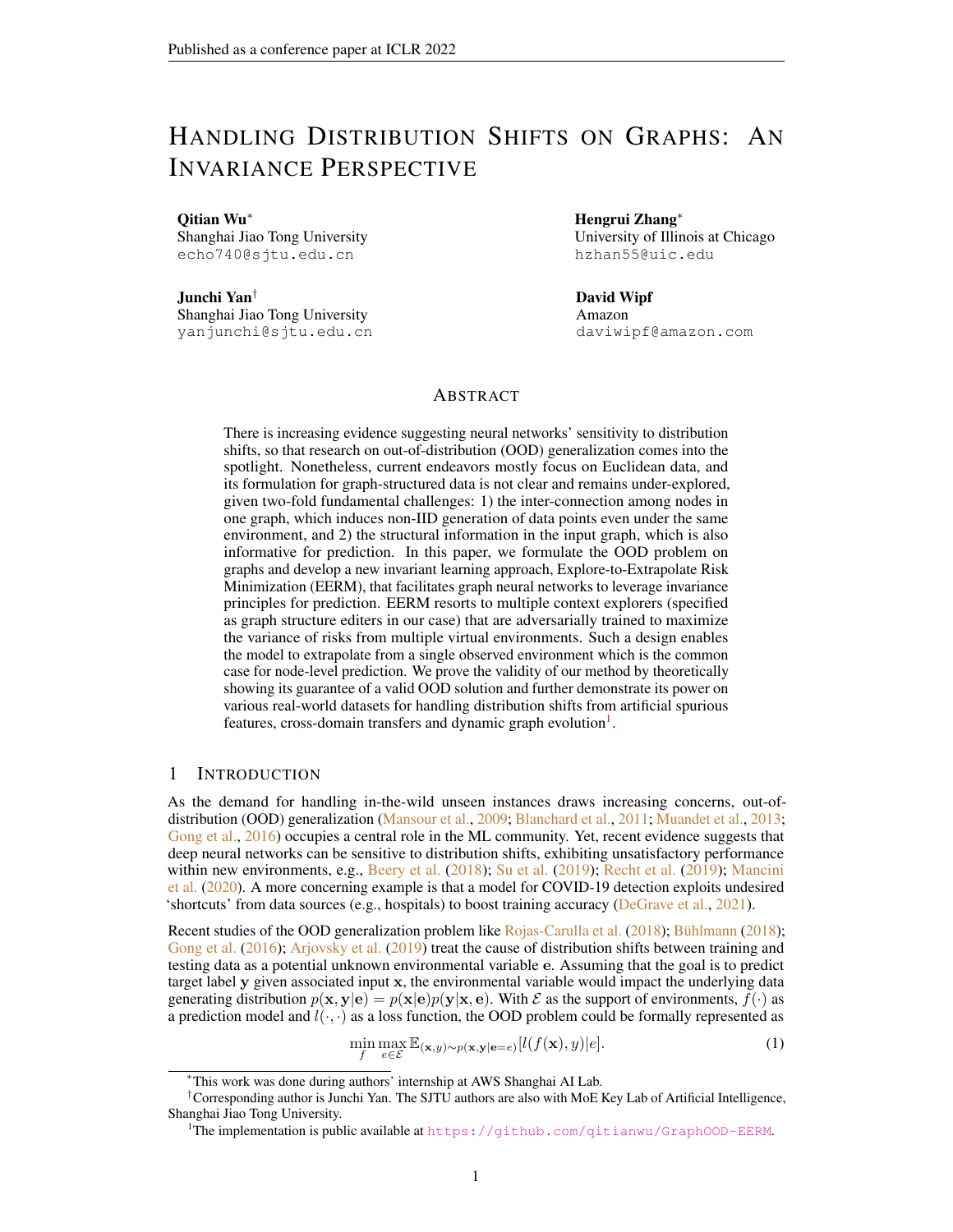<span id="page-20-0"></span>

Figure 6: Comparison of different leave-out data on Twitch-Explicit. We consider three GNN backbones trained with ERM. The "OOD" means that we train the model on one graph DE and report the metric on another graph ENGB. The "IID" means that we train the model on 90% nodes of DE and report the metric on the remaining nodes. The results clearly show that the model performance suffers a significantly drop from the case "IID" to the case "OOD". This indicates that the graph-level splitting for training/validation/testing splits used in Section [5.2](#page-7-3) indeed introduces distribution shifts and would require the model to deal with out-of-distribution data during test.

initialized GNN (with input of  $X_1$  and adjacency matrix) to generate node labels Y (via taking an argmax in the output layer to obtain one-hot vectors), and another randomly initialized GNN (with input of the concatenation of Y and an environment id) to generate spurious node features  $X_2$ . After that, we concatenate two portions of features  $X = [X_1, X_2]$  as input node features for training and evaluation. In this way, we construct ten graphs with different environment id's for each dataset. We use one graph for training, one for validation and report the classification accuracy on the remaining graphs. One may realize that this data generation is a generalized version of our motivating example in Section [3.1](#page-3-3) and we replace the linear aggregation as a randomly initialized graph neural network to introduce non-linearity.

In fact, with our data generation, the original node features  $X_1$  can be seen as domain-invariant features that are sufficiently predictive for node labels and insensitive to different environments, while the generated features  $X_2$  are domain-variant features that are conditioned on environments. Therefore, in principle, the ideal case for the model is to identify and leverage the invariant features for prediction. In practice, there exist multiple factors that may affect model's learning, including the local optimum and noise in data. Therefore, one may not expect the model to exactly achieve the ideal case since there also exists useful predictive information in  $X_2$  that may help the model to increase the training accuracy. Yet, through our experiments in Fig. [2\(](#page-6-1)b) and [3\(](#page-6-2)b), we show that the reliance of EERM on spurious features is much less than ERM, which we believe could serve as concrete evidence that our approach is capable for guiding the GNN model to alleviate reliance on domain-variant features.

## E.2 CROSS-DOMAIN TRANSFERS ON MULTI-GRAPH DATA

A typical scenario for distribution shifts on graphs is the problem of cross-domain transfers. There are quite a few real-world situations where one has access to multiple observed graphs each of which is from a specific domain. For example, in social networks, the domains can be instantiated as where or when the networks are collected. In protein networks, there may exist observed graph data (protein-protein interactions) from distinct species which can be seen as distinct domains. In short, since most of graph data records the relational structures among a specific group of entities and the interactions/relationships among entities from different groups often have distinct characteristics, the data-generating distributions would vary across groups, which bring up domain shifts.

Yet, to enable transfer learning across graphs, the graphs in one dataset need to share the same input feature space and output space. We adopt two public datasets Twitch-Explicit and Facebook-100 that satisfy this requirement.

Twitch-Explicit contains seven networks where nodes represent Twitch users and edges represent their mutual friendships. Each network is collected from a particular region, including DE, ENGB, ES, FR, PTBR, RU and TW. These seven networks have similar sizes and different densities and maximum node degrees, as shown in Table [4.](#page-19-3) Also, in Fig. [6,](#page-20-0) we compare the ROC-AUC results on different leave-out data. We consider GCN, GAT and GCNII as the GNN backbones and train the model with standard empirical risk minimization (ERM). We further consider two ways for data splits. In the first case, which we call "OOD", we train the model on the nodes of one graph DE and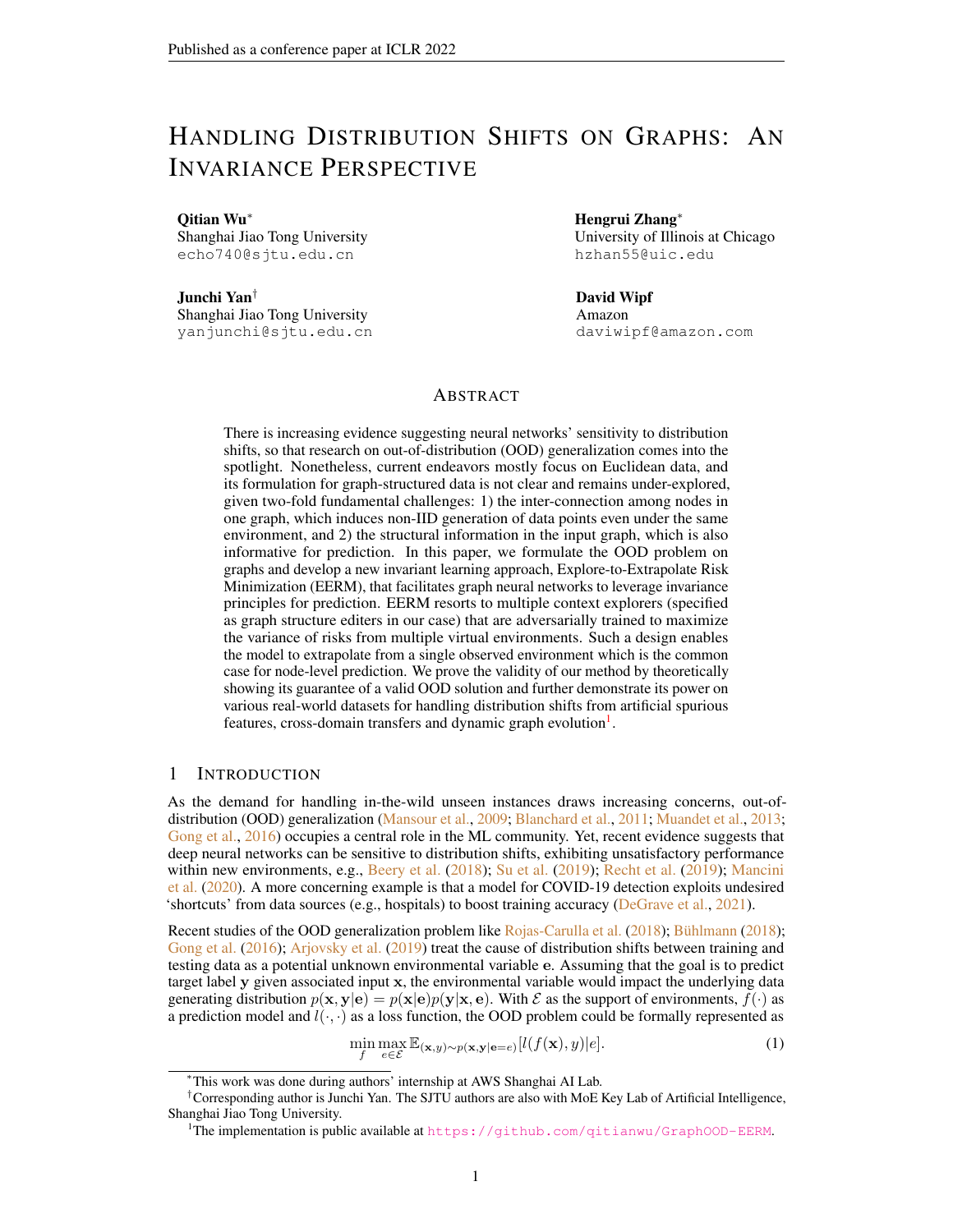<span id="page-21-0"></span>

Figure 7: Comparison of node numbers, densities and maximum node degrees of fourteen graphs used in our experiments on Facebook-100. The index 0-13 stand for John Hopkins, Caltech, Amherst, Bingham, Duke, Princeton, WashU, Brandeis, Carnegie, Cornell, Yale, Penn, Brown and Texas, respectively. As we can see, these graphs have very distinct statistics, which indicates that there exist distribution shifts w.r.t. graph structures.

report the highest ROC-AUC on the nodes of another graph ENGB. In the second case, which we call "IID", we train the model on 90% nodes of DE and evaluate the performance on the leave-out 10% data. The results in Fig. [6](#page-20-0) show that the model performance exhibits a clear drop from "IID" to "OOD", which indicates that there indeed exist distribution shifts among different input graphs. This also serves as a justification for our evaluation protocol in Section [5.2](#page-7-3) where we adopt the graph-level splitting to construct training/validation/testing sets.

Another dataset is Facebook-100 which consists of 100 Facebook friendship network snapshots from the year 2005, and each network contains nodes as Facebook users from a specific American university. We adopt fourteen networks in our experiments: John Hopkins, Caltech, Amherst, Bingham, Duke, Princeton, WashU, Brandeis, Carnegie, Cornell, Yale, Penn, Brown and Texas. Recall that in Section [5.2](#page-7-3) we use Penn, Brown and Texas for testing, Cornell and Yale for validation, and use three different combinations from the remaining graphs for training. These graphs have significantly diverse sizes, densities and degree distributions. In Fig. [7](#page-21-0) we present a comparison which indicates that the distributions of graph structures among these graphs are different. Concretely, the testing graphs Penn and Texas are much larger (with 41554 and 31560 nodes, respectively) than training/validation graphs (most with thousands of nodes). Also, the training graphs Caltech and Amherst are much denser than other graphs in the dataset, while some graphs like Penn have nodes with very large degrees. These statistics suggest that our evaluation protocol requires the model to handle different graph structures from training/validation to testing data.

## E.3 TEMPORAL EVOLUTION ON DYNAMIC GRAPH DATA

Another common scenario is for temporal graphs that dynamically evolve as time goes by. The types of evolution can be generally divided into two categories. In the first case, there are multiple graph snapshots and each snapshot is taken at one time. As time goes by, there exists a sequence of graph snapshots which may contain different node sets and data distributions. Typical examples include financial networks that record the payment flows among transactions within different time intervals. In the second case, there is one graph that evolves with node/edge adding or deleting. Typical examples include some large-scale real-world graphs like social networks and citation networks where the distribution for node features, edges and labels would have strong correlation with time (in different scales). We adopt two public real-world datasets Elliptic and OGB-Arxiv for node classification experiments.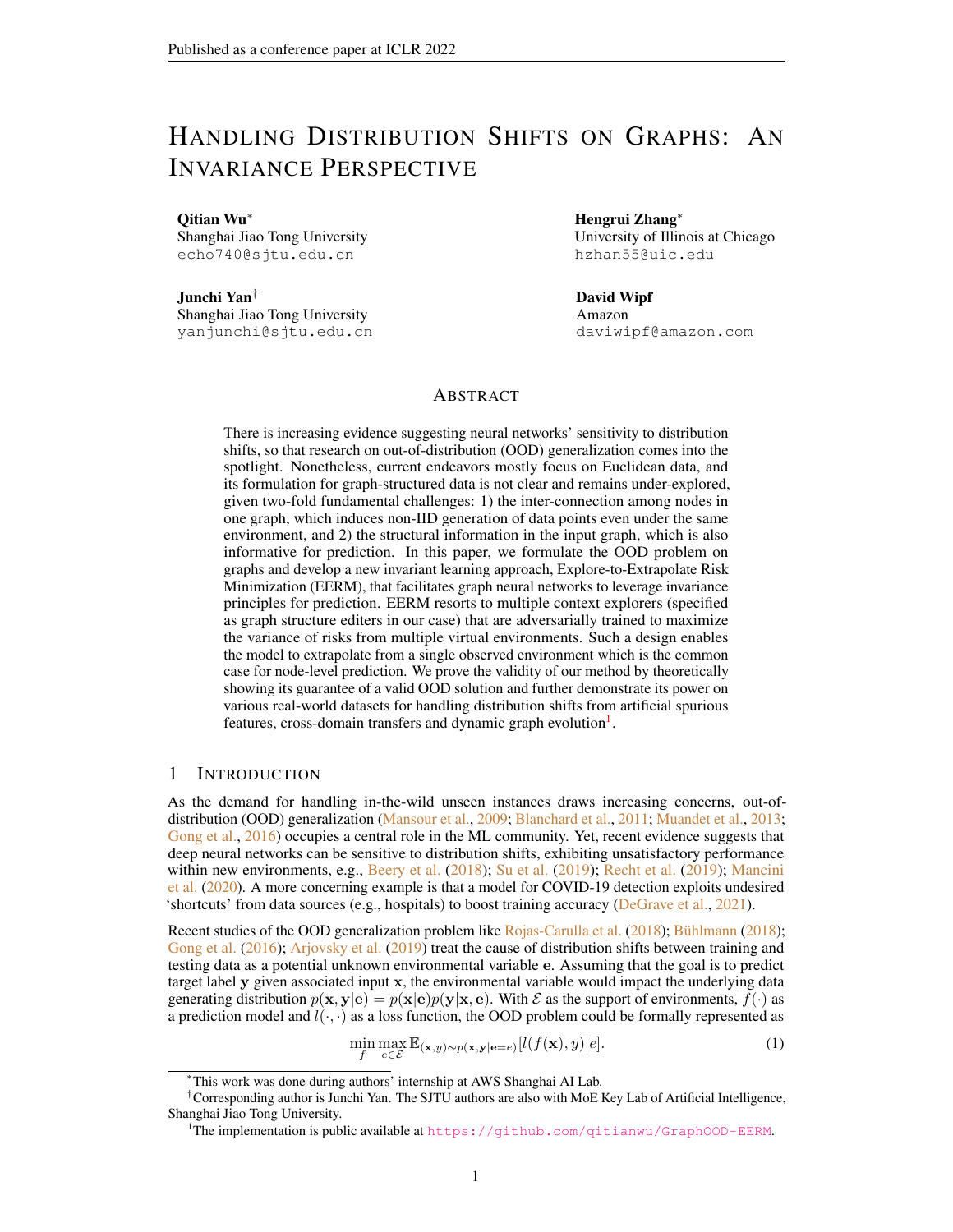<span id="page-22-1"></span>

Figure 8: The label rates and positive label rates of training/validation/testing data splits of Elliptic. The positive class (illicit transaction) and negative class (licit transaction) are very imbalanced. Also, in different splits, the distributions for labels exhibit clear differences.

Elliptic contains a sequence of 49 graph snapshots. Each graph snapshot is a network of Bitcoin transactions where each node represents one transaction and each edge indicates a payment flow. Approximately 20% of the transactions are marked with licit or illicit ones and the goal is to identify illicit transaction in the future observed network. Since in the original dataset, the first six snapshots have extremely imbalanced classes (where the illicit transactions are less than 10 among thousands of nodes), we remove them and use the 7th-11th/12th-17th/17th-49th snapshots for training/validation/testing. Also, due to the fact that each graph snapshot has very low positive label rate, we group the 33 testing graph snapshots into 9 test sets according to the chronological order. In Fig. [8](#page-22-1) we present the label rate and positive label rate for training/validation/testing sets. As we can see, the positive label rates are quite different in different data sets. Indeed, the model needs to handle distinct label distributions from training to testing data.

OGB-Arxiv is composed of 169,343 Arxiv CS papers from 40 subject areas and their citation relationship. The goal is to predict a paper's subject area. In [\(Hu et al.,](#page-10-7) [2020\)](#page-10-7), the papers published before 2017, on 2018 and since 2019 are used for training/validation/testing. Also, the authors adopt the transductive learning setting, i.e., the nodes in validation and test sets also exist in the graph for training. In our case, we instead adopt inductive learning setting where the nodes in validation and test sets are unseen during training, which is more akin to the real-world situation. Besides, for better evaluation on generalization, especially extrapolating to new data, we consider dataset splits with a larger year gap: we use papers published before 2011 for training, from 2011 to 2014 for validation, and after 2014 for test. Such a dataset splitting way would introduce distribution shift between training and testing data, since several latent influential factors (e.g., the popularity of research topics) for data generation would change over time. In Fig. 9, we visualize the T-SNE embeddings of the nodes and mark the training/validation/testing nodes with different colors. From Fig. 9(a) to Fig. 9(c), we can see that testing nodes non-overlapped with the training/validation ones exhibit an increase, which suggests that the distribution shifts enlarge as time difference goes large. This phenomenon echoes the results we achieve in Table [3](#page-7-2) where we observe that as the time difference between testing and training data goes larger, model performance suffers a clear drop, with ERM suffering more than EERM.

# <span id="page-22-0"></span>F IMPLEMENTATION DETAILS

In this section, we present the details for our implementation in Section [5](#page-5-0) including the model architectures, hyper-parameter settings and training details in order for reproducibility. Most of our experiments are run on GeForce RTX 2080Ti with 11GB except some experiments requiring large GPU memory for which we adopt RTX 8000 with 48GB. The configurations of our environments and packages are listed below:

- Ubuntu 16.04
- CUDA 10.2
- PYTHON 3.7
- Numpy 1.20.3
- PyTorch 1.9.0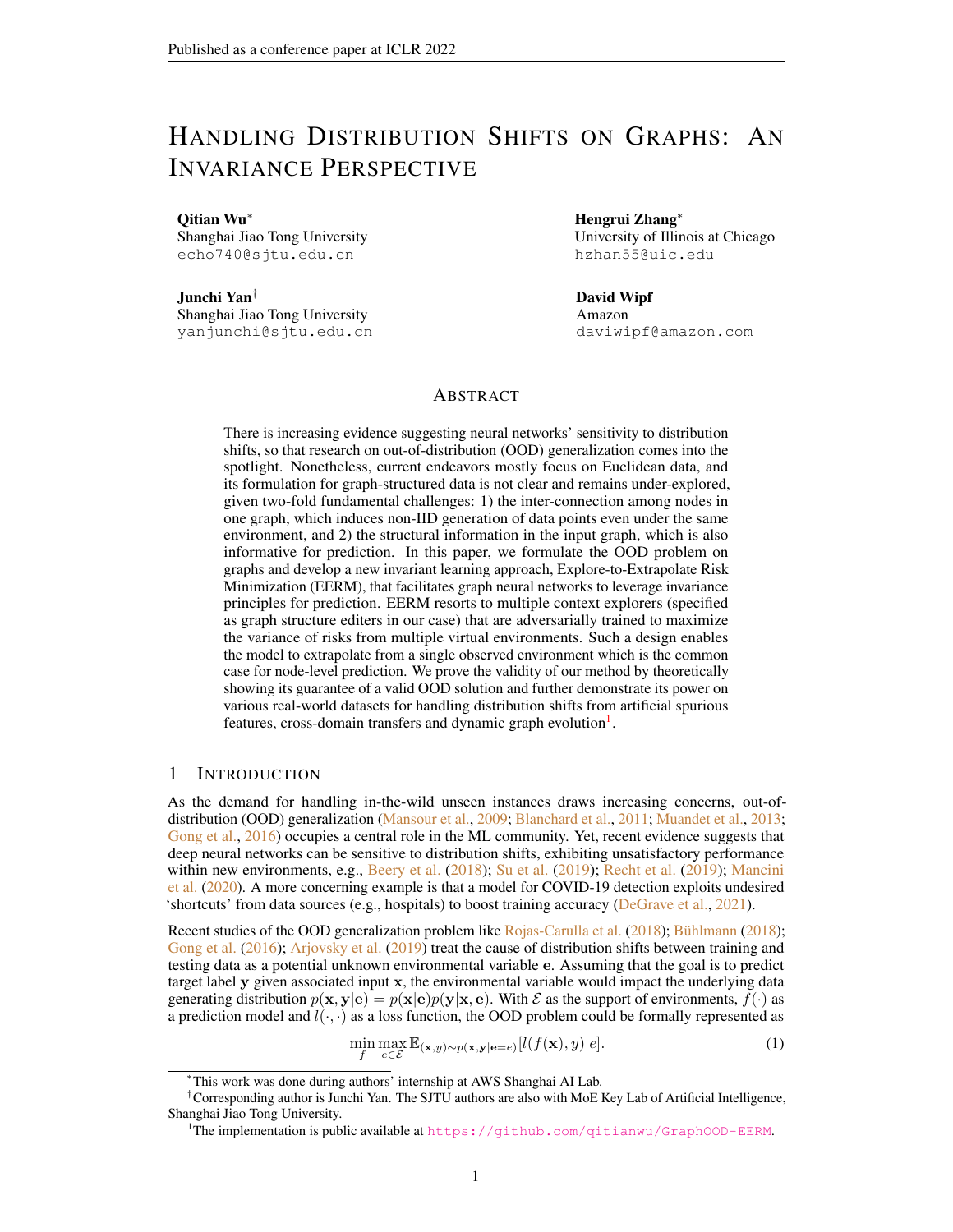Figure 9:T-SNE visualization of training/validation/testing nodes OrGB-Arxiv . We mark training nodes (within 1950-2011) and validation nodes (within 2011-2014) as red and blue, respectively. In (a)-(c), the test nodes within different time intervals are visualized as yellow points. We can see that as the time difference of testing data and training/validation data goes large from (a) to (c), the testing nodes non-overlapped with training/validation ones become more, which suggests that the distribution shifts become more signi cant and require the model to extrapolate to more dif cult future data.

• PyTorch Geometric 1.7.2

## F.1 MODEL ARCHITECTURES

In our experiments in Section 5, we adopt different GNN architectures as the backbone. Here we introduce the details for them.

GCN. We use theGCNConvavailable in Pytorch Geometric for implementation. The detailed architecture description is as below:

- A sequence of L-layer GCNConv.
- Add self-loop and use batch normalization for graph convolution in each layer.
- Use ReLU as the activation.

GAT. We use theGATConv available in Pytorch Geometric for implementation. The detailed architecture description is as below: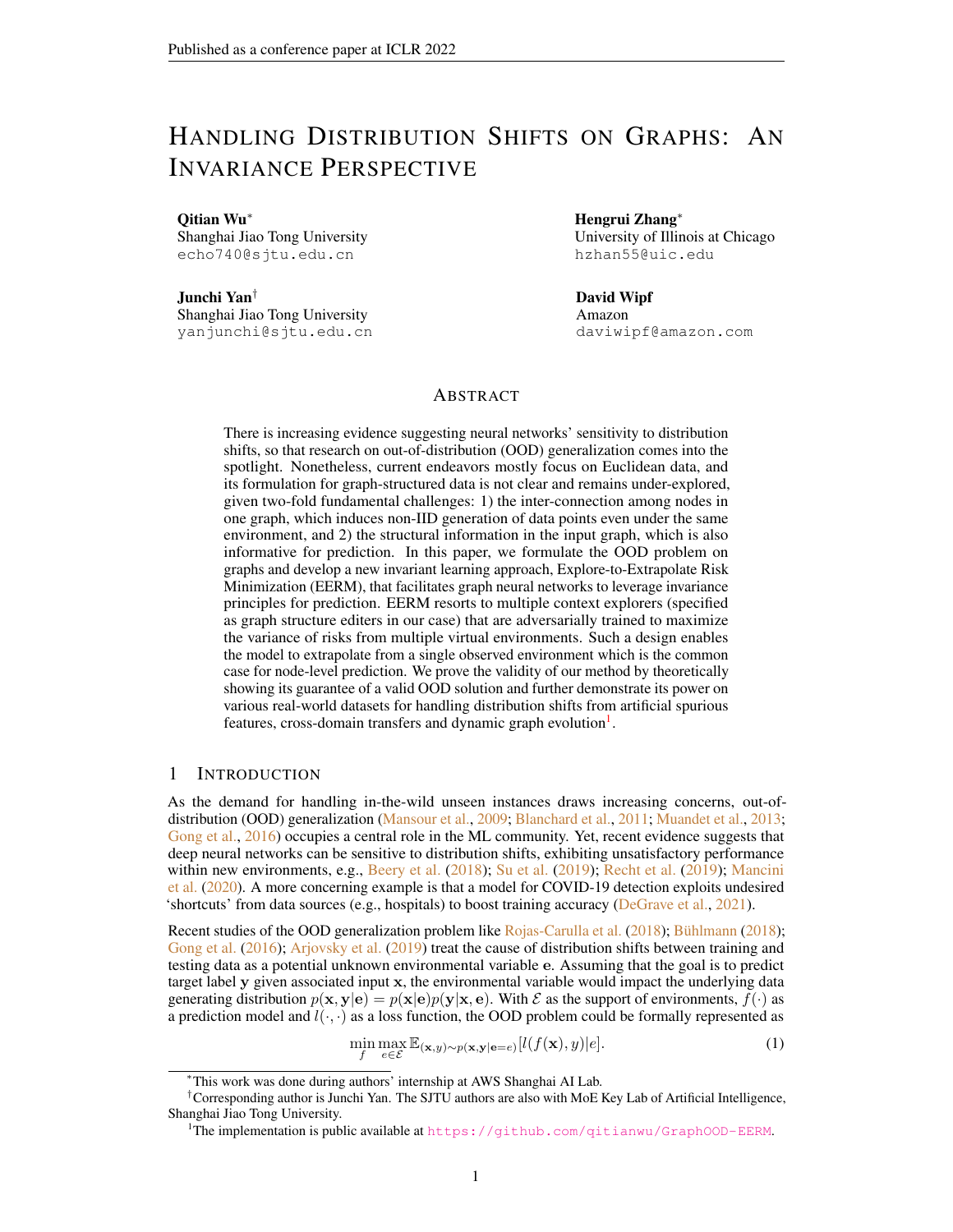- A sequence of L-layer GATConvwith head number H.
- Add self-loop and use batch normalization for graph convolution in each layer.
- Use ELU as the activation.

GraphSAGE. We use theSAGEConvavailable in Pytorch Geometric for implementation. The detailed architecture description is as below:

- A sequence of L-layer SAGEConv.
- Add self-loop and use batch normalization for graph convolution in each layer.
- Use ReLU as the activation.

GCNII. We use the implementation provided by the original paper (Chen et al., 2020a). The associated hyper-parameters in GCNII model are set  $gg_{\text{VII}} = 0.1$  and  $_{\text{GCNII}} = 1:0$ .

GPRGNN. We use the implementation provided by Chien et al. (2021). We adopt **the Regulation** ization andGPRprop as the propagation unit. The associated hyper-parameters in GPRGNN model are set as:  $GPRGNN = 0.1$ .

## F.2 HYPER PARAMETER SETTINGS

The hyper-parameters for model architectures are set as default values in different cases. Other hyperparameters are searched with grid search on validation dataset. The searching space are as follows: learning rate for GNN backbone 2 f 0:0001; 0:0002 0:001; 0:005; 0:01g, learning rate for graph editers  $_{9}$  2 f 0:0001; 0:001; 0:005; 0:01g, weight for combination 2 f 0:2; 0:5; 1:0; 2:0; 3:0g, number of edge editing for each node  $f$  1; 5; 10g, number of iterations for inner update before one-step outer update  $2 f 1$ ; 5g.

## F.2.1 **SETTINGS FORSECTION 5.1**

We consider 2-layer GCN with hidden size 32. We use weight decay with coef cient set as 1e-3. Besides, we set<sub>q</sub> =  $0:005$ ,  $f = 0:01$ , =  $2:0$ , s =  $5$ , T = 1.

## F.2.2 SETTINGS FORSECTION 5.2

For GCN, we set the layer number as 2. For GAT, we set  $= 2$  and  $H = 4$ . For GCNII, we set the layer number as 10. We use hidden size 32 and weight decay with coef cient set as 1e-3.

For Twitch-Explicit , other hyper-parameters are set as follows:

- GCN:  $_q = 0.001$ ,  $f = 0.01$ ,  $f = 3.0$ ,  $s = 5$ ,  $T = 1$ .
- GAT:  $a = 0:005$ ,  $f = 0:01$ ,  $f = 1:0$ ,  $s = 5$ ,  $T = 1$ .
- GCNII:  $a = 0.01$ ,  $f = 0.001$ ,  $f = 1.0$ ,  $s = 5$ ,  $T = 1$ .

For Facebook-100, other hyper-parameters are set  $a_i = 0:005$ ,  $f = 0:01$ ,  $f = 1:0$ ,  $s = 5$ ,  $T = 1.$ 

## F.2.3 SETTINGS FORSECTION 5.3

For GraphSAGE and GPRGNN, we set the layer number as 5 and hidden size as 32.

ForElliptic , other hyper-parameters are set as follows:

- GraphSAGE:  $_0 = 0.0001$ ,  $_1 = 0.0002$  = 1.0, s = 5, T = 1.
- GPRGNN:  $a = 0:005$ ,  $f = 0:01$ ,  $f = 1:0$ ,  $s = 5$ ,  $T = 1$ .

ForOGB-Arxiv , other hyper-parameters are set as follows:

<sup>4</sup> https://github.com/chennnM/GCNII 5 https://github.com/jianhao2016/GPRGNN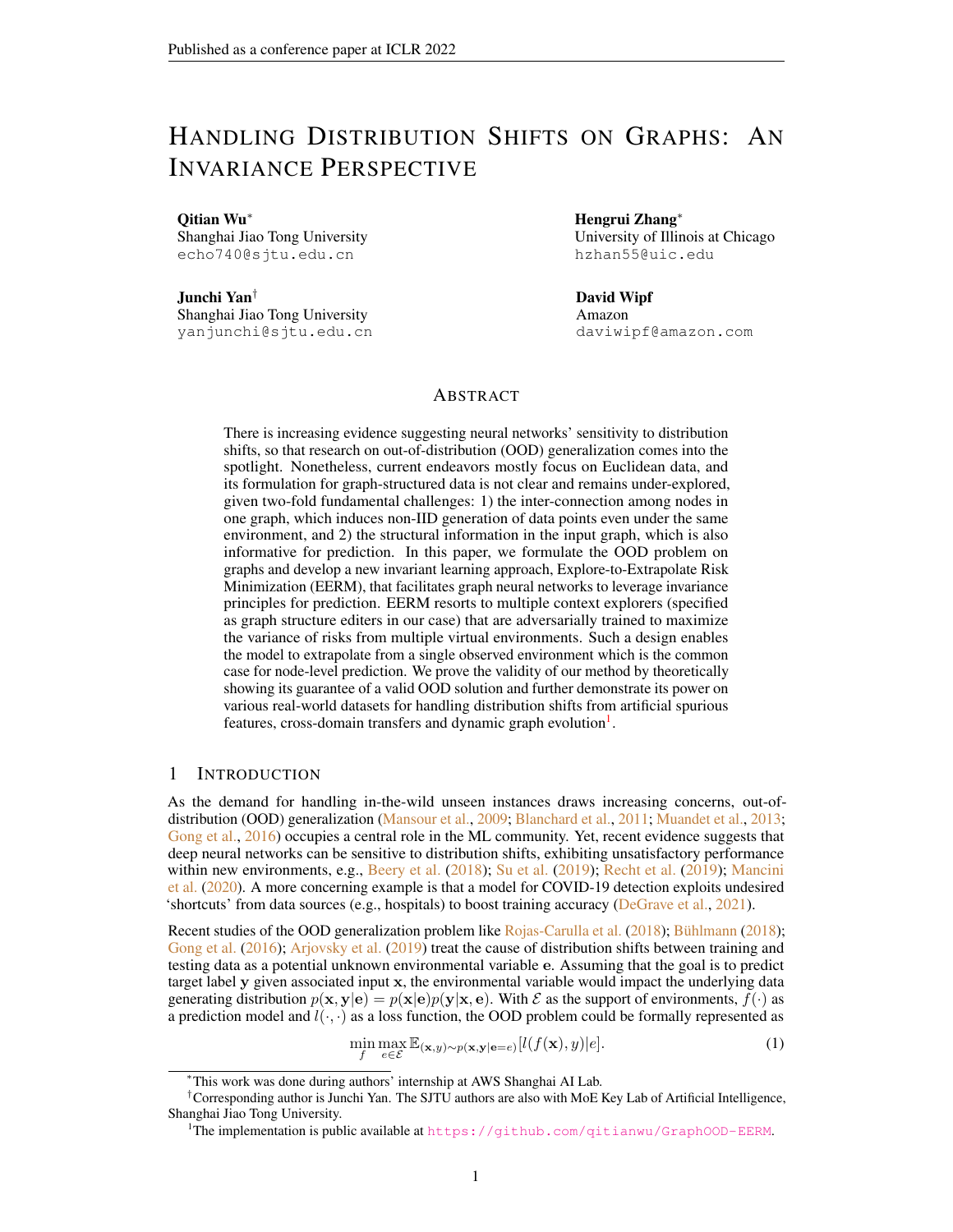- GraphSAGE:  $_q = 0.01$ ,  $f = 0.005$ ,  $= 0.5$ ,  $s = 1$ ,  $T = 5$ .
- GPRGNN:  $_q = 0.001$ ,  $_f = 0.01$ ,  $= 1.0$ ,  $s = 1$ ,  $T = 5$ .

# F.3 TRAINING DETAILS

For each method, we train the model with a xed number of epochs and report the test result achieved at the epoch when the model provides the best performance on validation set.

# G MORE EXPERIMENT RESULTS

We provide additional experiment results in this section. In Fig.10 and 11 we present the distribution of test accuracy of ora when using SGC and GAT, respectively, as the GNNs for data generation. In Fig. 12 and 13 we further compare with the training accuracy using all the features and removing the spurious ones for inference. These results are consistent with those presented in Section 5.1, which again veri es the effectiveness of our approach. Besides, the corresponding extra results on Photo are shown in Fig. 14, 15, 16 and 17, which also back up our discussions in Section 5.1.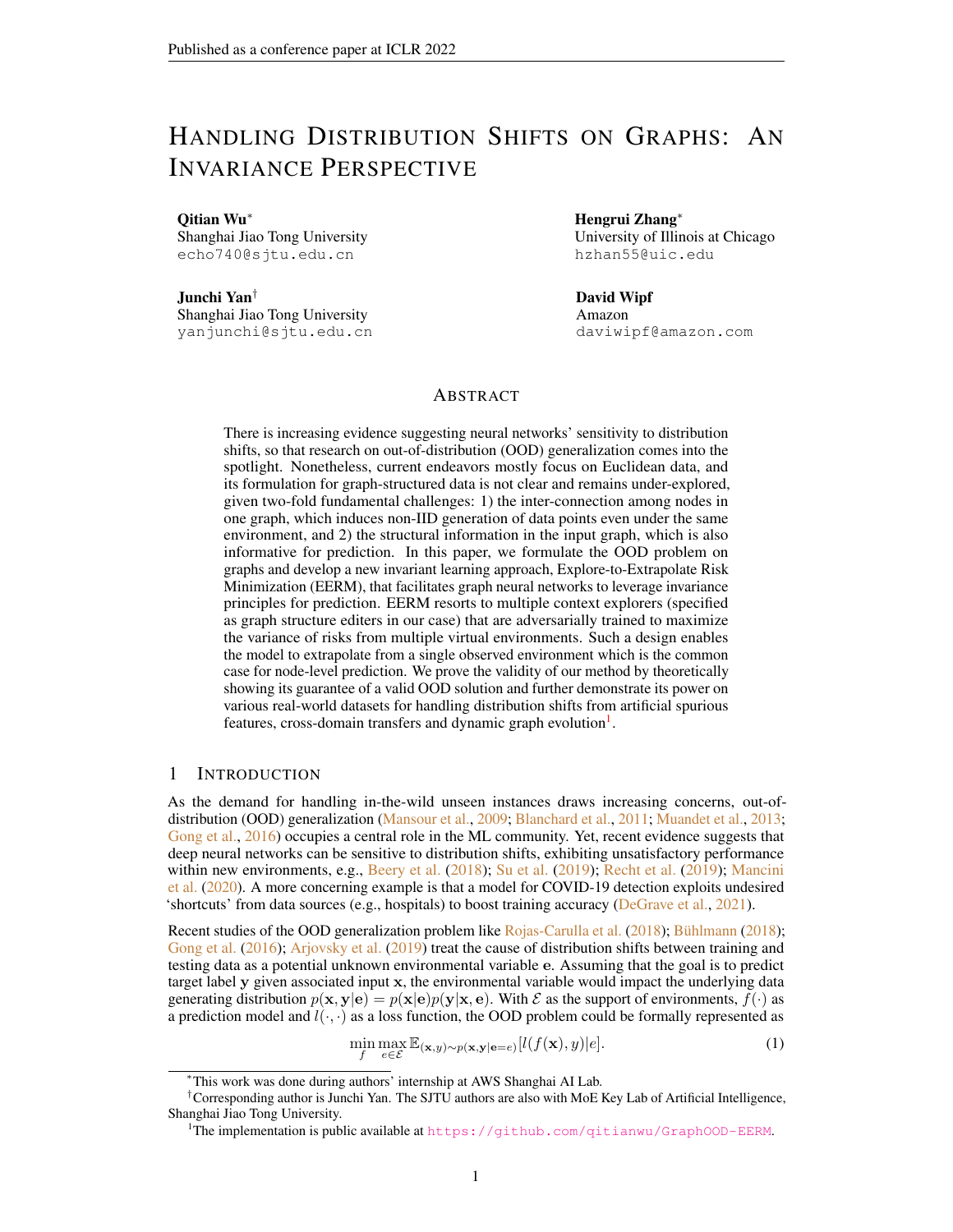Figure 10: Distribution of test accuracy results@ora with arti cial distribution shifts generated by SGC as the GNN generator.

Figure 11: Distribution of test accuracy results Cora with arti cial distribution shifts generated by GAT as the GNN generator.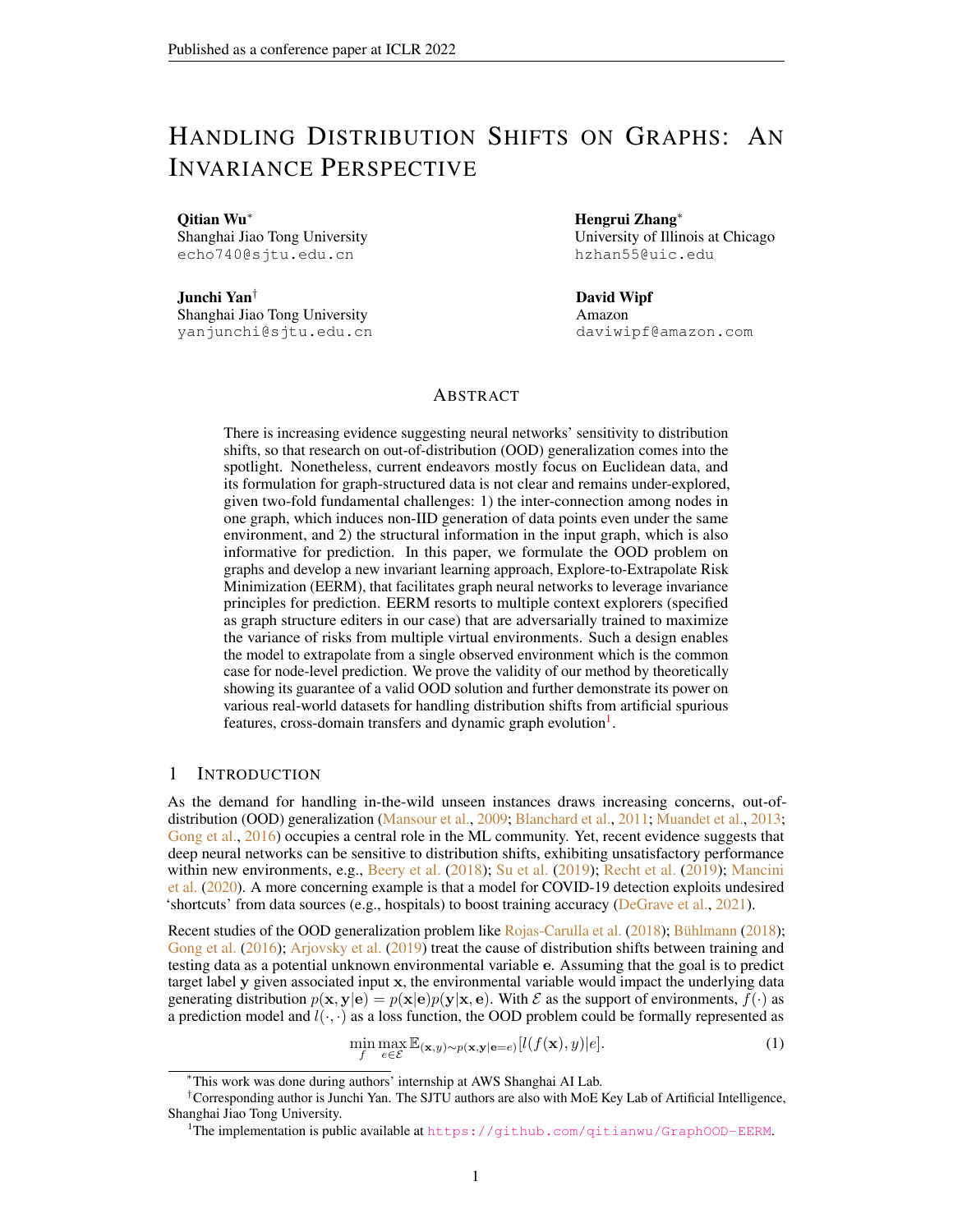Figure 12: Comparison of training accuracy using all the features v.s. removing the spurious features for inference orCora with arti cial distribution shifts generated by SGC as the GNN generator.

Figure 13: Comparison of training accuracy using all the features v.s. removing the spurious features for inference orCora with arti cial distribution shifts generated by GAT as the GNN generator.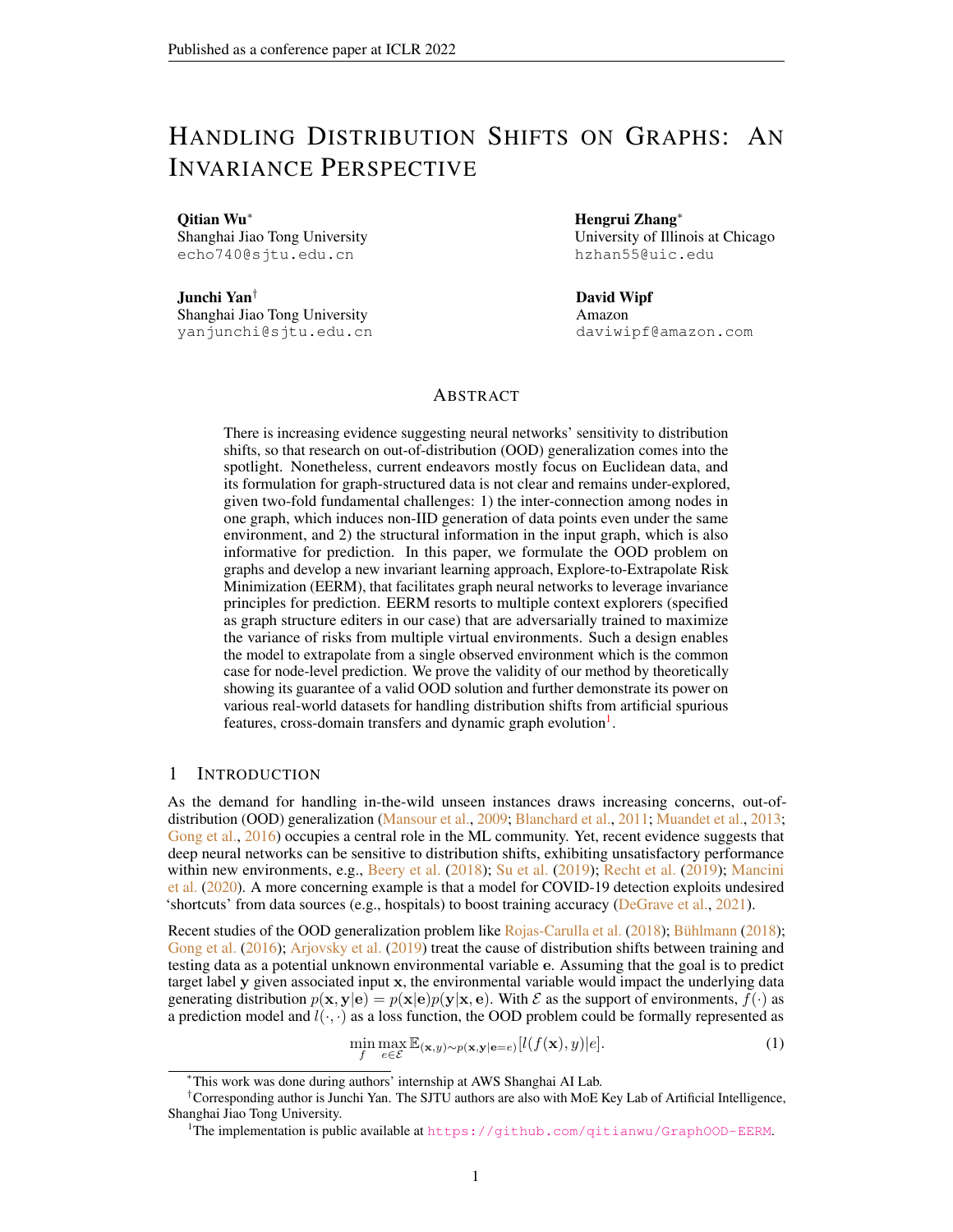Figure 14: Distribution of test accuracy results Polmoto with arti cial distribution shifts generated by SGC as the GNN generator.

Figure 15: Distribution of test accuracy results Rolmoto with arti cial distribution shifts generated by GAT as the GNN generator.